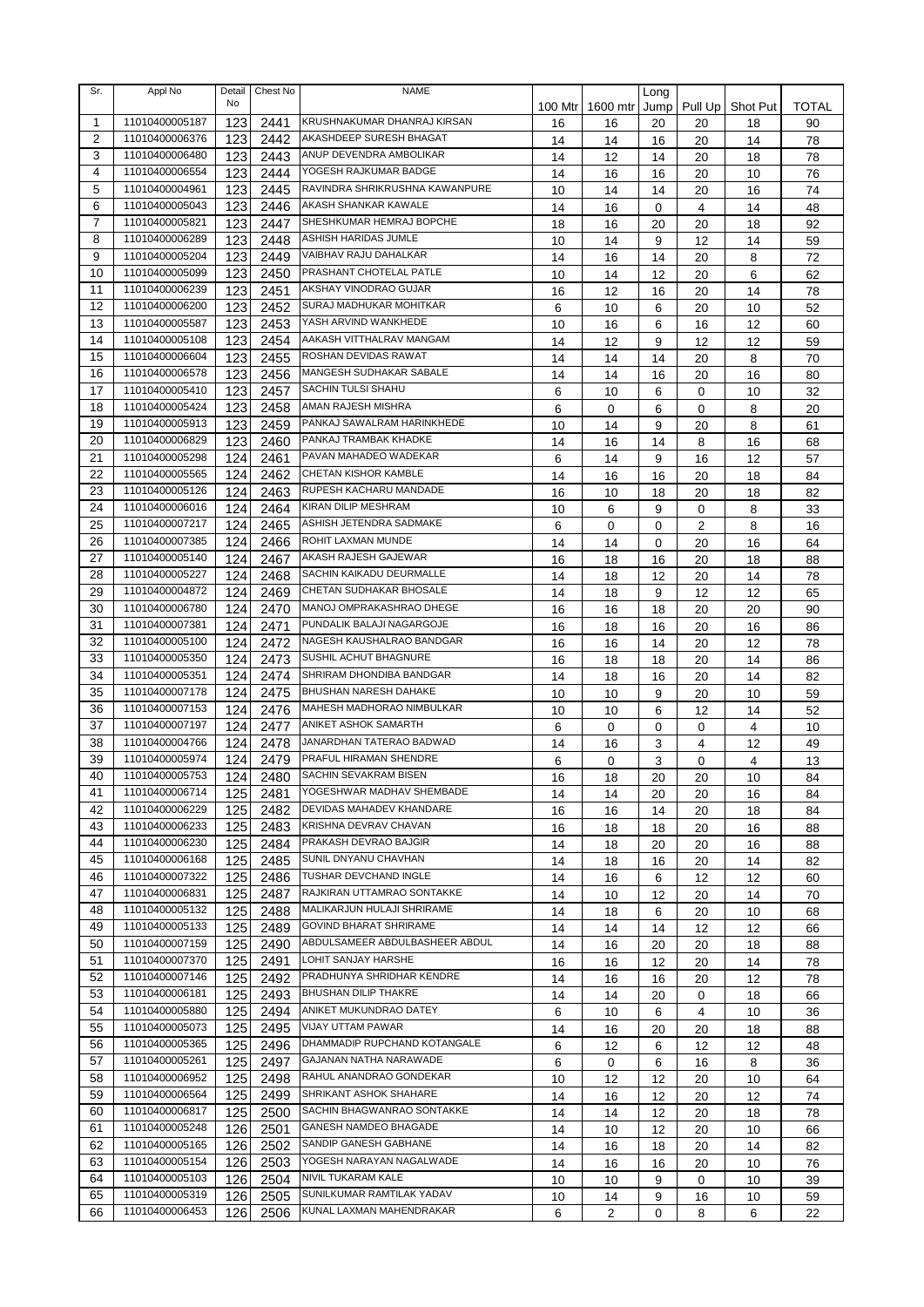| 67  | 11010400005519 | 126 | 2507         | AMOL PANDHARINATH BHOYAR        | 10 | 10 | 12 | 2           | 10 | 44       |
|-----|----------------|-----|--------------|---------------------------------|----|----|----|-------------|----|----------|
| 68  | 11010400007208 | 126 | 2508         | AKASH MOTIRAMJI MESHRAM         | 14 | 14 | 16 | 20          | 12 | 76       |
| 69  | 11010400007249 | 126 | 2509         | RAJU RAMRAO GOPANWAD            | 14 | 16 | 16 | 20          | 10 | 76       |
| 70  | 11010400004778 | 126 | 2510         | MOHSINKHAN VALLIKHAN PATHAN     | 14 | 18 | 16 | 20          | 14 | 82       |
| 71  | 11010400004781 | 126 | 2511         | SAMADHAN ASHOK BHOYAR           | 16 | 18 | 16 | 20          | 14 | 84       |
| 72  | 11010400005014 | 126 | 2512         | ANAND SHRAWANJI PITHALE         | 16 | 14 | 16 | 20          | 16 | 82       |
| 73  | 11010400005304 | 126 | 2513         | DINESH MANOHAR DHANDARE         | 10 | 12 | 16 | 20          | 12 | 70       |
| 74  | 11010400005262 | 126 | 2514         | KAILAS RAMCHANDRA HARSULE       | 16 | 18 | 18 | 20          | 16 | 88       |
| 75  | 11010400007353 | 126 | 2515         | ISHWAR GOVIND DUDHANDE          | 16 | 12 | 18 | 20          | 20 | 86       |
| 76  | 11010400005347 | 126 | 2516         | <b>KRUSHNA RAJARAM RAUT</b>     | 14 | 10 | 18 | 20          | 16 | 78       |
| 77  | 11010400004957 | 126 | 2517         | SANTOSH SHANKARJI AADE          |    |    |    |             |    |          |
| 78  | 11010400004959 | 126 |              | AAKASH RAMAKRUSHNA PAWAR        | 16 | 20 | 14 | 20          | 12 | 82<br>84 |
| 79  | 11010400006024 | 126 | 2518<br>2519 | KISHOR RAJENDRAJI UKANDE        | 16 | 12 | 20 | 20          | 16 |          |
| 80  | 11010400006063 |     |              | RAHUL UTTAMRAO KAMBLE           | 16 | 16 | 18 | 20          | 14 | 84       |
| 81  | 11010400006878 | 126 | 2520         | ANKUSH MANOHARRAO UMATHE        | 16 | 18 | 18 | 20          | 14 | 86       |
| 82  | 11010400006923 | 127 | 2521         | KHEMRAJ DHANRAJ NADEKAR         | 10 | 10 | 9  | 16          | 14 | 59       |
|     | 11010400006556 | 127 | 2522         | SONU VASANTA KHANDALE           | 14 | 14 | 12 | 20          | 16 | 76       |
| 83  | 11010400007007 | 127 | 2523         | SANTOSH SHAMRAO MUNDHE          | 0  | 0  | 0  | 8           | 4  | 12       |
| 84  |                | 127 | 2524         | PRAVIN JAGANNATHJI DHOTE        | 10 | 14 | 9  | 20          | 16 | 69       |
| 85  | 11010400007183 | 127 | 2525         |                                 | 6  | 10 | 6  | 16          | 10 | 48       |
| 86  | 11010400007283 | 127 | 2526         | PRADYUMNA RAMDAS MISAL          | 14 | 14 | 14 | 20          | 14 | 76       |
| 87  | 11010400007365 | 127 | 2527         | <b>ATUL VILASJI TIDKE</b>       | 16 | 14 | 20 | 8           | 20 | 78       |
| 88  | 11010400007266 | 127 | 2528         | SUSHIL YADORAO SAKURE           | 10 | 10 | 9  | 16          | 12 | 57       |
| 89  | 11010400005207 | 127 | 2529         | MADHUR CHETANANANDJI MATEY      | 10 | 12 | 14 | 20          | 10 | 66       |
| 90  | 11010400005222 | 127 | 2530         | SUJIT PITAMBAR GAJBHIYE         | 10 | 12 | 9  | 20          | 12 | 63       |
| 91  | 11010400006596 | 127 | 2531         | PRASHANT RAMESH LAMBAT          | 18 | 10 | 20 | 20          | 20 | 88       |
| 92  | 11010400005164 | 127 | 2532         | SANJAY TARACHAND PAWARE         | 14 | 16 | 16 | 20          | 14 | 80       |
| 93  | 11010400005170 | 127 | 2533         | VIKAS SHAMLAL KODAPE            | 16 | 18 | 18 | 20          | 16 | 88       |
| 94  | 11010400005259 | 127 | 2534         | AKASH VINODRAO KHEDKAR          | 14 | 12 | 16 | 20          | 12 | 74       |
| 95  | 11010400005250 | 127 | 2535         | AMAR PRADIPRAO PUSADKAR         | 14 | 16 | 14 | 20          | 12 | 76       |
| 96  | 11010400007140 | 127 | 2536         | PRAMOD SHRIRAM BHAKTE           | 2  | 0  | 0  | 0           | 8  | 10       |
| 97  | 11010400006295 | 127 | 2537         | AKSHAY SANJAY WAKODE            | 10 | 14 | 3  | 20          | 12 | 59       |
| 98  | 11010400005461 | 127 | 2538         | SATYAVIJAY VISHRAM RATHOD       | 14 | 14 | 14 | 16          | 18 | 76       |
| 99  | 11010400005464 | 127 | 2539         | KIRANKUMAR VASANTA PAWAR        | 16 | 16 | 18 | 20          | 18 | 88       |
| 100 | 11010400005185 | 127 | 2540         | NIKHIL ASHOKRAO SATHE           | 14 | 14 | 12 | 20          | 16 | 76       |
| 101 | 11010400004793 | 128 | 2541         | ANUP VASANTRAO FULLUKE          | 16 | 14 | 18 | 20          | 18 | 86       |
| 102 | 11010400004790 | 128 | 2542         | CHETAN GOPAL SATRAWALE          | 16 | 18 | 16 | 20          | 18 | 88       |
| 103 | 11010400005005 | 128 | 2543         | AKASH SHRIKRUSHNA POCHPONGALE   | 14 | 10 | 9  | 20          | 12 | 65       |
| 104 | 11010400005247 | 128 | 2544         | ROSHAN SANJAY KALE              | 18 | 16 | 16 | $\mathbf 0$ | 10 | 60       |
| 105 | 11010400004927 | 128 | 2545         | <b>TATERAO BABU GITE</b>        | 16 | 14 | 16 | 12          | 20 | 78       |
| 106 | 11010400005518 | 128 | 2546         | MUKESH VASANTRAO GORE           | 14 | 12 | 12 | 20          | 10 | 68       |
| 107 | 11010400005927 | 128 | 2547         | VISHAL SUDAM DONODE             | 14 | 12 | 9  | 8           | 12 | 55       |
| 108 | 11010400006440 | 128 |              | 2548 SHUBHAM PRAMOD SHENDE      | 14 | 14 | 12 | 20          | 14 | 74       |
| 109 | 11010400007113 | 128 | 2549         | RAHUL VILAS RATHOD              | 16 | 14 | 18 | 20          | 16 | 84       |
| 110 | 11010400004930 | 128 | 2550         | MADHAV VITTHAL GITE             | 16 | 18 | 16 | 20          | 20 | 90       |
| 111 | 11010400005797 | 128 | 2551         | RAJENDRA KESHAV HICHAMI         | 16 | 14 | 16 | 20          | 14 | 80       |
| 112 | 11010400005592 | 128 | 2552         | KRUSHNA VISHNU CHAVAN           | 14 | 12 | 12 | 16          | 16 | 70       |
| 113 | 11010400007295 | 128 | 2553         | ARJUN MANSU KATLAM              | 14 | 16 | 14 | 20          | 10 | 74       |
| 114 | 11010400007112 | 128 | 2554         | AJAY PUNDALIK ADE               | 10 | 14 | 9  | 16          | 12 | 61       |
| 115 | 11010400004931 | 128 | 2555         | SHIVHARI VYANKATI KENDRE        | 14 | 12 | 18 | 0           | 12 | 56       |
| 116 | 11010400005318 | 128 | 2556         | MOHAN PRAKASH UMAK              | 14 | 14 | 12 | 20          | 18 | 78       |
| 117 | 11010400005310 | 128 | 2557         | VAIBHAV PRAKASHRAO WADURKAR     | 10 | 16 | 14 | 20          | 16 | 76       |
| 118 | 11010400005307 | 128 | 2558         | ABHILASH GANESHRAO TIDKE        | 10 | 12 | 9  | 12          | 14 | 57       |
| 119 | 11010400007083 | 128 | 2559         | PARESHKUAMR ASHOK CHAURAGADE    | 14 | 16 | 14 | 20          | 14 | 78       |
| 120 | 11010400005594 | 128 | 2560         | RAVINDRA SANTOSH RATHOD         | 14 | 16 | 14 | 20          | 16 | 80       |
| 121 | 11010400004815 | 129 | 2561         | VINOD SHALIKRAMRAO KSHIRSAGAR   | 18 | 18 | 20 | 20          | 20 | 96       |
| 122 | 11010400004806 | 129 | 2562         | ABHAYSINGH MAHENDRASINGH THAKUR | 16 | 18 | 20 | 20          | 0  | 74       |
| 123 | 11010400004801 | 129 | 2563         | ATUL RAMRAO AKHANDE             | 14 | 20 | 20 | 20          | 14 | 88       |
| 124 | 11010400005790 | 129 | 2564         | AMOL BHARAT WAGH                | 16 | 20 | 20 | 20          | 14 | 90       |
| 125 | 11010400004805 | 129 | 2565         | NANDKISHOR VASANTA KAWALE       | 14 | 16 | 12 | 8           | 8  | 58       |
| 126 | 11010400004809 | 129 | 2566         | SHUBHAM SUDARSHAN PANDEY        | 10 | 18 | 12 | 20          | 14 | 74       |
| 127 | 11010400005125 | 129 | 2567         | MANOJ VISHWANATH VARMA          | 0  | 12 | 0  | 20          | 12 | 44       |
| 128 | 11010400005128 | 129 | 2568         | NIKHIL RAMAJI RAUT              | 14 | 14 | 16 | 20          | 14 | 78       |
| 129 | 11010400005890 | 129 | 2569         | RAJU RAJARAM RAKHADE            | 16 | 20 | 18 | 20          | 16 | 90       |
| 130 | 11010400005264 | 129 | 2570         | OMPRAKASH GHANSHYAM RAHANGDALE  | 14 | 18 | 14 | 20          | 20 | 86       |
| 131 | 11010400005408 | 129 | 2571         | SANDIP BABURAO BAKADE           | 16 | 16 | 18 | 20          | 18 | 88       |
| 132 | 11010400005358 | 129 | 2572         | RAKESH BHAVLAL KATRE            | 14 | 18 | 14 | 20          | 12 | 78       |
| 133 | 11010400007122 | 129 | 2573         | ABHINANDAN DNYANBA RAJEKAR      | 14 | 16 | 14 | 20          | 14 | 78       |
|     |                |     |              |                                 |    |    |    |             |    |          |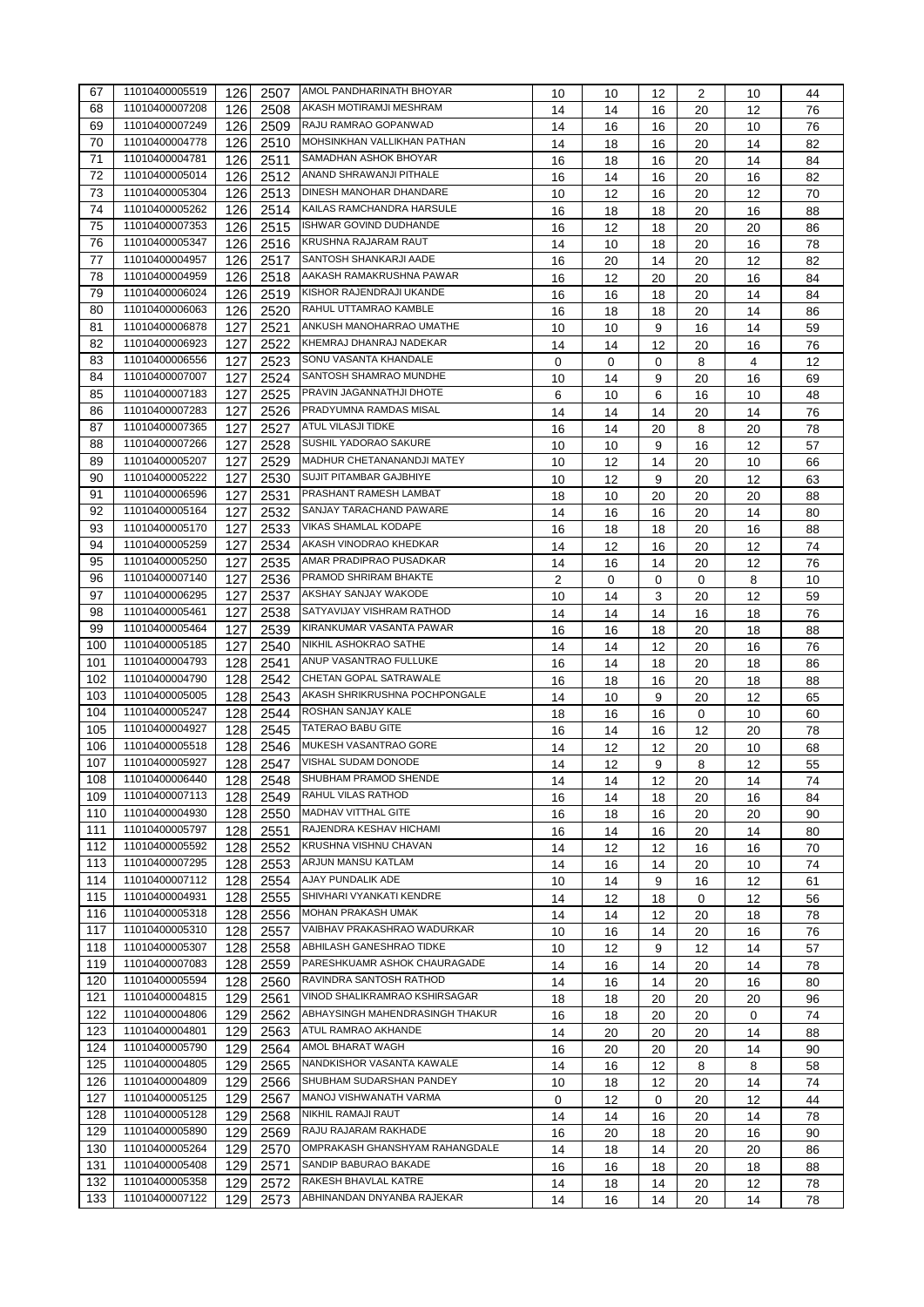| 134 | 11010400006275 | 129 | 2574 | SACHIN SUDHAKAR TAMBULKAR       | 10 | 2  | 12 | 0           | 8  | 32 |
|-----|----------------|-----|------|---------------------------------|----|----|----|-------------|----|----|
| 135 | 11010400006019 | 129 | 2575 | <b>SACHIN MAHADEV MESHRAM</b>   | 10 | 6  | 16 | 20          | 12 | 64 |
| 136 | 11010400007085 | 129 | 2576 | <b>GANESH SANTOSH KHADSE</b>    | 10 | 18 | 12 | 20          | 12 | 72 |
| 137 | 11010400007181 | 129 | 2577 | <b>BALIRAM UTTAM GADKAR</b>     | 16 | 12 | 20 | 20          | 16 | 84 |
| 138 | 11010400004899 | 129 | 2578 | SACHIN VINOD TAYDE              | 16 | 10 | 16 | 20          | 18 | 80 |
| 139 | 11010400004909 | 129 | 2579 | <b>KAPIL DINKAR TAYDE</b>       | 14 | 12 | 16 | 20          | 16 | 78 |
| 140 | 11010400004904 | 129 | 2580 | NARENDRA RAMESH TAYADE          | 10 | 6  | 0  | 20          | 14 | 50 |
| 141 | 11010400004852 | 130 | 2581 | AKASH GANGADHAR THORAT          | 14 |    |    |             |    | 74 |
| 142 | 11010400004854 |     |      | CHANDRASHEKHAR DATTA TAYADE     |    | 12 | 12 | 20          | 16 |    |
|     |                | 130 | 2582 | AVINASH GULAB RATHOD            | 16 | 18 | 14 | 20          | 12 | 80 |
| 143 | 11010400007193 | 130 | 2583 | AMOL JANARDHAN RATHOD           | 10 | 6  | 14 | 20          | 14 | 64 |
| 144 | 11010400007194 | 130 | 2584 |                                 | 18 | 14 | 18 | 20          | 20 | 90 |
| 145 | 11010400006583 | 130 | 2585 | <b>RAHUL ASHOK SANAP</b>        | 18 | 20 | 16 | 20          | 20 | 94 |
| 146 | 11010400006584 | 130 | 2586 | AMOL UTTAM CHAVAN               | 16 | 18 | 16 | 20          | 18 | 88 |
| 147 | 11010400006744 | 130 | 2587 | KAILAS DAMODHAR MUKIR           | 16 | 18 | 18 | 20          | 20 | 92 |
| 148 | 11010400006745 | 130 | 2588 | SANDIP BABAN DEOKAR             | 16 | 18 | 18 | 20          | 18 | 90 |
| 149 | 11010400006896 | 130 | 2589 | AKSHAY GAJANAN AMBHORE          | 10 | 12 | 12 | 4           | 16 | 54 |
| 150 | 11010400006903 | 130 | 2590 | <b>ASIF LATIF SHEKH</b>         | 16 | 16 | 20 | 20          | 20 | 92 |
| 151 | 11010400006908 | 130 | 2591 | SHAKIR GAFFAR SHAIKH            | 16 | 12 | 14 | 20          | 20 | 82 |
| 152 | 11010400006905 | 130 | 2592 | ANKUSH DIGAMBAR KHANDARE        | 16 | 18 | 16 | 20          | 20 | 90 |
| 153 | 11010400006488 | 130 | 2593 | KAILAS ASHOK BASHIRE            | 16 | 16 | 18 | 20          | 20 | 90 |
| 154 | 11010400006490 | 130 | 2594 | SANGHARSH MADHUKAR WANKHEDE     | 14 | 16 | 9  | 20          | 12 | 71 |
| 155 | 11010400006494 | 130 | 2595 | VISHAL KADUBA WANKHEDE          | 6  | 10 | 6  | 12          | 6  | 40 |
| 156 | 11010400006753 | 130 | 2596 | MANGESH RAMESHWAR SHINDE        | 14 | 16 | 16 | 20          | 12 | 78 |
| 157 | 11010400007191 | 130 | 2597 | SUNIL YADAV CHAUDHARI           | 18 | 16 | 20 | 20          | 20 | 94 |
| 158 | 11010400004823 | 130 | 2598 | VAIBHAV SANDIPAN UDAMALE        |    |    |    |             |    |    |
| 159 | 11010400004827 | 130 | 2599 | <b>ASHOK SOPAN LIMBORE</b>      | 14 | 16 | 14 | 4           | 12 | 60 |
|     | 11010400005824 |     |      | RUPESH GAJANAN DABHADE          | 14 | 14 | 12 | 20          | 14 | 74 |
| 160 |                | 130 | 2600 |                                 | 14 | 14 | 16 | 20          | 14 | 78 |
| 161 | 11010400006928 | 131 | 2601 | ANKIT ASHOKJI MANWATKAR         | 14 | 14 | 18 | 20          | 14 | 80 |
| 162 | 11010400005016 | 131 | 2602 | <b>JIVAN SHAMRAO GIRHE</b>      | 14 | 14 | 14 | 20          | 10 | 72 |
| 163 | 11010400005040 | 131 | 2603 | NILESH BHAWANLAL KHARE          | 14 | 18 | 14 | 20          | 14 | 80 |
| 164 | 11010400007066 | 131 | 2604 | SACHIN PURUSHOTTAM MAKDE        | 16 | 12 | 14 | 20          | 10 | 72 |
| 165 | 11010400005094 | 131 | 2605 | SUNNY DEVIDAS KAMBLE            | 14 | 6  | 14 | 20          | 16 | 70 |
| 166 | 11010400005120 | 131 | 2606 | RAHUL RAMESH URKUNDE            | 14 | 14 | 12 | 20          | 10 | 70 |
| 167 | 11010400006148 | 131 | 2607 | AMOL BAPURAO PAIKRAO            | 14 | 16 | 18 | 20          | 12 | 80 |
| 168 | 11010400006266 | 131 | 2608 | GAUTAM RANGRAO BALKHANDE        | 6  | 14 | 9  | 12          | 14 | 55 |
| 169 | 11010400006241 | 131 | 2609 | <b>BHIMRAO RAMRAO BALKHANDE</b> | 14 | 18 | 14 | 20          | 16 | 82 |
| 170 | 11010400006104 | 131 | 2610 | DAULAT JALBA BALKHANDE          | 14 | 18 | 18 | 20          | 12 | 82 |
| 171 | 11010400004998 | 131 | 2611 | AMOL DNYANESHWARAO WANJARI      | 16 | 16 | 20 | 20          | 20 | 92 |
| 172 | 11010400007248 | 131 | 2612 | MURLIDHAR KASHIRAM BOPCHE       | 16 | 14 | 18 | 20          | 12 | 80 |
| 173 | 11010400007011 | 131 | 2613 | <b>KARAN MADAN KHANGAR</b>      | 0  | 6  | 0  | 0           | 0  | 6  |
| 174 | 11010400006585 | 131 | 2614 | KISAN VITHOBA RAUT              | 16 | 16 | 20 | 20          | 16 | 88 |
| 175 | 11010400006892 | 131 |      | 2615 LAXMAN SAKHARAM KHEDEKAR   | 14 | 16 | 18 | 20          | 14 | 82 |
| 176 | 11010400006897 | 131 | 2616 | RAMESHWAR DATTA GHUGE           | 18 | 18 | 20 | 20          | 16 | 92 |
| 177 | 11010400006899 | 131 | 2617 | VIKAS RAMDAS KADALE             | 16 | 20 | 20 | 20          | 18 | 94 |
| 178 | 11010400006893 |     |      | SANDIP RAHUL SHINGANE           |    |    |    |             |    |    |
|     | 11010400006900 | 131 | 2618 | NISHIKANT SUBHASH KAKDE         | 14 | 16 | 18 | 20          | 18 | 86 |
| 179 |                | 131 | 2619 | SHARAD MOTIRAM MOREY            | 14 | 16 | 16 | 16          | 12 | 74 |
| 180 | 11010400006891 | 131 | 2620 | UDDHAV RAMPRASAD DARADE         | 10 | 16 | 14 | 20          | 12 | 72 |
| 181 | 11010400005076 | 132 | 2621 |                                 | 16 | 18 | 18 | 20          | 20 | 92 |
| 182 | 11010400005079 | 132 | 2622 | VISHVNATH PRAKASH SANAP         | 16 | 16 | 20 | 20          | 18 | 90 |
| 183 | 11010400005081 | 132 | 2623 | PARMESHWAR RAMA CHAUGULE        | 18 | 16 | 20 | 20          | 20 | 94 |
| 184 | 11010400006977 | 132 | 2624 | AJAY PUNDALIK BAWANKULE         | 16 | 16 | 20 | 20          | 12 | 84 |
| 185 | 11010400006978 | 132 | 2625 | RUPESH KAWDUJI AKARE            | 10 | 16 | 16 | 20          | 14 | 76 |
| 186 | 11010400006976 | 132 | 2626 | PRAFUL VINODJI MESHRAM          | 14 | 12 | 14 | 20          | 12 | 72 |
| 187 | 11010400006979 | 132 | 2627 | SHUBHAM KISANA DESHMUKH         | 14 | 18 | 20 | 20          | 14 | 86 |
| 188 | 11010400005468 | 132 | 2628 | SHUBHAM MAROTI RAIKVAR          | 6  | 2  | 9  | 4           | 10 | 31 |
| 189 | 11010400005296 | 132 | 2629 | SUSHIL DILIPJI UNDIRWADE        | 16 | 14 | 16 | 20          | 20 | 86 |
| 190 | 11010400005537 | 132 | 2630 | NITESH SURESH WALDE             | 10 | 0  | 0  | 20          | 12 | 42 |
| 191 | 11010400006067 | 132 | 2631 | PRASHANT MAHADEO AMBADE         | 6  | 0  | 6  | $\mathbf 0$ | 14 | 26 |
| 192 | 11010400007185 | 132 | 2632 | NITESH UTTAMRAO INGLE           | 14 | 0  | 12 | 12          | 16 | 54 |
| 193 | 11010400006972 | 132 | 2633 | ASHISH RAJENDRA MESHRAM         | 14 | 12 | 9  | 20          | 10 | 65 |
| 194 | 11010400005082 | 132 | 2634 | RAHUL SANTOSH SAPAKALE          | 16 | 16 | 20 | 20          | 14 | 86 |
| 195 | 11010400007264 | 132 | 2635 | NIKHIL SHYAM GULGHANE           | 10 | 2  | 9  | 0           | 10 | 31 |
| 196 | 11010400005382 | 132 | 2636 | PRATHAMESH SUNILRAO RAUT        | 14 | 14 | 0  | 20          | 14 | 62 |
| 197 | 11010400005376 | 132 | 2637 | SAURABH RANGRAOJI GAYAKWAD      |    |    |    |             |    |    |
| 198 | 11010400005246 |     |      | VIKKI KHUSHAL LOKHANDE          | 14 | 18 | 20 | 20          | 16 | 88 |
|     |                | 132 | 2638 | PRASHANT NARAYANRAO RAUT        | 10 | 12 | 9  | 20          | 10 | 61 |
| 199 | 11010400005385 | 132 | 2639 |                                 | 10 | 10 | 14 | 8           | 10 | 52 |
| 200 | 11010400007299 | 132 | 2640 | VICKY RAJENDRA TAYDE            | 14 | 10 | 16 | 20          | 14 | 74 |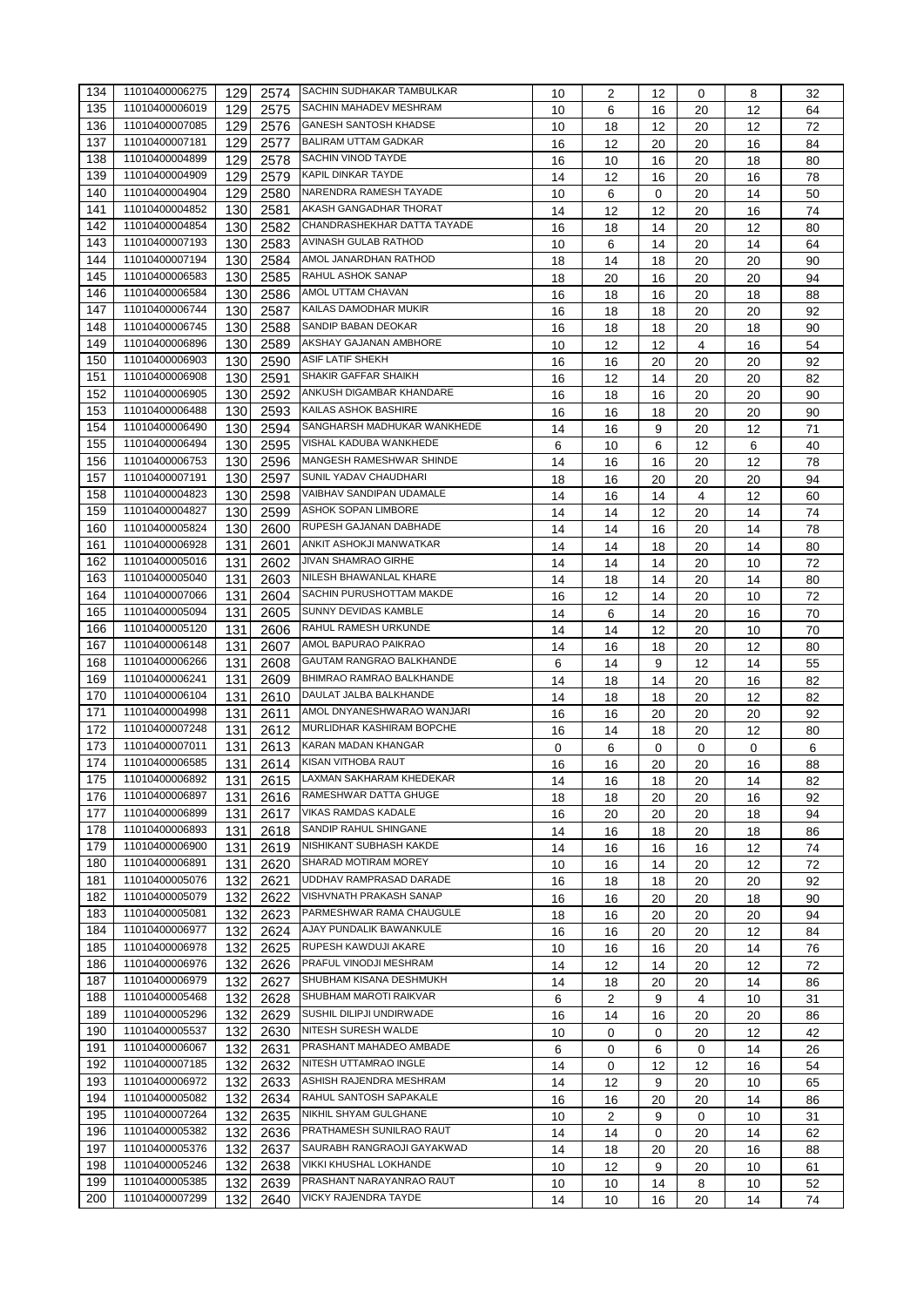| 201              | 11010400007238                   | 133        | 2641         | PAWAN SUDHAKAR DAKHARE                        | 10       | 12       | 6        | 4        | 14       | 46       |
|------------------|----------------------------------|------------|--------------|-----------------------------------------------|----------|----------|----------|----------|----------|----------|
| 202              | 11010400006626                   | 133        | 2642         | ABHIJEET VITTHALRAO KASBE                     | 16       | 18       | 18       | 20       | 14       | 86       |
| 203              | 11010400004928                   | 133        | 2643         | RAMDAS NARAYAN KENDRE                         | 6        | 12       | 9        | 16       | 14       | 57       |
| 204              | 11010400006476                   | 133        | 2644         | RIJWAN RAMJAN SHEKH                           | 16       | 12       | 18       | 20       | 16       | 82       |
| 205              | 11010400007323                   | 133        | 2645         | SUMIT MULCHAND KHURPE                         | 6        | 10       | 6        | 16       | 10       | 48       |
| 206              | 11010400007130                   | 133        | 2646         | AMBADAS BABUSING RATHOD                       | 10       | 6        | 9        | 12       | 14       | 51       |
| 207              | 11010400004845                   | 133        | 2647         | KISHOR SUNIL DESHMUKH                         | 16       | 16       | 18       | 20       | 18       | 88       |
| 208              | 11010400004831                   | 133        | 2648         | ASKHAY NARESH BARBAILE                        | 14       | 16       | 16       | 20       | 12       | 78       |
| 209              | 11010400004834                   | 133        | 2649         | RAKESH NANDU BAWANKULE                        | 10       | 14       | 12       | 16       | 16       | 68       |
| 210              | 11010400004839                   | 133        | 2650         | DHIRAJ DULICHAND DESHMUKH                     | 16       | 16       | 16       | 20       | 0        | 68       |
| 211              | 11010400004843                   | 133        | 2651         | SHASHIKANT SURESH MASKE                       | 16       | 16       | 16       | 20       | 14       | 82       |
| 212              | 11010400005434                   | 133        | 2652         | RAHUL MANOHARRAO CHOUDHARI                    | 14       | 12       | 16       | 20       | 18       | 80       |
| 213              | 11010400006472                   | 133        | 2653         | DAYANAND CHANDRAKANT NINGSHETTI               | 16       | 14       | 0        | 20       | 18       | 68       |
| 214              | 11010400006475                   | 133        | 2654         | BASAWRAJ BHAGWAT GADADE                       | 16       | 16       | 12       | 20       | 14       | 78       |
| 215              | 11010400006479                   | 133        | 2655         | ANIL LAXMAN PAWAR                             | 16       | 12       | 16       | 20       | 16       | 80       |
| 216              | 11010400007172                   | 133        | 2656         | PIYUSH EKNATHRAO KALSARPE                     | 14       | 12       | 12       | 12       | 8        | 58       |
| 217              | 11010400006644                   | 133        | 2657         | SANKET SUDHAKAR DHABEKAR                      | 16       | 16       | 20       | 20       | 14       | 86       |
| 218              | 11010400006638                   | 133        | 2658         | PRANAY NARENDRA GAWANDE                       | 10       | 14       | 9        | 16       | 10       | 59       |
| 219              | 11010400005065                   | 133        | 2659         | VIJAY PREMLAL SHAHARE                         | 14       | 10       | 9        | 4        | 10       | 47       |
| 220              | 11010400006268                   | 133        | 2660         | RAHUL KRISHNA TIJARE                          | 16       | 14       | 16       | 20       | 10       | 76       |
| 221              | 11010400005731                   | 134        | 2661         | SANKET VINOD UBHAD                            | 14       | 16       | 16       | 20       | 12       | 78       |
| 222              | 11010400005023                   | 134        | 2662         | MAYUR DEVIDASJI YEWALE                        | 6        | 0        | 6        | 20       | 10       | 42       |
| 223              | 11010400006670                   | 134        | 2663         | YOGENDRA RAJESH BARVE                         | 6        | 10       | 9        | 4        | 10       | 39       |
| 224              | 11010400006674                   | 134        | 2664         | YOGENDRA SANTOSH TEMBHARE                     | 14       | 16       | 9        | 20       | 16       | 75       |
| 225              | 11010400005062                   | 134        | 2665         | SUBHASH SURYABHAN GOHADE                      | 16       | 14       | 0        | 20       | 16       | 66       |
| 226              | 11010400005052                   | 134        | 2666         | YOGESH SURESH FULZELE                         | 16       | 14       | 14       | 20       | 18       | 82       |
| 227              | 11010400005068                   | 134        | 2667         | SACHIN MAHAEDO ATHARGADE                      | 16       | 14       | 16       | 20       | 20       | 86       |
| 228              | 11010400006611                   | 134        | 2668         | ANIL DATTATRAYA TEKALE                        | 14       | 12       | 16       | 20       | 20       | 82       |
| 229              | 11010400006610                   | 134        | 2669         | NILESH KISAN KHANDARE                         | 16       | 14       | 9        | 20       | 16       | 75       |
| 230              | 11010400005794                   | 134        | 2670         | ANIKET GAJANAN SAHARE                         | 14       | 16       | 14       | 16       | 14       | 74       |
| 231              | 11010400005791                   | 134        | 2671         | SADASHIO KESHAO MANAPURE                      | 14       | 12       | 12       | 20       | 16       | 74       |
| 232              | 11010400004984                   | 134        | 2672         | KAPIL PRAMODRAO AMBADKAR                      | 16       | 14       | 16       | 20       | 16       | 82       |
| 233              | 11010400007147                   | 134        | 2673         | NARENDRA JIVAN ANKURKAR                       | 16       | 14       | 16       | 20       | 20       | 86       |
| 234              | 11010400005856                   | 134        | 2674         | VAIBHAV RAGHOJI JOGI                          | 14       | 12       | 14       | 20       | 14       | 74       |
| 235              | 11010400004803                   | 134        | 2675         | SHAHARUKH SHABEER SHEIKH                      | 16       | 10       | 16       | 20       | 20       | 82       |
| 236              | 11010400004841                   | 134        | 2676         | VIRENDRASINGH BHUPENDRASINGH BHAATTI          | 10       | 10       | 3        | 20       | 10       | 53       |
| 237              | 11010400005427                   | 134        | 2677         | DINESH BHAILAL TANDEKAR                       | 14       | 12       | 9        | 8        | 14       | 57       |
| 238              | 11010400005101                   | 134        | 2678         | <b>MANGESH ONKAR BHAWAR</b>                   | 14       | 14       | 14       | 20       | 12       | 74       |
| 239              | 11010400005889                   | 134        | 2679         | AKASH TANAJI BHOSALE                          | 14       | 6        | 12       | 20       | 10       | 62       |
| 240              | 11010400007198                   | 134        | 2680         | SURAJ BHARAT ROKADE                           | 0        | 0        | 3        | 0        | 8        | 11       |
| 241              | 11010400005893                   | 135        | 2681         | <b>GANESH GAJANAN PAWAR</b>                   | 16       | 16       | 16       | 20       | 14       | 82       |
| $\overline{242}$ | 11010400005898                   | 135        |              | 2682 SUMIT DADARAOJI JAGTAAP                  | 16       | 16       | 18       | 20       | 18       | 88       |
| 243              | 11010400005698                   | 135        | 2683         | <b>AVINASH NAMDEV BADE</b>                    | 14       | 18       | 14       | 16       | 18       | 80       |
| 244              | 11010400005694                   | 135        | 2684         | SANDIP BALU MISAL                             | 14       | 14       | 12       | 20       | 20       | 80       |
| 245              | 11010400005700                   | 135        | 2685         | VIJAY SUBHASH JAYBHAYE                        | 16       | 16       | 18       | 20       | 18       | 88       |
| 246              | 11010400005693                   | 135        | 2686         | LAHU RAMU GUNDALE                             | 16       | 16       | 12       | 20       | 20       | 84       |
| 247              | 11010400005696                   | 135        | 2687         | SUGRIV SUBHASH JAYBHAYE                       |          |          | 12       |          |          | 74       |
| 248              | 11010400006263                   | 135        | 2688         | PRASHANT BHAGWAN PAPULE                       | 10<br>14 | 14<br>14 | 16       | 20<br>20 | 18<br>12 | 76       |
| 249              | 11010400005083                   | 135        | 2689         | JIBHAKATE AMOL GANESH                         |          |          |          |          |          |          |
| 250              | 11010400005078                   | 135        | 2690         | HITESH BRIJBIHARI MISHRA                      | 16<br>14 | 14<br>18 | 20<br>12 | 16<br>20 | 20<br>12 | 86<br>76 |
| 251              | 11010400005156                   | 135        | 2691         | AKSHAY DILIP LAKUDKAR                         | 10       | 0        | 9        | 20       | 14       | 53       |
| 252              | 11010400007302                   | 135        | 2692         | SHUBHAM RAJENDRA ALONE                        | 10       | 0        | 0        | 0        |          | 24       |
| 253              | 11010400007305                   | 135        | 2693         | GANESH SANTOSH SONAWANE                       | 16       | 6        | 12       | 16       | 14<br>14 | 64       |
| 254              | 11010400005070                   | 135        | 2694         | SAMIR TEKRAM SAKHARE                          |          |          |          |          |          |          |
|                  | 11010400005215                   |            |              | PRASHANTLAL SUKHADEO GANVIR                   | 14       | 12       | 9        | 20       | 14       | 69       |
| 255<br>256       | 11010400006209                   | 135<br>135 | 2695<br>2696 | RUSHIKESH HARIDAS RAUT                        | 14       | 16<br>14 | 16       | 20       | 14       | 80<br>76 |
|                  |                                  |            |              | SACHIN GANESH BHOYAR                          | 14       |          | 16       | 20       | 12       |          |
| 257              | 11010400005654<br>11010400005650 | 135        | 2697         | SURAJ TEJESHWAR IPAR                          | 16       | 14       | 3        | 20       | 14       | 67       |
| 258              |                                  | 135        | 2698         | AMAR NAMDEO RAMULE                            | 18       | 18       | 20       | 20       | 20       | 96       |
| 259              | 11010400005651                   | 135        | 2699         | SHUBHANK RAJUBHAUJI KHOBRAGADE                | 16       | 18       | 20       | 20       | 18       | 92       |
| 260              | 11010400005656                   | 135        | 2700         |                                               | 16       | 18       | 20       | 20       | 18       | 92       |
| 261              | 11010400006433                   | 136        | 2701         | AKASH BHOLA KATHOTE<br>VINOD ANANDA SAWADEKAR | 6        | 0        | 9        | 12       | 6        | 33       |
| 262              | 11010400005337                   | 136        | 2702         |                                               | 16       | 16       | 20       | 20       | 16       | 88       |
| 263              | 11010400005560                   | 136        | 2703         | VITTHAL GOVARDHAN PATEKAR                     | 16       | 10       | 20       | 20       | 20       | 86       |
| 264              | 11010400005564                   | 136        | 2704         | PREM SANJAY SAWALE                            | 16       | 10       | 18       | 20       | 20       | 84       |
| 265              | 11010400005569                   | 136        | 2705         | PURVESH SHESHRAO KALAMKAR                     | 16       | 10       | 20       | 20       | 20       | 86       |
| 266              | 11010400005566                   | 136        | 2706         | SHRIKANT TUKARAM TAYADE                       | 14       | 10       | 20       | 20       | 16       | 80       |
| 267              | 11010400005386                   | 136        | 2707         | NARENDRA ISHWARJI JODHE                       | 16       | 0        | 16       | 20       | 18       | 70       |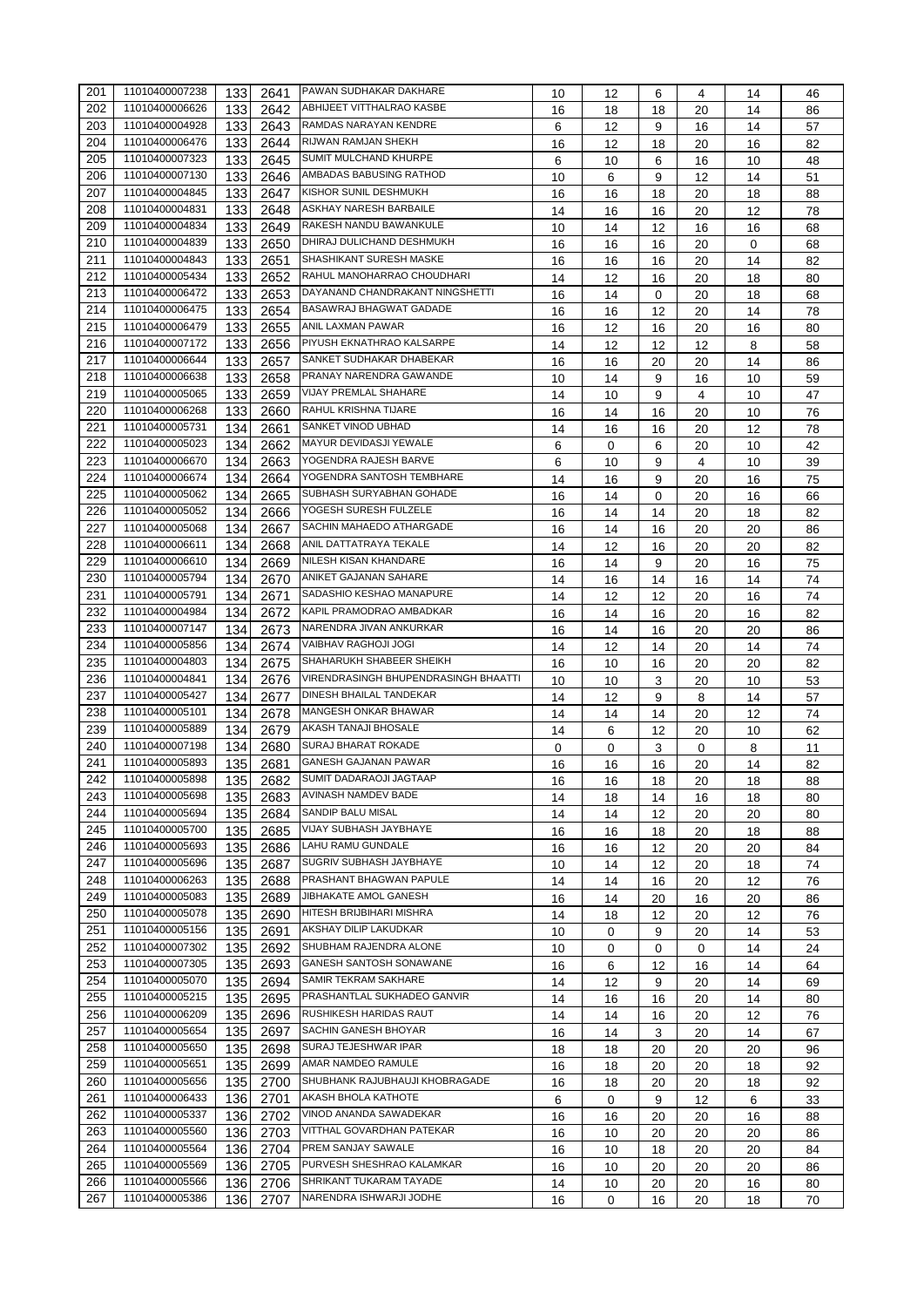| 268 | 11010400006191                   | 136 | 2708 | AMIT MANIK WANKHADE              | 14 | 18 | 14 | 20 | 10 | 76 |
|-----|----------------------------------|-----|------|----------------------------------|----|----|----|----|----|----|
| 269 | 11010400006809                   | 136 | 2709 | <b>SUNIL BHARAT GORE</b>         | 14 | 16 | 16 | 20 | 16 | 82 |
| 270 | 11010400006759                   | 136 | 2710 | RAVI GAJANAN INGOLE              | 16 | 14 | 16 | 20 | 18 | 84 |
| 271 | 11010400005602                   | 136 | 2711 | SANTOSH RAMKRISHNA PACHPOL       | 14 | 16 | 14 | 20 | 18 | 82 |
| 272 | 11010400005606                   | 136 | 2712 | <b>GOPAL GAJANAN INGLE</b>       | 16 | 16 | 16 | 20 | 12 | 80 |
| 273 | 11010400005600                   | 136 | 2713 | SHIVAJI RAMDAS KUYTE             | 14 | 6  | 16 | 20 | 12 | 68 |
| 274 | 11010400005604                   | 136 | 2714 | AVINASH OMKAR KUITE              | 16 | 16 | 18 | 20 | 14 | 84 |
| 275 | 11010400005605                   | 136 | 2715 | AKASH AVINASH MALUKAR            | 10 | 6  | 9  | 8  | 16 | 49 |
| 276 | 11010400006656                   | 136 | 2716 | SAGAR MANOHAR KHODKE             | 16 | 16 | 16 | 20 | 14 | 82 |
| 277 | 11010400005281                   | 136 | 2717 | DINESH SEVAKRAM WASAKE           | 16 | 18 | 12 | 12 | 14 | 72 |
| 278 | 11010400006555                   | 136 | 2718 | CHANDRASHEKHAR DEVCHAND MATE     | 16 | 18 | 20 | 20 | 18 | 92 |
| 279 | 11010400007367                   | 136 | 2719 | DURGESH SEVAK KUMBHALKAR         | 16 | 18 | 16 | 20 | 18 | 88 |
| 280 | 11010400006324                   | 136 | 2720 | <b>MAHESH PREMLAL DHANDE</b>     | 16 | 18 | 20 | 20 | 16 | 90 |
| 281 | 11010400006696                   | 137 | 2721 | SAMADHAN SANJAY KARAD            | 14 | 14 | 16 | 20 | 16 | 80 |
| 282 | 11010400006740                   | 137 | 2722 | <b>ATUL VIJAY AHER</b>           | 14 |    |    |    |    |    |
| 283 | 11010400006206                   | 137 | 2723 | ARUN VIJAY PAYGHAN               |    | 18 | 14 | 20 | 10 | 76 |
| 284 | 11010400006213                   | 137 | 2724 | UMED JABBAR ABDUL                | 10 | 12 | 9  | 8  | 20 | 59 |
|     | 11010400005864                   |     |      | SANJAY GAGARAM DAVHALE           | 16 | 12 | 18 | 20 | 16 | 82 |
| 285 |                                  | 137 | 2725 | RUSHIKESH PRAMODRAO MHASKE       | 14 | 14 | 16 | 20 | 20 | 84 |
| 286 | 11010400006267                   | 137 | 2726 |                                  | 10 | 10 | 9  | 4  | 12 | 45 |
| 287 | 11010400006120                   | 137 | 2727 | ASHOK RAMESH FULKAR              | 2  | 0  | 0  | 20 | 14 | 36 |
| 288 | 11010400005255                   | 137 | 2728 | NIRAJ SHRIDHARRAO SARDAR         | 6  | 2  | 3  | 16 | 8  | 35 |
| 289 | 11010400006949                   | 137 | 2729 | ASHISH CHANDRAKANT MANVATKAR     | 10 | 6  | 12 | 20 | 12 | 60 |
| 290 | 11010400005869                   | 137 | 2730 | RAKESH PRABHU SONEKAR            | 14 | 10 | 14 | 20 | 16 | 74 |
| 291 | 11010400005935                   | 137 | 2731 | SURAJ DEORAO MANDPE              | 14 | 0  | 12 | 20 | 12 | 58 |
| 292 | 11010400007071                   | 137 | 2732 | DURGADAS MOTILAL DHOTE           | 14 | 10 | 9  | 16 | 10 | 59 |
| 293 | 11010400006253                   | 137 | 2733 | VAIBHAV SHESHRAO BHALERAO        | 14 | 10 | 12 | 20 | 12 | 68 |
| 294 | 11010400005380                   | 137 | 2734 | PRAMOD BABULAL BADHAI            | 16 | 16 | 16 | 20 | 16 | 84 |
| 295 | 11010400005381                   | 137 | 2735 | PAWAN GULABRAO NITNAWARE         | 10 | 12 | 9  | 20 | 14 | 65 |
| 296 | 11010400006645                   | 137 | 2736 | NIVRUTTI SHIVDAS UBALE           | 14 | 16 | 20 | 20 | 16 | 86 |
| 297 | 11010400006158                   | 137 | 2737 | SANTOSH PUNJAJI DEVKATE          | 14 | 14 | 14 | 20 | 14 | 76 |
| 298 | 11010400006157                   | 137 | 2738 | RAJESH SAHEBRAO BENGAL           | 14 | 16 | 20 | 20 | 0  | 70 |
| 299 | 11010400005013                   | 137 | 2739 | VAIBHAV PRALHADRAO NINGHOT       | 10 | 6  | 9  | 20 | 14 | 59 |
| 300 | 11010400006538                   | 137 | 2740 | HEMANT BHAGYAWAN YENCHILWAR      | 14 | 14 | 14 | 20 | 14 | 76 |
| 301 | 11010400004884                   | 138 | 2741 | <b>BALASAHEB BABAJI GARJE</b>    | 14 | 14 | 14 | 20 | 14 | 76 |
| 302 | 11010400004885                   | 138 | 2742 | VIKRANT SUDARSHAN PALVE          | 16 | 14 | 14 | 20 | 20 | 84 |
| 303 | 11010400005896                   | 138 | 2743 | VAIBHAV MANIKRAO SHENDE          | 6  | 0  | 6  | 0  | 6  | 18 |
| 304 | 11010400007275                   | 138 | 2744 | AJAY RAJKUMAR BHALAVE            | 10 | 10 | 6  | 8  | 8  | 42 |
| 305 | 11010400004772                   | 138 | 2745 | ANKUSH LAXMAN DONGARDIVE         | 10 | 10 | 12 | 20 | 14 | 66 |
| 306 | 11010400005655                   | 138 | 2746 | SHUBHAM RAMBHAU AWARKAR          | 6  | 6  | 9  | 20 | 10 | 51 |
| 307 | 11010400005645                   | 138 | 2747 | PRAVIN HEMRAJ WARGHANE           | 14 | 16 | 12 | 20 | 14 | 76 |
| 308 | 11010400005031                   | 138 | 2748 | <b>BADAL KABIRDASH KATRE</b>     | 10 | 12 | 9  | 20 | 8  | 59 |
| 309 | 11010400005540                   | 138 | 2749 | NEELKANTHESHWAR SUBHASH BIRAJDAR | 10 | 16 | 12 | 20 | 12 | 70 |
| 310 | 11010400006126                   | 138 | 2750 | AKSHAY DUDHRAM BANDEBUCHE        |    |    |    |    |    |    |
| 311 | 11010400006113                   | 138 | 2751 | SHUBHAM RAJKUMAR SINGANJUDE      | 16 | 16 | 14 | 20 | 12 | 78 |
| 312 | 11010400005831                   | 138 |      | ASLAM ISULAL TAMBOLI             | 16 | 18 | 20 | 20 | 16 | 90 |
|     | 11010400005562                   |     | 2752 | DEVANAND GAJANAN TALE            | 10 | 10 | 3  | 0  | 8  | 31 |
| 313 |                                  | 138 | 2753 | CHETAN MADHUKAR YENKAR           | 10 | 16 | 14 | 20 | 12 | 72 |
| 314 | 11010400005553<br>11010400004932 | 138 | 2754 | SURAJ HANMANT KENDRE             | 14 | 14 | 14 | 20 | 14 | 76 |
| 315 |                                  | 138 | 2755 | ANIKET MADHUKAR UKE              | 16 | 16 | 16 | 20 | 18 | 86 |
| 316 | 11010400005744                   | 138 | 2756 | VISHAL SUNIL BOBADE              | 14 | 16 | 12 | 20 | 12 | 74 |
| 317 | 11010400006987                   | 138 | 2757 | ASHOK UDHAV DHAKARE              | 14 | 0  | 12 | 4  | 14 | 44 |
| 318 | 11010400005860                   | 138 | 2758 |                                  | 16 | 16 | 9  | 20 | 16 | 77 |
| 319 | 11010400005436                   | 138 | 2759 | NAYAN MAHADEO GAURKHEDE          | 10 | 0  | 3  | 12 | 14 | 39 |
| 320 | 11010400006400                   | 138 | 2760 | PANKAJ DILIPRAO SARODE           | 14 | 10 | 14 | 20 | 14 | 72 |
| 321 | 11010400006362                   | 139 | 2761 | BHAGWAT KULDEO CHAUDHARI         | 10 | 6  | 9  | 20 | 14 | 59 |
| 322 | 11010400006781                   | 139 | 2762 | VISHAL ISHWAR RAJPUT             | 14 | 18 | 18 | 20 | 18 | 88 |
| 323 | 11010400006783                   | 139 | 2763 | PRAVIN INDAL KALOD               | 14 | 16 | 16 | 20 | 12 | 78 |
| 324 | 11010400006236                   | 139 | 2764 | RAMESHWAR ANIRUDDH LAHANE        | 14 | 16 | 16 | 20 | 12 | 78 |
| 325 | 11010400005167                   | 139 | 2765 | RAHUL DIWAKAR CHIMALWAR          | 14 | 16 | 16 | 20 | 12 | 78 |
| 326 | 11010400005176                   | 139 | 2766 | SWAPNIL DIWAKAR CHIMLWAR         | 14 | 16 | 14 | 20 | 12 | 76 |
| 327 | 11010400005614                   | 139 | 2767 | RAMESHWAR BABU CHAVAN            | 16 | 18 | 20 | 20 | 18 | 92 |
| 328 | 11010400007315                   | 139 | 2768 | LOKESH RAJESH CHANDRIKAPURE      | 14 | 14 | 12 | 12 | 10 | 62 |
| 329 | 11010400006228                   | 139 | 2769 | KUNDAN SURYABHAN KUNDGIR         | 16 | 16 | 20 | 20 | 16 | 88 |
| 330 | 11010400006227                   | 139 | 2770 | PRAKASH DNYANOBA AILWAD          | 16 | 14 | 16 | 20 | 8  | 74 |
| 331 | 11010400005779                   | 139 | 2771 | SHUBHAM RAJKUMAR RAUT            | 6  | 6  | 9  | 20 | 12 | 53 |
| 332 | 11010400006983                   | 139 | 2772 | VIJAYKUMAR ISHWARI PATLE         | 14 | 16 | 14 | 20 | 14 | 78 |
| 333 | 11010400006078                   | 139 | 2773 | SUDHIR RATIRAM JAMRE             | 16 | 10 | 20 | 20 | 8  | 74 |
| 334 | 11010400005186                   | 139 | 2774 | SWAPNIL ARUNRAO RAUT             | 14 | 14 | 16 | 20 | 12 | 76 |
|     |                                  |     |      |                                  |    |    |    |    |    |    |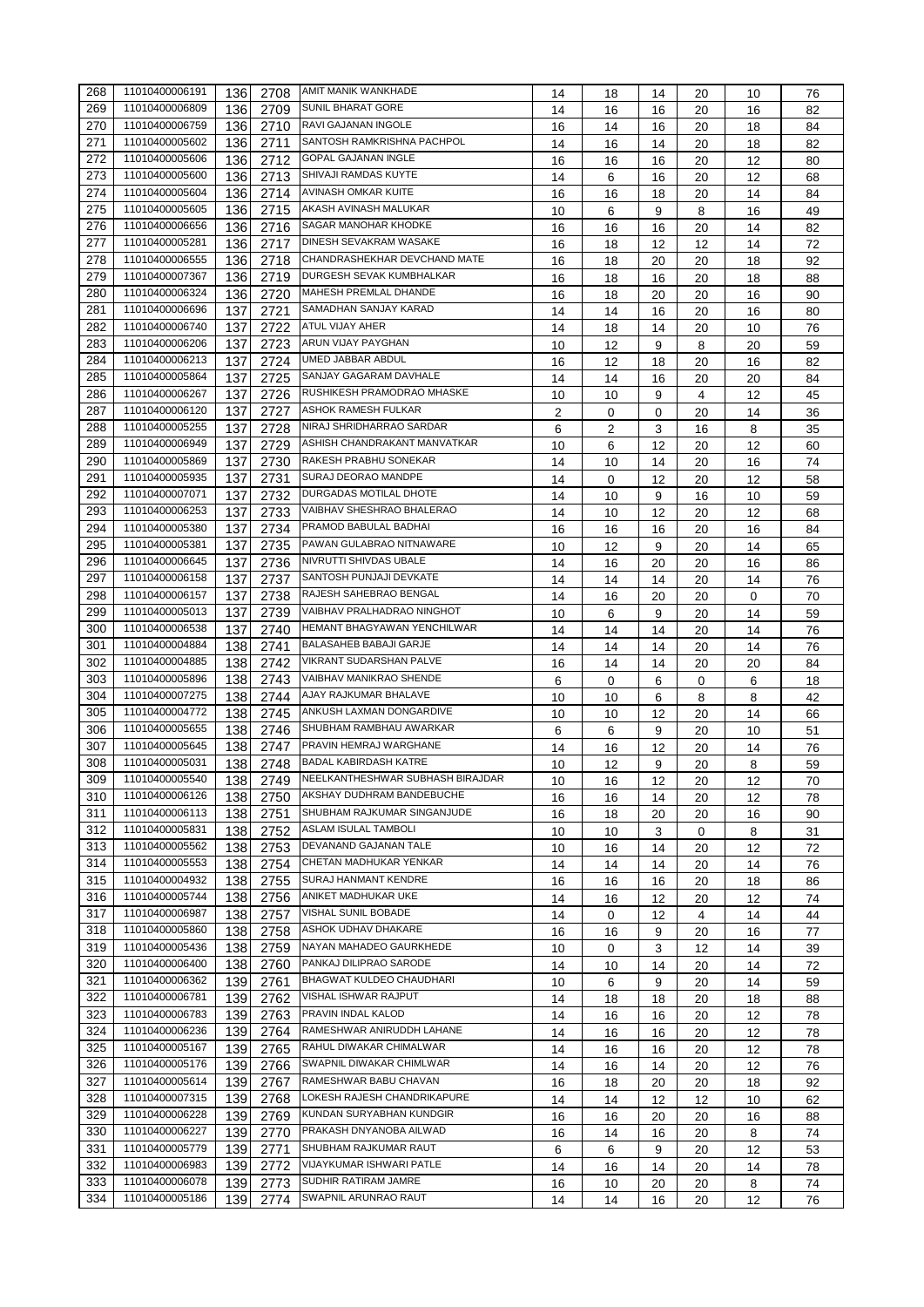| 335 | 11010400006199 | 139 | 2775         | <b>VISHAL NATTHU MANDHARE</b>  | 14 | 14       | 14 | 20          | 14 | 76 |
|-----|----------------|-----|--------------|--------------------------------|----|----------|----|-------------|----|----|
| 336 | 11010400006040 | 139 | 2776         | JEEVAN VIKAS SHRIRAME          | 16 | 16       | 20 | 20          | 0  | 72 |
| 337 | 11010400005086 | 139 | 2777         | SHAILESH PRABHAKAR NITNAWARE   | 14 | 12       | 16 | 20          | 12 | 74 |
| 338 | 11010400005092 | 139 | 2778         | ROSHAN MADHUKAR PAYTALE        | 16 | 18       | 20 | 20          | 14 | 88 |
| 339 | 11010400005104 | 139 | 2779         | CHETAN PURUSHOTTAM SANKE       | 16 | 18       | 20 | 20          | 18 | 92 |
| 340 | 11010400005105 | 139 | 2780         | RANJIT JAYKISAN DESHMUKH       | 14 | 10       | 16 | 4           | 10 | 54 |
| 341 | 11010400006826 | 140 | 2781         | <b>GOPOAL ARVINDRAO DUKARE</b> | 16 | 18       | 18 | 20          | 16 | 88 |
| 342 | 11010400005476 | 140 | 2782         | SACHIN BAPURAO BHONDE          | 14 | 6        | 14 | $\mathbf 0$ | 8  | 42 |
| 343 | 11010400007223 | 140 | 2783         | PRADIP RAMKISAN INGLE          | 14 | 16       | 14 | 20          | 10 | 74 |
| 344 | 11010400006262 | 140 | 2784         | AMOL JANARDHAN KONALE          | 10 | 12       | 12 | 20          | 10 | 64 |
| 345 | 11010400006259 | 140 | 2785         | RAHUL SHANKARRAO WAGHMARE      | 0  | 0        | 9  | 20          | 14 | 43 |
| 346 | 11010400006102 | 140 | 2786         | KIRAN SHIVAJI KONALE           | 10 | 0        | 9  | 12          | 12 | 43 |
| 347 | 11010400005090 | 140 | 2787         | PRATIK ANANTARAM UCHIBAGLE     | 10 | 10       | 9  | $\mathbf 0$ | 14 | 43 |
| 348 | 11010400006618 | 140 | 2788         | SACHIN NILKANTH DHURVE         | 6  | 0        | 9  | 0           | 10 | 25 |
| 349 | 11010400005397 | 140 | 2789         | DEVIDASD ANKUSH HAKE           | 14 | 16       | 18 | 20          | 14 | 82 |
| 350 | 11010400005972 | 140 | 2790         | <b>SHUBHAM CHHAGAN AMBHORE</b> | 6  | 14       | 6  | 2           | 12 | 40 |
| 351 | 11010400005601 | 140 | 2791         | RAJAT SEVAKRAM SATHONE         | 14 | 16       | 18 | 20          | 14 | 82 |
| 352 | 11010400007212 | 140 | 2792         | RAVINDRA LAXMAN KATHANE        | 14 | 10       | 16 | 20          | 14 | 74 |
| 353 | 11010400007216 | 140 | 2793         | RAVINDRA SHANKARRAO CHARDE     | 16 | 16       | 20 | 20          | 16 | 88 |
| 354 | 11010400005630 | 140 | 2794         | OMKAR VIKAS REWATKAR           | 14 | 12       | 14 | 0           | 18 | 58 |
| 355 | 11010400006254 | 140 | 2795         | HITESH DEVIDASJI THOOL         | 10 | 0        | 12 | 16          | 14 | 52 |
| 356 | 11010400005384 | 140 | 2796         | SHIVAM SADASHIV GAIKWAD        | 14 | 14       | 18 | 20          | 14 | 80 |
| 357 | 11010400004745 | 140 | 2797         | <b>SKSALEEM SK JAHIR</b>       | 14 | 12       | 14 | 4           | 16 | 60 |
| 358 | 11010400006653 | 140 | 2798         | <b>ASHWIN RAMRAO ASOLE</b>     |    |          |    |             |    |    |
| 359 | 11010400006631 |     |              | VIKRAM HARIRAMJI ASOLE         | 10 | 6        | 12 | 0           | 14 | 42 |
|     |                | 140 | 2799         | ATUL TULSHIRAM ASOLE           | 14 | 10       | 9  | 12          | 16 | 61 |
| 360 | 11010400006668 | 140 | 2800         |                                | 6  | 14       | 12 | 20          | 10 | 62 |
| 361 | 11010400006553 | 141 | 2801         | AJIT FUNTUN YADAV              | 16 | 10       | 20 | 20          | 20 | 86 |
| 362 | 11010400005493 | 141 | 2802         | VINAY DHANRAJJI WANKHEDE       | 6  | $\Omega$ | 0  | 8           | 12 | 26 |
| 363 | 11010400005499 | 141 | 2803         | AMIT AMBADASJI CHOUDHARY       | 10 | 0        | 3  | 0           | 14 | 27 |
| 364 | 11010400007064 | 141 | 2804         | SURAJ PURUSHOTTAM WARKADE      | 16 | 14       | 20 | 20          | 14 | 84 |
| 365 | 11010400007081 | 141 | 2805         | YOGESH SHAMRAV DESHKAR         | 14 | 0        | 16 | 0           | 14 | 44 |
| 366 | 11010400007300 | 141 | 2806         | MAHENDRA BALIRAMJI TIWADE      | 14 | 14       | 14 | 20          | 18 | 80 |
| 367 | 11010400007069 | 141 | 2807         | RAHUL MANOHAR BAGMARE          | 16 | 12       | 18 | 20          | 16 | 82 |
| 368 | 11010400006290 | 141 | 2808         | RAVINDRA DADAJI GAHANE         | 16 | 14       | 16 | 20          | 14 | 80 |
| 369 | 11010400005418 | 141 | 2809         | PRASHIL SHAMLAL DHANDE         | 14 | 14       | 16 | 20          | 8  | 72 |
| 370 | 11010400005311 | 141 | 2810         | PRAVIN DHRUWAJI MUNDALE        | 16 | 18       | 20 | 20          | 14 | 88 |
| 371 | 11010400006374 | 141 | 2811         | PRAVIN NITARAM WADHAI          | 16 | 18       | 16 | 20          | 12 | 82 |
| 372 | 11010400004976 | 141 | 2812         | ANKOSH ANANDRAOJI MANDALE      | 16 | 16       | 16 | 20          | 14 | 82 |
| 373 | 11010400004973 | 141 | 2813         | SANJAY GULABJI MANDALE         | 14 | 12       | 20 | 20          | 12 | 78 |
| 374 | 11010400006365 | 141 | 2814         | LILADHAR WAMANJI BHENDARKAR    | 18 | 16       | 20 | 20          | 18 | 92 |
| 375 | 11010400005333 | 141 | 2815         | MANGESH MAHADEORAO REKHATE     | 14 | 0        | 16 | 20          | 18 | 68 |
| 376 | 11010400006798 | 141 | 2816         | MANISH DILIP TANDULKAR         | 10 | 0        | 12 | 4           | 12 | 38 |
| 377 | 11010400006806 | 141 | 2817         | SANKET KESHAV FARTADE          | 16 | 10       | 20 | 20          | 14 | 80 |
| 378 | 11010400006795 | 141 | 2818         | SHUBHAM DILIP GOMKALE          | 16 | 10       | 0  | 20          | 16 | 62 |
| 379 | 11010400006801 | 141 | 2819         | PRAVIN SOMESHWAR BURDE         | 14 | 12       | 12 | 20          | 12 | 70 |
| 380 | 11010400006619 | 141 | 2820         | <b>SURAJ GAJANAN KHADE</b>     | 2  | 0        | 9  | 4           | 10 | 25 |
| 381 | 11010400007012 | 142 | 2821         | RAVIKUMAR RAMESH SINGH         | 6  | 12       | 14 | 20          | 12 | 64 |
| 382 | 11010400005529 | 142 | 2822         | SHESHRAO ABHIMAN DEVGADE       | 10 | 6        | 16 | 16          | 14 | 62 |
| 383 | 11010400007054 | 142 | 2823         | HEMANT MAHESH HATWAR           | 16 | 20       | 18 | 20          | 16 | 90 |
| 384 | 11010400007040 | 142 | 2824         | MURLIDHAR BALKRUSHNA BILWANE   | 14 | 14       | 16 | 20          | 14 | 78 |
| 385 | 11010400007049 | 142 | 2825         | RAHUL PREMDAS BHURE            |    |          |    |             |    |    |
| 386 | 11010400005413 | 142 | 2826         | SAMADHAN PANDURANG DUBELE      | 14 | 14       | 20 | 20          | 14 | 82 |
| 387 | 11010400004860 | 142 |              | LALITKUMAR SUPADU PATIL        | 14 | 14       | 18 | 20          | 16 | 82 |
| 388 | 11010400005414 | 142 | 2827<br>2828 | ADITYA ARUN MATRE              | 10 | 10       | 9  | 20          | 0  | 49 |
|     | 11010400005416 |     |              | CHETAN MANIK JINKALWAR         | 10 | 0        | 14 | 20          | 10 | 54 |
| 389 |                | 142 | 2829         |                                | 14 | 16       | 20 | 20          | 16 | 86 |
| 390 | 11010400005419 | 142 | 2830         | SAVAN MANIK JINKALWAR          | 14 | 12       | 20 | 20          | 18 | 84 |
| 391 | 11010400006661 | 142 | 2831         | NILESH SURESHRAO THAKRE        | 10 | 16       | 9  | 20          | 6  | 61 |
| 392 | 11010400006850 | 142 | 2832         | AJAY ASHOK SHENDE              | 10 | 12       | 16 | 20          | 12 | 70 |
| 393 | 11010400006675 | 142 | 2833         | ANIKET WAMANRAO THAKRE         | 10 | 0        | 16 | 20          | 12 | 58 |
| 394 | 11010400007050 | 142 | 2834         | MOHANISH VIJAYRAO GANAR        | 14 | 14       | 14 | 8           | 18 | 68 |
| 395 | 11010400006811 | 142 | 2835         | VISHAL GAJANAN ASUTKAR         | 16 | 14       | 16 | 20          | 14 | 80 |
| 396 | 11010400005574 | 142 | 2836         | PRASHNAT NARAYAN MESHRAM       | 16 | 16       | 18 | 20          | 14 | 84 |
| 397 | 11010400006885 | 142 | 2837         | RAKESH K MANKAR                | 14 | 6        | 9  | 20          | 14 | 63 |
| 398 | 11010400006886 | 142 | 2838         | AMOL D PADOLE                  | 16 | 16       | 20 | 20          | 20 | 92 |
| 399 | 11010400006887 | 142 | 2839         | PRASHANT ASARAM PATHODE        | 0  | 14       | 16 | 16          | 16 | 62 |
| 400 | 11010400006889 | 142 | 2840         | <b>VIKAS S BHANDARKAR</b>      | 18 | 16       | 20 | 20          | 18 | 92 |
| 401 | 11010400005117 | 143 | 2841         | BHOJRAM PANDHARI PARASMODE     | 16 | 18       | 14 | 20          | 16 | 84 |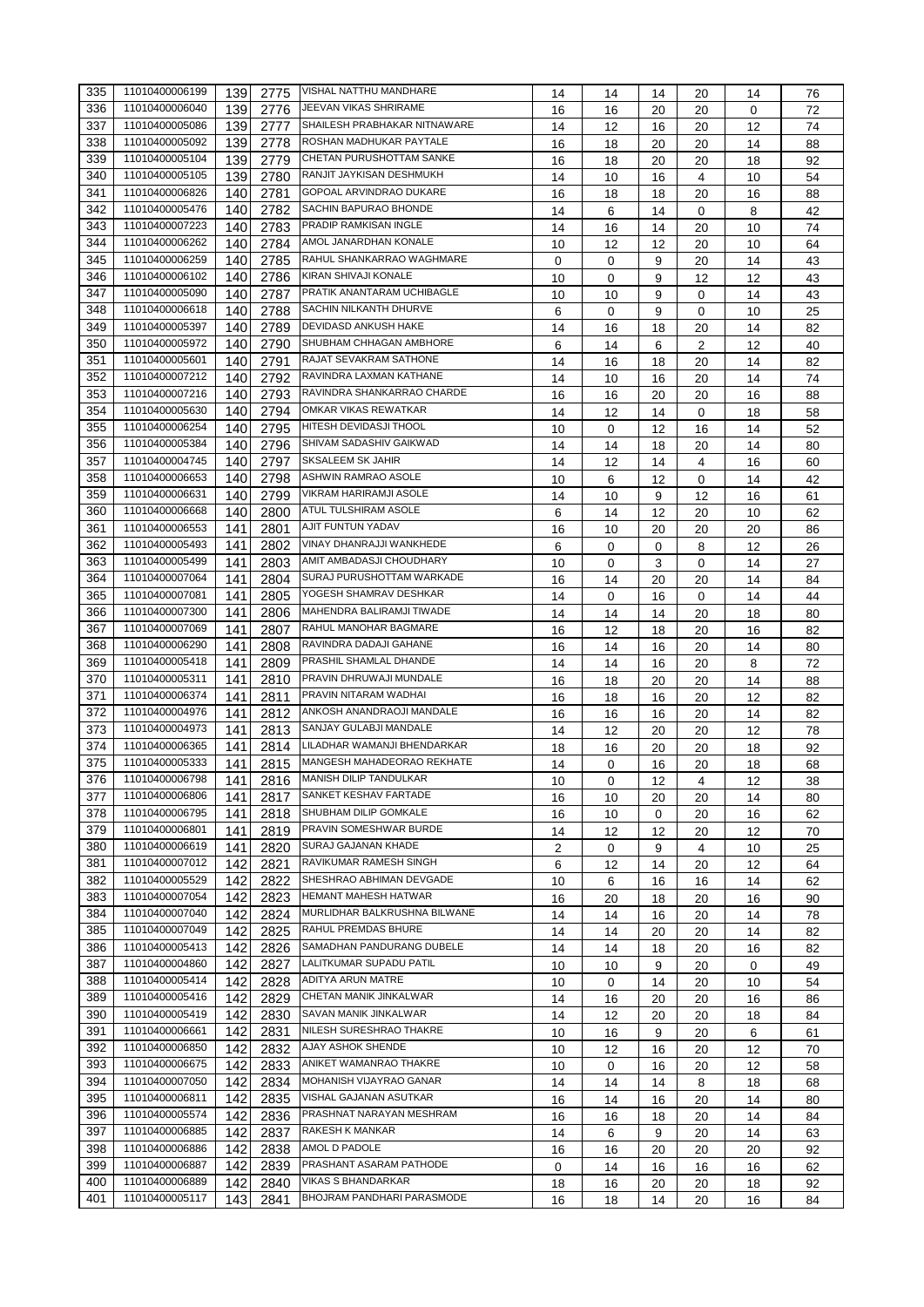| 402 | 11010400007278 | 143        | 2842         | KUNAL SHARAD DEORE             | 14 | 12             | 14          | 4              | 12       | 56       |
|-----|----------------|------------|--------------|--------------------------------|----|----------------|-------------|----------------|----------|----------|
| 403 | 11010400005256 | 143        | 2843         | NILESH SUBHASH KANDELKAR       | 6  | 2              | 3           | 0              | 14       | 25       |
| 404 | 11010400005107 | 143        | 2844         | SHAM BHAGWAN PUDAKE            | 6  | 14             | 9           | 20             | 12       | 61       |
| 405 | 11010400005551 | 143        | 2845         | DIGAMBAR GAJANAN MORE          | 10 | 14             | 9           | 16             | 12       | 61       |
| 406 | 11010400006922 | 143        | 2846         | NIKETAN POPAT DAMALE           | 14 | 12             | 14          | 20             | 20       | 80       |
| 407 | 11010400005648 | 143        | 2847         | MAHESH SHRIHARIRAO CHELPELWAR  | 14 | 14             | 14          | 20             | 16       | 78       |
| 408 | 11010400005677 | 143        | 2848         | SHRIDHAR LAXMAN JUKANTWAR      | 16 | 18             | 16          | 20             | 16       | 86       |
| 409 | 11010400005662 | 143        | 2849         | VILAS TUKARAMRAO MASKE         | 16 | 14             | 16          | 20             | 20       | 86       |
| 410 | 11010400005684 | 143        | 2850         | SADDAM SHAMMI SHEIKH           | 16 | 14             | 20          | 20             | 16       | 86       |
| 411 | 11010400006946 | 143        | 2851         | SHAILESH SURESH DHAKDE         | 6  | 12             | 9           | 12             | 12       | 51       |
| 412 | 11010400006573 | 143        | 2852         | MAYUR DHANRAJ ROHAD            | 0  |                | 9           | 0              |          |          |
| 413 | 11010400005206 | 143        | 2853         | SAGAR GAJANAN WAGH             | 10 | 0              | 9           | $\mathbf 0$    | 10<br>12 | 19<br>31 |
| 414 | 11010400005754 |            | 2854         | RAHUL ASHOKJI RAUT             |    | 0              |             |                |          |          |
| 415 | 11010400005683 | 143<br>143 | 2855         | SANTOSH LAXMAN KOLEKAR         | 10 | 14             | 18          | 20             | 14       | 76       |
| 416 | 11010400005679 |            |              | AMOL AMBADAS KOLEKAR           | 14 | 14             | 18          | 20             | 16       | 82       |
| 417 | 11010400007080 | 143<br>143 | 2856<br>2857 | AVINASH BISAN KADAV            | 14 | 10             | 9           | 20             | 14       | 67       |
| 418 | 11010400005249 |            |              | ATUL VIJAY SAWARBANDHE         | 10 | 14             | 12          | 16             | 10       | 62       |
| 419 | 11010400006155 | 143        | 2858         | GAURAV PANDURANGJI RAUT        | 10 | 10             | 3           | 4              | 10       | 37       |
|     |                | 143        | 2859         | NITESH VITTHALRAO AKOLKAR      | 10 | 14             | 16          | 20             | 14       | 74       |
| 420 | 11010400006163 | 143        | 2860         | <b>BHUSHAN BALUJI BHUSARI</b>  | 16 | 14             | 18          | 20             | 14       | 82       |
| 421 | 11010400005111 | 144        | 2861         |                                | 14 | 12             | 12          | 16             | 16       | 70       |
| 422 | 11010400005012 | 144        | 2862         | ONKAR SAHEBRAO BERDE           | 18 | 16             | 20          | 20             | 12       | 86       |
| 423 | 11010400005866 | 144        | 2863         | SACHIN SHANKARRAOJI SAHARE     | 14 | $\overline{2}$ | 9           | 20             | 0        | 45       |
| 424 | 11010400006777 | 144        | 2864         | SACHIN ASHOK RAHATE            | 16 | 18             | 18          | 20             | 12       | 84       |
| 425 | 11010400006418 | 144        | 2865         | SHUBHAM ANILKUMAR DIXIT        | 10 | 0              | 9           | $\mathbf 0$    | 10       | 29       |
| 426 | 11010400006423 | 144        | 2866         | PRAJWAL PRABHAKAR DAMBHARE     | 16 | 16             | 16          | 20             | 14       | 82       |
| 427 | 11010400006416 | 144        | 2867         | SHIVAM RAJU UPARKAR            | 6  | 2              | 6           | 0              | 6        | 20       |
| 428 | 11010400006787 | 144        | 2868         | RAJJAT ARUN THAKARE            | 14 | 18             | 18          | 20             | 16       | 86       |
| 429 | 11010400007005 | 144        | 2869         | SURESH DHUMSING JANGHALE       | 14 | 18             | 14          | 20             | 16       | 82       |
| 430 | 11010400007015 | 144        | 2870         | PAWANSING ZANAKSING JONWAL     | 16 | 18             | 20          | 20             | 20       | 94       |
| 431 | 11010400007016 | 144        | 2871         | PRADEEP RAMDAS BIGHOT          | 14 | 16             | 16          | 20             | 14       | 80       |
| 432 | 11010400007003 | 144        | 2872         | VINOD MAHASING GHUSINGE        | 16 | 18             | 20          | 20             | 18       | 92       |
| 433 | 11010400006396 | 144        | 2873         | OMKAR HARICHANDRA KALAR        | 6  | 0              | 6           | $\overline{2}$ | 8        | 22       |
| 434 | 11010400005687 | 144        | 2874         | TEKCHAND RUPCHANDJI SONKULE    | 16 | 18             | 20          | 20             | 14       | 88       |
| 435 | 11010400005685 | 144        | 2875         | PRADIP BHANUDASJI HATTIMARE    | 16 | 20             | 0           | 20             | 16       | 72       |
| 436 | 11010400005688 | 144        | 2876         | KHEMRAJ CHANDRABHANJI DHANGUNE | 16 | 16             | 18          | 20             | 14       | 84       |
| 437 | 11010400005514 | 144        | 2877         | GOPAL SUBHASH JUMDE            | 16 | 18             | 18          | 20             | 14       | 86       |
| 438 | 11010400007310 | 144        | 2878         | SHUBHAM ANANDRAO THAKARE       | 16 | 12             | 18          | 16             | 10       | 72       |
| 439 | 11010400004975 | 144        | 2879         | AKASH ASHOKRAO THAKRE          | 10 | 6              | 16          | 4              | 16       | 52       |
| 440 | 11010400006317 | 144        | 2880         | AMOL SHIVRAM SHAHRE            | 14 | 12             | 16          | 20             | 14       | 76       |
| 441 | 11010400005069 | 145        | 2881         | <b>ISHWAR VYAS KUNWARDADRA</b> | 10 | 0              | 6           | 12             | 8        | 36       |
| 442 | 11010400005048 | 145        | 2882         | VINOD KISHTU GADDAMWAR         | 10 | 6              | 12          | 20             | 16       | 64       |
| 443 | 11010400005885 | 145        | 2883         | RITESH RAMDAS RAUT             | 16 | 16             | 18          | 20             | 12       | 82       |
| 444 | 11010400005940 | 145        | 2884         | SAURABH VISHVANATH RAUT        | 14 | 14             | 16          | 20             | 14       | 78       |
| 445 | 11010400005611 | 145        | 2885         | SHUBHAM PRAMODRAO MANKAR       | 16 | 18             | 20          | 20             | 16       | 90       |
| 446 | 11010400006023 | 145        | 2886         | GHANSHYAM MAHADEO SARVAR       | 14 | 16             | 12          | 20             | 12       | 74       |
| 447 | 11010400005673 | 145        | 2887         | JAGDISH TUKARAM MASKE          | 14 | 12             | 12          | 20             | 12       | 70       |
| 448 | 11010400006622 | 145        | 2888         | NIKHIL RAMESHRAO KHODE         | 14 | 18             | 12          | 20             | 8        | 72       |
| 449 | 11010400006623 | 145        | 2889         | GAURAV DHANRAJ KHANTE          | 16 | 16             | 14          | 20             | 14       | 80       |
| 450 | 11010400006570 | 145        | 2890         | SHUBHAM VIJAYRAO KHANTE        | 2  | 0              | $\mathbf 0$ | $\mathbf 0$    | 8        | 10       |
| 451 | 11010400007079 | 145        | 2891         | ASHISH RAMDAS DHOBALE          | 14 | 12             | 12          | 20             | 8        | 66       |
| 452 | 11010400007075 | 145        | 2892         | MAHESH PATWALU BHASHASHANKAR   | 16 | 18             | 14          | 20             | 14       | 82       |
| 453 | 11010400007036 | 145        | 2893         | CHANDRASHEKHAR AKOJI GAHANE    | 0  | 16             | 0           | 16             | 2        | 34       |
| 454 | 11010400006299 | 145        | 2894         | SANDIP LALAJI BORKAR           | 14 | 16             | 14          | 20             | 12       | 76       |
| 455 | 11010400004729 | 145        | 2895         | MANGESH MAHADEVRAO TELGOTE     | 14 | 16             | 0           | 20             | 12       | 62       |
| 456 | 11010400004735 | 145        | 2896         | RAVI GANESH PACHANG            | 16 | 16             | 18          | 20             | 16       | 86       |
| 457 | 11010400004731 | 145        | 2897         | <b>VIKY DILIP KOKATE</b>       | 16 | 18             | 16          | 20             | 14       | 84       |
| 458 | 11010400007177 | 145        | 2898         | ROHIT KRISHNA BIRANWARE        | 10 | 10             | 9           | 20             | 6        | 55       |
| 459 | 11010400005209 | 145        | 2899         | ADESH PRAVINJI BHAGAT          | 10 | 14             | 9           | 20             | 8        | 61       |
| 460 | 11010400006107 | 145        | 2900         | KUNAL MAHADEVRAO BOBADE        | 10 | 10             | 9           | 2              | 10       | 41       |
| 461 | 11010400007243 | 146        | 2901         | YOGESH PRAKASH JADHAO          | 14 | 18             | 14          | 20             | 12       | 78       |
| 462 | 11010400006894 | 146        | 2902         | BHAGWAT PUNJAJI GAYKWAD        | 14 | 14             | 16          | 20             | 14       | 78       |
| 463 | 11010400006895 | 146        | 2903         | RAJESH RAMCHANDRA DHUDHAMOGARE | 16 | 16             | 14          | 20             | 12       | 78       |
| 464 | 11010400006902 | 146        | 2904         | ANIKET MOHAN WANKHEDE          | 16 | 14             | 20          | 20             | 16       | 86       |
| 465 | 11010400007279 | 146        | 2905         | HARSHAL RAMU KADU              | 14 | 2              | 9           | 16             | 10       | 51       |
| 466 | 11010400005239 | 146        | 2906         | RAJENDRA DHANLAL MENDHE        | 16 | 16             | 20          | 20             | 14       | 86       |
| 467 | 11010400005865 | 146        | 2907         | NEHAL INDRAPAL KHAPEKAR        | 0  | 6              | 3           | 12             | 12       | 33       |
| 468 | 11010400006183 | 146        | 2908         | <b>GANESH EKNATH GAVALI</b>    | 10 | 16             | 16          | 20             | 0        | 62       |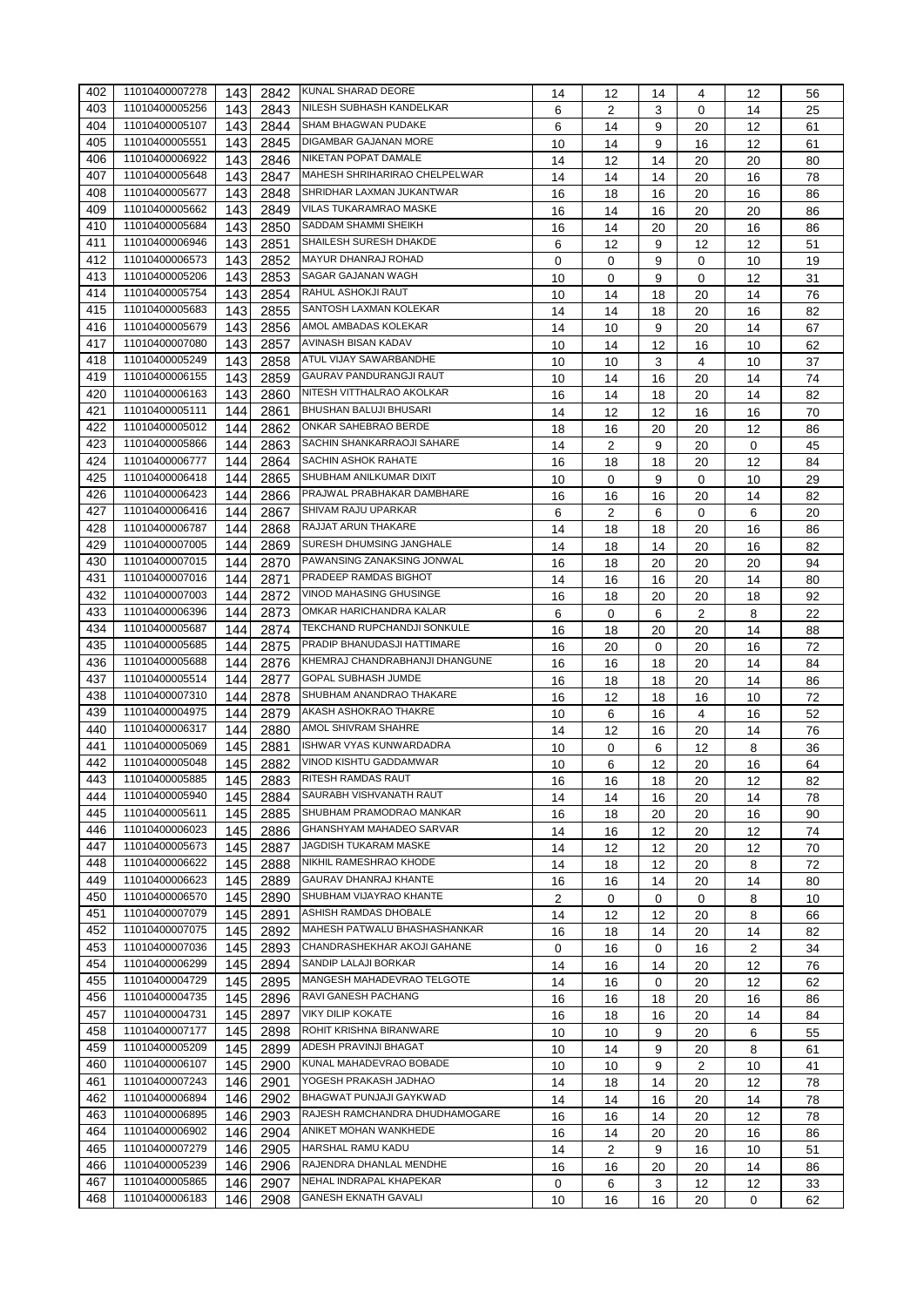| 469 | 11010400005336 | 146 | 2909 | MANOJ SHRIKRUSHNA BABHULKAR        | 16 | 16       | 20 | 20             | 18 | 90       |
|-----|----------------|-----|------|------------------------------------|----|----------|----|----------------|----|----------|
| 470 | 11010400006477 | 146 | 2910 | <b>RAKESH ARUN MASRAM</b>          | 14 | 16       | 18 | 20             | 18 | 86       |
| 471 | 11010400005152 | 146 | 2911 | DHARMENDRA PARASNATH MISHRA        | 16 | $\Omega$ | 12 | $\overline{2}$ | 12 | 42       |
| 472 | 11010400005873 | 146 | 2912 | DINESH DATTARAO RATHOD             | 16 | 16       | 20 | 20             | 18 | 90       |
| 473 | 11010400005870 | 146 | 2913 | <b>MANOJ PREM CHAVHAN</b>          | 14 | 14       | 18 | 20             | 16 | 82       |
| 474 | 11010400006856 | 146 | 2914 | <b>BHAYYASAHEB PARLHAD PAIKRAO</b> | 16 | 18       | 18 | 20             | 18 | 90       |
| 475 | 11010400006813 | 146 | 2915 | SHIVAJI DEORAO SHELKE              | 16 | 18       | 20 | 20             | 20 | 94       |
| 476 | 11010400006810 | 146 | 2916 | AMOL KASHINATH MORE                | 16 | 16       | 20 | 20             | 20 | 92       |
| 477 | 11010400006827 | 146 | 2917 | UMESH GAJANAN DALVI                | 18 | 16       | 18 | 20             | 16 | 88       |
| 478 | 11010400006818 | 146 | 2918 | <b>GOVIND DEORAO SHELKE</b>        | 16 | 16       | 20 | 20             | 20 | 92       |
| 479 | 11010400006454 | 146 | 2919 | <b>SHUBHAM SANJAY NAKWE</b>        | 14 | 10       | 0  | 20             | 16 | 60       |
| 480 | 11010400005317 | 146 | 2920 | ANKIT PRAKASH KALE                 | 16 | 14       | 20 | 20             | 16 | 86       |
| 481 | 11010400005625 | 147 | 2921 | SOPAN PRAKASHRAO NEWARE            | 14 | 12       | 16 | 20             | 20 | 82       |
| 482 | 11010400005527 | 147 | 2922 | ROSHAN KISANRAO MESHRAM            | 14 | 14       | 20 | 20             | 18 | 86       |
| 483 | 11010400005550 | 147 | 2923 | AKASH NARAYAN GULHANE              | 10 | 10       | 14 | 12             | 12 | 58       |
| 484 | 11010400006703 | 147 | 2924 | NARENDRA SUBHSH KALE               | 16 | 14       | 0  | 20             | 14 | 64       |
| 485 | 11010400006735 | 147 | 2925 | MANOJ BHASHKARRAO MUNDE            | 16 | 18       | 20 | 20             | 14 | 88       |
| 486 | 11010400006710 |     |      | RAHUL LAXMAN MULE                  |    |          |    |                |    |          |
| 487 |                | 147 | 2926 | <b>VIVEK MADHAO INGOLE</b>         | 14 | 18       | 16 | 20             | 16 | 84       |
|     | 11010400006743 | 147 | 2927 | YOGESH ASHOKRAO MAHORE             | 14 | 14       | 16 | 16             | 14 | 74       |
| 488 | 11010400004748 | 147 | 2928 |                                    | 10 | 6        | 12 | 16             | 14 | 58       |
| 489 | 11010400004747 | 147 | 2929 | SHUBHAM BABANRAO PIKALMUNDE        | 10 | 12       | 16 | 12             | 10 | 60       |
| 490 | 11010400006298 | 147 | 2930 | <b>DIPAK VASANTA BANSODE</b>       | 10 | 10       | 12 | 20             | 14 | 66       |
| 491 | 11010400005359 | 147 | 2931 | SHYAM VISHVAS BUDHALKAR            | 14 | 16       | 16 | 20             | 10 | 76       |
| 492 | 11010400005584 | 147 | 2932 | AVINASH NANARAO INGLE              | 14 | 16       | 16 | 20             | 14 | 80       |
| 493 | 11010400005367 | 147 | 2933 | AKSHAY RAJARAMRAO HIWARAYE         | 14 | 10       | 18 | 20             | 10 | 72       |
| 494 | 11010400005653 | 147 | 2934 | SATISH PUNDALIKRAO WALDE           | 10 | 14       | 16 | 20             | 16 | 76       |
| 495 | 11010400006627 | 147 | 2935 | SHUBHM PRAKASH TIKALE              | 14 | 10       | 20 | 20             | 16 | 80       |
| 496 | 11010400005369 | 147 | 2936 | PAWAN RAVINDRA KALASKAR            | 16 | 16       | 20 | 20             | 14 | 86       |
| 497 | 11010400004956 | 147 | 2937 | <b>SUMIT KISHOR MANHAR</b>         | 16 | 14       | 18 | 20             | 14 | 82       |
| 498 | 11010400006546 | 147 | 2938 | MUKINDA RAMAJI GHAGARE             | 6  | 10       | 14 | 20             | 8  | 58       |
| 499 | 11010400005903 | 147 | 2939 | SHIVAM VISHNU HIRE                 | 16 | 14       | 14 | 20             | 16 | 80       |
| 500 | 11010400005985 | 147 | 2940 | VIJAY SURESH WANKHADE              | 16 | 14       | 20 | 20             | 16 | 86       |
| 501 | 11010400005706 | 148 | 2941 | <b>MAHESH SHANKAR KHATIK</b>       | 10 | 14       | 14 | 20             | 14 | 72       |
| 502 | 11010400005707 | 148 | 2942 | VRUSHABH SHRIDHAR WARNE            | 10 | 16       | 9  | 16             | 14 | 65       |
| 503 | 11010400006551 | 148 | 2943 | JITENDRA GOKUL SOLANKE             | 10 | 14       | 9  | 20             | 14 | 67       |
| 504 | 11010400006616 | 148 | 2944 | SATISH CHHOTELAL PARDHI            | 14 | 18       | 14 | 20             | 10 | 76       |
| 505 | 11010400005825 | 148 | 2945 | DEVENDRA BHAIYYALAL PARDHI         | 16 | 12       | 9  | 20             | 12 | 69       |
| 506 | 11010400006090 | 148 | 2946 | ANTARAM DADARAM KHARABE            | 16 | 14       | 18 | 20             | 16 | 84       |
| 507 | 11010400005053 | 148 | 2947 | PRADEEP DIPAK MITKARI              | 10 | 2        | 9  | 20             | 8  | 49       |
| 508 | 11010400004996 | 148 | 2948 | SHYAM PRALHAD KHANDARE             | 14 | 10       | 12 | 20             | 14 | 70       |
| 509 | 11010400006498 | 148 | 2949 | <b>ASHISH NAGORAO SHIRSAT</b>      | 10 | 14       | 9  | 12             | 14 |          |
| 510 | 11010400006492 | 148 | 2950 | DHIRAJ KAILAS DANDGE               | 14 | 12       | 16 | 20             |    | 59<br>82 |
|     | 11010400006493 |     | 2951 | PRAMOD GAUTAM KHANDARE             |    |          |    |                | 20 |          |
| 511 | 11010400006489 | 148 |      | VISHWASH MANGAL TAYADE             | 10 | 12       | 9  | 20             | 18 | 69       |
| 512 | 11010400006635 | 148 | 2952 | <b>SURAJ VINAYAK MALI</b>          | 10 | 14       | 9  | 20             | 8  | 61       |
| 513 |                | 148 | 2953 | TULSIDAS SEWAKRAM HARINKHEDE       | 16 | 18       | 16 | 20             | 16 | 86       |
| 514 | 11010400005895 | 148 | 2954 |                                    | 14 | 16       | 16 | 20             | 12 | 78       |
| 515 | 11010400007356 | 148 | 2955 | ADARSH LAKSHMAN SHAHARE            | 14 | 14       | 18 | 20             | 18 | 84       |
| 516 | 11010400006084 | 148 | 2956 | ATISH SHIVAJIRAO KAMBLE            | 18 | 14       | 20 | 20             | 20 | 92       |
| 517 | 11010400006077 | 148 | 2957 | SHIVRAJ VYANKETRAO KADAM           | 16 | 16       | 14 | 20             | 16 | 82       |
| 518 | 11010400006088 | 148 | 2958 | SHYAMSUNDAR BHAGWAN DHALE          | 16 | 14       | 16 | 20             | 16 | 82       |
| 519 | 11010400005616 | 148 | 2959 | ASHISH ASHOK THOMBARE              | 14 | 10       | 14 | 20             | 16 | 74       |
| 520 | 11010400005486 | 148 | 2960 | <b>SURESH RATAN NAIK</b>           | 14 | 14       | 14 | 20             | 14 | 76       |
| 521 | 11010400006425 | 149 | 2961 | KUNAL MANGALDAS SAHARE             | 14 | 10       | 9  | 20             | 16 | 69       |
| 522 | 11010400006117 | 149 | 2962 | RAHUL UTTAM MADAVI                 | 14 | 16       | 12 | 20             | 12 | 74       |
| 523 | 11010400006851 | 149 | 2963 | ASHRUBA BANSI CHOURE               | 16 | 18       | 18 | 20             | 20 | 92       |
| 524 | 11010400006852 | 149 | 2964 | TANAJI RAMDHAN ANDHALE             | 16 | 18       | 20 | 20             | 18 | 92       |
| 525 | 11010400006854 | 149 | 2965 | ASHOK RAMBHAU KANDE                | 14 | 18       | 16 | 20             | 14 | 82       |
| 526 | 11010400005939 | 149 | 2966 | KAMLESH SURYABHANJI NINAVE         | 16 | 18       | 14 | 20             | 16 | 84       |
| 527 | 11010400005857 | 149 | 2967 | ATISH HARISHCHANDRA KANGALE        | 10 | 6        | 12 | 8              | 14 | 50       |
| 528 | 11010400005840 | 149 | 2968 | AKSHAY PRABHAKAR JUWARE            | 16 | 14       | 18 | 20             | 14 | 82       |
| 529 | 11010400006316 | 149 | 2969 | ADITYA DILIP CHEDGE                | 14 | 12       | 6  | 0              | 6  | 38       |
| 530 | 11010400006274 | 149 | 2970 | DATTA PRABHAKAR GAYKAWAD           | 10 | 14       | 12 | 20             | 12 | 68       |
| 531 | 11010400005810 | 149 | 2971 | SURENDRA RAJENDRA JAWANJAL         | 16 | 14       | 18 | 20             | 12 | 80       |
| 532 | 11010400005830 | 149 | 2972 | ROSHAN EKNATHJI GEDAM              | 14 | 16       | 18 | 20             | 12 | 80       |
| 533 | 11010400006278 | 149 | 2973 | SUDHIR RAMKISAN VATKE              | 14 | 16       | 9  | 20             | 10 | 69       |
| 534 | 11010400004812 | 149 | 2974 | AMOL PARASHRAM GUNJKAR             | 16 | 18       | 20 | 20             | 16 | 90       |
| 535 | 11010400004856 | 149 | 2975 | AKSHAY DILIPRAO GULHANE            | 16 | 14       | 20 | 20             | 16 | 86       |
|     |                |     |      |                                    |    |          |    |                |    |          |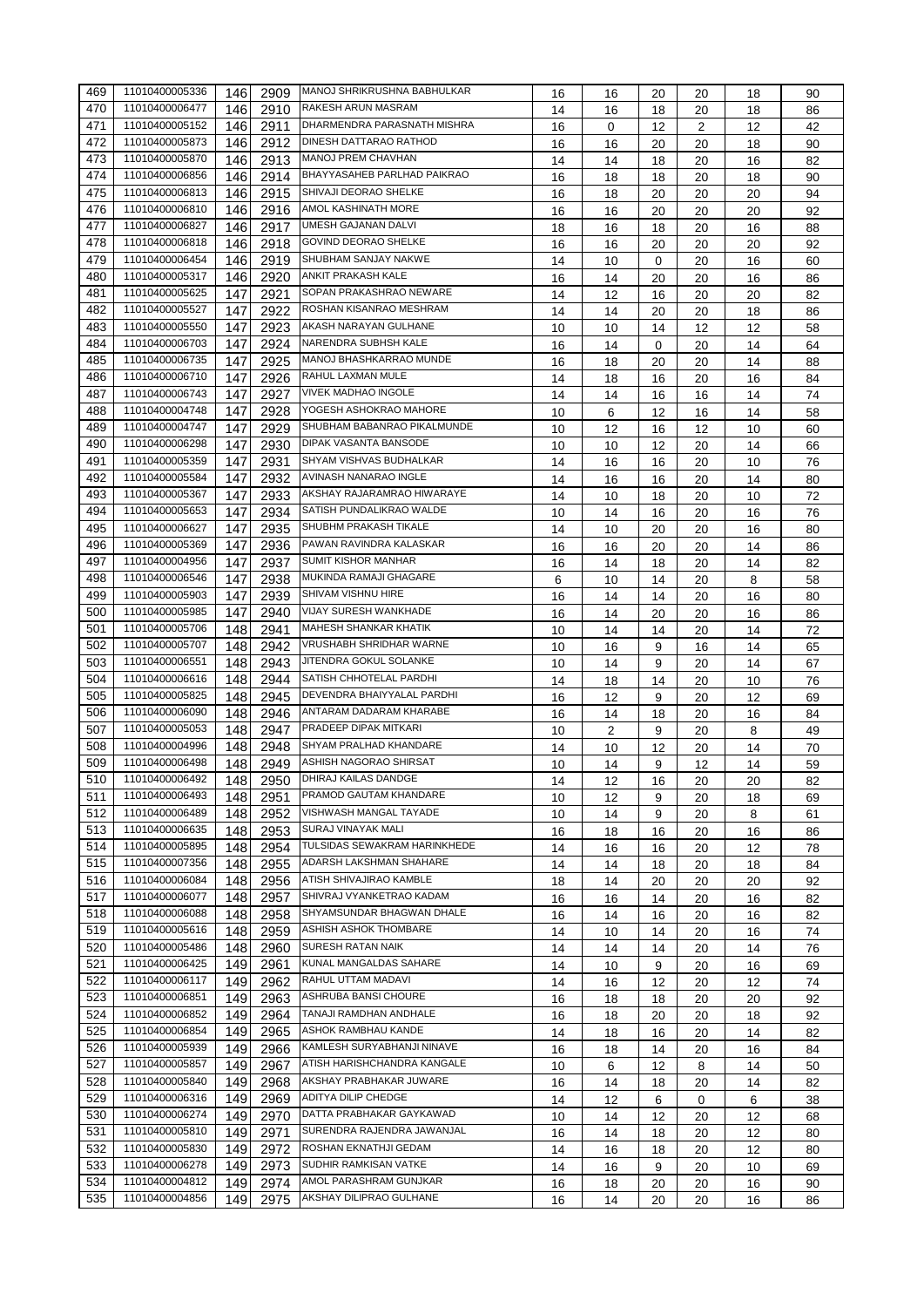| 536 | 11010400004862 | 149 | 2976 | <b>ANKIT ASHOKRAO KUNGAR</b>            | 16             | 16 | 20 | 20          | 18 | 90 |
|-----|----------------|-----|------|-----------------------------------------|----------------|----|----|-------------|----|----|
| 537 | 11010400004993 | 149 | 2977 | CHETAN SUDHAKAR DEOKATE                 | 16             | 16 | 18 | 20          | 16 | 86 |
| 538 | 11010400006251 | 149 | 2978 | RAHUL RAJKUMAR YELE                     | 16             | 18 | 18 | 20          | 12 | 84 |
| 539 | 11010400006341 | 149 | 2979 | SWAPNIL GULABRAO KOSARE                 | 14             | 10 | 14 | 20          | 12 | 70 |
| 540 | 11010400007225 | 149 | 2980 | SHYAM AKHAJRAOJI DAGADE                 | 14             | 12 | 14 | 20          | 18 | 78 |
| 541 | 11010400006250 | 150 | 2981 | <b>GAURAV SAHEBRAO PANDIT</b>           | 14             | 12 | 12 | 20          | 12 | 70 |
| 542 | 11010400005214 | 150 | 2982 | SAURABH SAHVIRSING YADAV                | $\overline{2}$ | 6  | 6  | $\mathbf 0$ | 12 | 26 |
| 543 | 11010400004877 | 150 | 2983 | VISHAL GANESH KUTE                      | 14             | 16 | 18 | 20          | 18 | 86 |
| 544 | 11010400004881 | 150 | 2984 | SUJIT GAJANAN GAYKWAD                   | 16             | 16 | 16 | 20          | 18 | 86 |
| 545 | 11010400004878 | 150 | 2985 | AMOL GAUTAM MOGLE                       | 18             | 20 | 20 | 20          | 20 | 98 |
| 546 | 11010400006182 | 150 | 2986 | DAMAJI KASHINATH MASKE                  | 14             | 14 | 16 | 20          | 18 | 82 |
| 547 | 11010400006466 | 150 | 2987 | AKSHAY PRADIP SHIVANKAR                 | 14             | 12 | 14 | 20          | 12 | 72 |
| 548 | 11010400005199 | 150 | 2988 | BHASKAR HARIBHAU KANGNE                 | 16             | 16 | 14 | 20          | 16 | 82 |
| 549 | 11010400005235 | 150 | 2989 | NITIN DINKAR ADHAV                      | 16             | 16 | 14 | 20          | 12 | 78 |
| 550 | 11010400005050 | 150 | 2990 | MAHESH ASHOKRAO MAHAJAN                 |                | 0  | 9  | 0           | 6  | 21 |
| 551 | 11010400005465 | 150 | 2991 | BHUSHAN MADHUKARRAO NEWARE              | 6              |    |    |             |    |    |
| 552 | 11010400007029 | 150 | 2992 | KOMAL RAJKUMARJI SARVE                  | 16             | 16 | 20 | 20          | 14 | 86 |
|     | 11010400007387 |     |      | KARTIK SURESH TUMSARE                   | 14             | 14 | 18 | 20          | 14 | 80 |
| 553 |                | 150 | 2993 | AKASH BHIMRAO AMBHORE                   | 10             | 12 | 14 | 12          | 14 | 62 |
| 554 | 11010400005990 | 150 | 2994 |                                         | 14             | 16 | 16 | 20          | 14 | 80 |
| 555 | 11010400006387 | 150 | 2995 | RAHUL SURESH CHAVHAN                    | 10             | 10 | 9  | 20          | 10 | 59 |
| 556 | 11010400007307 | 150 | 2996 | <b>SURAJ MAROTRAO TAPRE</b>             | 6              | 2  | 9  | 0           | 10 | 27 |
| 557 | 11010400005829 | 150 | 2997 | <b>RUPESH WAMAN URKUDE</b>              | 14             | 16 | 16 | 20          | 14 | 80 |
| 558 | 11010400006567 | 150 | 2998 | RAJESH RAMPRAKASH KHAWAS                | 14             | 16 | 18 | 20          | 14 | 82 |
| 559 | 11010400006984 | 150 | 2999 | SIDDHESHWAR VAIJNATH KANKAWRE           | 14             | 14 | 16 | 20          | 12 | 76 |
| 560 | 11010400006156 | 150 | 3000 | DINESH GUNWANT HEDAOO                   | 10             | 6  | 9  | 20          | 12 | 57 |
| 561 | 11010400005198 | 151 | 3001 | SUMIT SAHEBRAO ANDHALE                  | 16             | 16 | 16 | 20          | 18 | 86 |
| 562 | 11010400005373 | 151 | 3002 | SANKET TULSIDAS DOIJAD                  | 14             | 14 | 9  | 20          | 10 | 67 |
| 563 | 11010400007188 | 151 | 3003 | BHASKAR YOGRAJ BISEN                    | 10             | 14 | 14 | 20          | 10 | 68 |
| 564 | 11010400004900 | 151 | 3004 | PRAFUL VIJAY VAIDYA                     | 16             | 18 | 9  | 20          | 10 | 73 |
| 565 | 11010400004898 | 151 | 3005 | PRAVIN KESHAO PADOLE                    | 14             | 16 | 18 | 20          | 10 | 78 |
| 566 | 11010400006321 | 151 | 3006 | PRAKASH MANOHARRAO GIRDE                | 6              | 10 | 12 | 20          | 6  | 54 |
| 567 | 11010400006179 | 151 | 3007 | AKASH SHESHRAO MEHAR                    | 10             | 12 | 12 | 20          | 10 | 64 |
| 568 | 11010400006176 | 151 | 3008 | RUPESH NARENDRA MATHURKAR               | 2              | 0  | 0  | 0           | 4  | 6  |
| 569 | 11010400006180 | 151 | 3009 | PRAVIN PRAKASH BORGHARE                 | 14             | 12 | 9  | 8           | 0  | 43 |
| 570 | 11010400006004 | 151 | 3010 | HEMANT RAVINDRA PETKULE                 | 16             | 16 | 14 | 20          | 14 | 80 |
| 571 | 11010400005823 | 151 | 3011 | PRAVIN GAJANAN INGLE                    | 16             | 18 | 16 | 20          | 18 | 88 |
| 572 | 11010400005827 | 151 | 3012 | SHUBHAM MANOHAR KSHIRSAGAR              | 14             | 14 | 14 | 20          | 12 | 74 |
| 573 | 11010400005314 | 151 | 3013 | SUBHANKHA RAFIKKHA PATHAN               | 6              | 10 | 9  | 16          | 10 | 51 |
| 574 | 11010400005306 | 151 | 3014 | ASEFKHAN ASHRAFKHAN PATHAN              | 16             | 16 | 18 | 20          | 18 | 88 |
| 575 | 11010400006677 | 151 | 3015 | SAGAR MOHAN BAND                        | 16             | 16 | 18 | 20          | 16 | 86 |
| 576 | 11010400007330 | 151 | 3016 | NISHANT SUDAMRAO DONGARDIVE             | 2              | 0  | 6  | 0           | 8  | 16 |
| 577 | 11010400007114 | 151 |      | 3017 PARIKSHIT MADHUKARRAO CHANDANKHEDE | 14             | 6  | 18 | 20          | 6  | 64 |
| 578 | 11010400007175 | 151 |      | <b>DINESH MANIKRAO GULGHANE</b>         |                |    |    |             |    |    |
| 579 | 11010400007152 |     | 3018 | BHUJANG PRABHAKARRAO PAHUNE             | 14             | 12 | 16 | 20          | 14 | 76 |
|     | 11010400007170 | 151 | 3019 | ABHIJIT MURLIDHAR BAWANE                | 14             | 14 | 14 | 20          | 10 | 72 |
| 580 |                | 151 | 3020 | AMOL VIJAY INGOLE                       | 6              | 6  | 9  | 20          | 12 | 53 |
| 581 | 11010400005980 | 152 | 3021 | SUMEDH DASHRATH OHE                     | 16             | 18 | 14 | 20          | 12 | 80 |
| 582 | 11010400005848 | 152 | 3022 | SAURABHA PARASRAM SELORE                | 16             | 16 | 14 | 20          | 12 | 78 |
| 583 | 11010400005242 | 152 | 3023 |                                         | 10             | 12 | 14 | 20          | 12 | 68 |
| 584 | 11010400005025 | 152 | 3024 | UMESH VASANTA BHANARKAR                 | 10             | 0  | 9  | 8           | 10 | 37 |
| 585 | 11010400005322 | 152 | 3025 | MAIFUJ SAID SHEIKH                      | 16             | 16 | 20 | 20          | 16 | 88 |
| 586 | 11010400005325 | 152 | 3026 | SADDAM GHANI SHAIKH                     | 16             | 14 | 18 | 20          | 16 | 84 |
| 587 | 11010400005326 | 152 | 3027 | KAPIL PRAKASH MANWAR                    | 16             | 18 | 18 | 20          | 16 | 88 |
| 588 | 11010400005324 | 152 | 3028 | DHIRAJ VIJAY TORADMAL                   | 16             | 16 | 16 | 20          | 12 | 80 |
| 589 | 11010400005323 | 152 | 3029 | GAJANAN RAMU JADHAO                     | 16             | 16 | 16 | 20          | 14 | 82 |
| 590 | 11010400004989 | 152 | 3030 | YASH SHIVSHANKAR CHAMAT                 | 6              | 6  | 12 | 20          | 10 | 54 |
| 591 | 11010400006686 | 152 | 3031 | RAHUL RAJU TAYADE                       | 16             | 10 | 20 | 20          | 20 | 86 |
| 592 | 11010400007231 | 152 | 3032 | KRISHNA BANDUJI JOGE                    | 10             | 14 | 12 | 20          | 12 | 68 |
| 593 | 11010400005331 | 152 | 3033 | PRASHANT BABULAL MALIK                  | 6              | 12 | 3  | 16          | 6  | 43 |
| 594 | 11010400006257 | 152 | 3034 | PRALAY JAIDEORAO FULMALI                | 14             | 16 | 16 | 20          | 10 | 76 |
| 595 | 11010400006089 | 152 | 3035 | GULSHAN SEWAKRAM NAGOSE                 | 16             | 12 | 16 | 20          | 14 | 78 |
| 596 | 11010400005507 | 152 | 3036 | PRANAY CHHAGAN SAHARE                   | 18             | 16 | 20 | 20          | 16 | 90 |
| 597 | 11010400006390 | 152 | 3037 | SUCHIT DURWASJI DHOTE                   | 14             | 14 | 18 | 20          | 16 | 82 |
| 598 | 11010400005563 | 152 | 3038 | SWAPNIL GANGADHAR CHAUDHARI             | 14             | 10 | 14 | 12          | 14 | 64 |
| 599 | 11010400005263 | 152 | 3039 | VILAS RAJKUMAR MATALE                   | 14             | 16 | 12 | 20          | 10 | 72 |
| 600 | 11010400004995 | 152 | 3040 | RAVI MADHUKAR PATLE                     | 10             | 16 | 12 | 20          | 10 | 68 |
| 601 | 11010400005658 | 153 | 3041 | SARTAJSINGH NARAYANSINGH GHARKELE       | 16             | 14 | 20 | 20          | 18 | 88 |
| 602 | 11010400007343 | 153 | 3042 | MILIND KAMLAKAR UMBARE                  | 14             | 14 | 16 | 20          | 12 | 76 |
|     |                |     |      |                                         |                |    |    |             |    |    |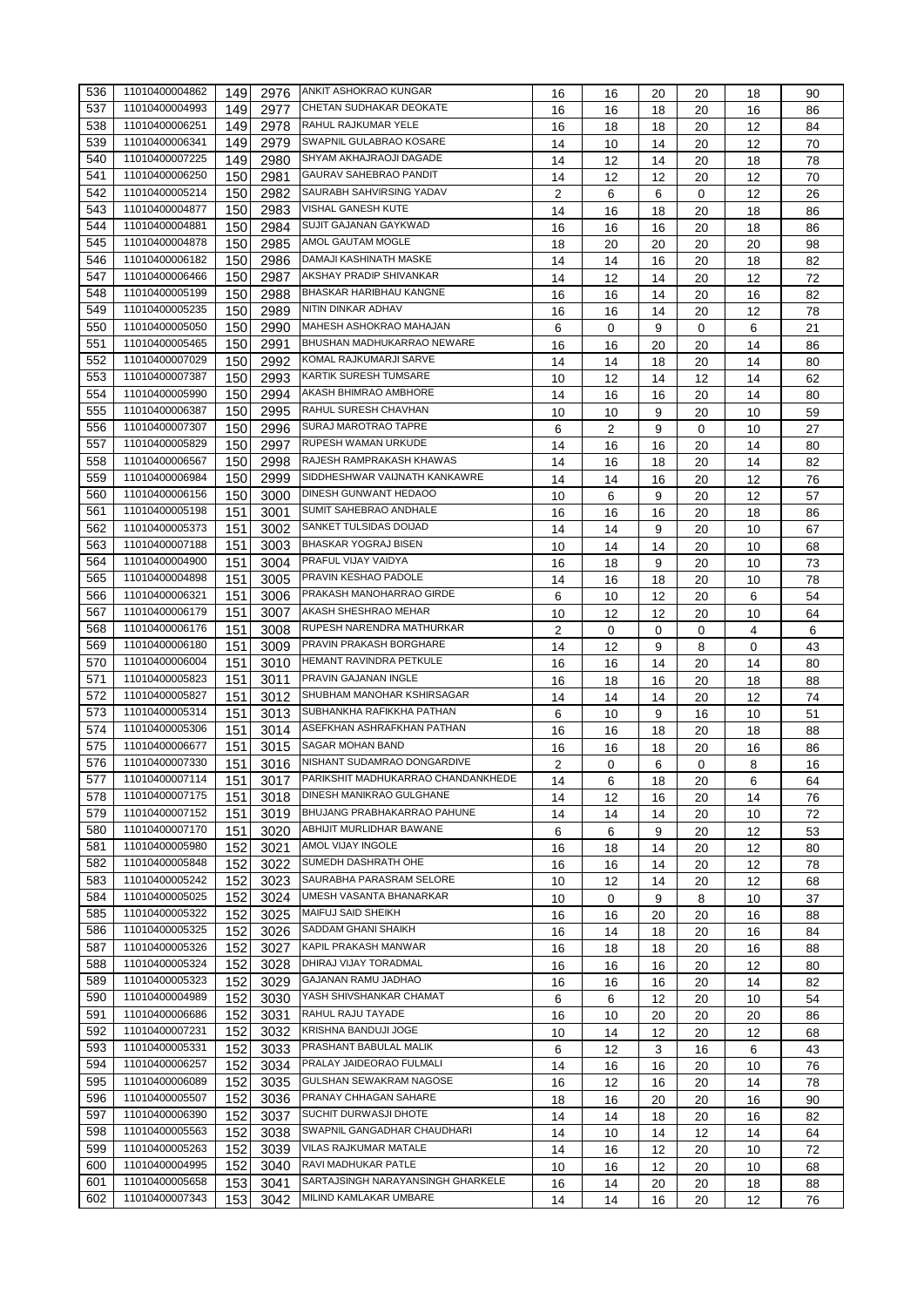| 603 | 11010400005489 | 153 | 3043 | <b>AJAY MOHAN BASHINE</b>                        | 18             | 18             | 20 | 20 | 20 | 96 |
|-----|----------------|-----|------|--------------------------------------------------|----------------|----------------|----|----|----|----|
| 604 | 11010400005491 | 153 | 3044 | <b>PRAVIN BHANSKAR DHANDE</b>                    | 18             | 18             | 0  | 20 | 20 | 76 |
| 605 | 11010400005021 | 153 | 3045 | <b>SACHIN DIPAK THAKARE</b>                      | 14             | 16             | 18 | 20 | 16 | 84 |
| 606 | 11010400005624 | 153 | 3046 | SAMARPRATAP SATISH SINGH                         | 14             | 6              | 9  | 12 | 12 | 53 |
| 607 | 11010400006506 | 153 | 3047 | UTKAL SANJAY INGLE                               | 16             | 14             | 16 | 4  | 16 | 66 |
| 608 | 11010400006734 | 153 | 3048 | BHUSHAN GAJANAN CHAUKHANDE                       | 10             | 12             | 12 | 20 | 8  | 62 |
| 609 | 11010400006531 | 153 | 3049 | PRACHIT JAGESHWAR KADU                           | 16             | 12             | 16 | 20 | 10 | 74 |
| 610 | 11010400005328 | 153 | 3050 | SAGAR NAGORAOJI GANDHE                           | 10             | 14             | 9  | 20 | 10 | 63 |
| 611 | 11010400005505 | 153 | 3051 | AJAY GULABRAO SIRSAT                             | 14             | 14             | 16 | 20 | 18 | 82 |
| 612 | 11010400006974 | 153 | 3052 | AKSHAY RAVINDRRAO BHONDWE                        | 16             | 14             | 20 | 20 | 12 | 82 |
| 613 | 11010400004879 | 153 | 3053 | ADITYA KISHORRAO YERPUDE                         | 16             | 16             | 0  | 20 | 14 | 66 |
| 614 | 11010400004892 | 153 | 3054 | ILIYAS RAHEMAN PATHAN                            | 14             | 14             | 14 | 20 | 16 | 78 |
| 615 | 11010400005482 | 153 | 3055 | GOPAL KRUSHNARAO TALEWAR                         | 16             | 16             | 18 | 20 | 16 | 86 |
| 616 | 11010400004797 | 153 | 3056 | ANKIT RAMRAO ICHE                                | 16             | 18             | 16 | 20 | 10 | 80 |
| 617 | 11010400004889 | 153 | 3057 | GAURAV LAXMANRAO KUKADE                          | 14             | 16             | 18 | 20 | 14 | 82 |
| 618 | 11010400006528 | 153 | 3058 | AKSHAY GANESH DESHMUKH                           | 14             | 14             | 12 | 20 | 8  | 68 |
| 619 | 11010400007118 | 153 | 3059 | <b>GANESH PRAKASH KALE</b>                       | 10             | 12             | 12 | 20 | 16 | 70 |
| 620 | 11010400007121 | 153 | 3060 | AKASH NAGORAO CHAUDHARI                          | 16             | 14             | 18 | 20 | 16 | 84 |
| 621 | 11010400007341 | 154 | 3061 | ASHISH NARENDRA GUPTA                            |                |                |    |    |    |    |
| 622 | 11010400007308 | 154 |      | SHUBHAM NARESH NIMBARTE                          | 16             | 14             | 16 | 20 | 12 | 78 |
| 623 | 11010400006037 | 154 | 3062 | VISHAL ASHOKRAO PATALE                           | 10             | 16             | 9  | 20 | 10 | 65 |
| 624 | 11010400007274 |     | 3063 | SWAPNIL PREMSAGAR TIPLE                          | 14             | 14             | 14 | 20 | 16 | 78 |
|     |                | 154 | 3064 | SHUBHAM ANILRAO NARAMSHETTIWAR                   | 16             | 16             | 14 | 20 | 12 | 78 |
| 625 | 11010400006803 | 154 | 3065 |                                                  | $\overline{2}$ | $\overline{2}$ | 3  | 0  | 12 | 19 |
| 626 | 11010400004818 | 154 | 3066 | SHIVANAND RAJKUMAR WANKHADE                      | 14             | 16             | 0  | 20 | 16 | 66 |
| 627 | 11010400005883 | 154 | 3067 | VINAYKUMAR SHAMRAO BHATPAI                       | 6              | 10             | 3  | 2  | 12 | 33 |
| 628 | 11010400006664 | 154 | 3068 | DIPAK NARAYAN NAPTE                              | 14             | 14             | 18 | 16 | 18 | 80 |
| 629 | 11010400006666 | 154 | 3069 | SOPAN SAMADHAN NAPTE                             | 16             | 16             | 20 | 20 | 18 | 90 |
| 630 | 11010400007255 | 154 | 3070 | NILESH RAMESH NAWALE                             | 14             | 12             | 14 | 20 | 6  | 66 |
| 631 | 11010400007304 | 154 | 3071 | ROHIT DNYANESHWAR WANKAR                         | 10             | 0              | 3  | 0  | 10 | 23 |
| 632 | 11010400006966 | 154 | 3072 | DARSHAN RAMESHRAO KURALKAR                       | 10             | 2              | 9  | 16 | 10 | 47 |
| 633 | 11010400006912 | 154 | 3073 | SHUBHAM SURAJ RATHOD                             | 16             | 16             | 18 | 20 | 16 | 86 |
| 634 | 11010400006911 | 154 | 3074 | <b>ATISH SANTOSH RATHOD</b>                      | 14             | 16             | 16 | 20 | 16 | 82 |
| 635 | 11010400006913 | 154 | 3075 | <b>RAHUL ASHOK RATHOD</b>                        | 14             | 12             | 14 | 20 | 16 | 76 |
| 636 | 11010400006918 | 154 | 3076 | ARJUN MADHUKAR RATHOD                            | 10             | 14             | 9  | 20 | 12 | 65 |
| 637 | 11010400006916 | 154 | 3077 | ARUN PRAKASH RATHOD                              | 16             | 12             | 14 | 20 | 20 | 82 |
| 638 | 11010400006943 | 154 | 3078 | <b>GANESH ASHOK SAWARKAR</b>                     | 10             | 14             | 9  | 20 | 10 | 63 |
| 639 | 11010400005787 | 154 | 3079 | RAM VISHWANATH YADAV                             | 10             | 0              | 9  | 4  | 10 | 33 |
| 640 | 11010400006255 | 154 | 3080 | AMARJEET ARVIND SINGH                            | 14             | 10             | 14 | 12 | 16 | 66 |
| 641 | 11010400006357 | 155 | 3081 | SUSHIL MADHAVRAO SHINDE                          | 10             | 16             | 12 | 20 | 12 | 70 |
| 642 | 11010400005022 | 155 | 3082 | SHUBHAM SURESH SANGADE                           | 14             | 2              | 16 | 8  | 14 | 54 |
| 643 | 11010400006694 | 155 | 3083 | <b>MAHADIP SURESH PANDAGALE</b>                  | 14             | 14             | 14 | 20 | 16 | 78 |
| 644 | 11010400004755 | 155 | 3084 | VISHAL DHANANJAYRAO BHUSARI                      | 14             | 2              | 14 | 20 | 10 | 60 |
| 645 | 11010400004749 | 155 | 3085 | VAIBHAV ARVINDRAO BHUSARI                        | 10             | 2              | 9  | 20 | 8  | 49 |
| 646 | 11010400005029 | 155 | 3086 | DIPAK TEJRAO CHAVHAN                             | 16             | 18             | 16 | 20 | 14 | 84 |
| 647 | 11010400005201 | 155 | 3087 | RAMCHANDRA CHARANDAS LAMBADE                     | 16             | 16             | 20 | 20 | 14 | 86 |
| 648 | 11010400006446 | 155 | 3088 | YASHWANT LAXMAN POHINKAR                         | 14             | 14             | 16 | 20 | 12 | 76 |
| 649 | 11010400005237 | 155 | 3089 | VICKY VISHWANATH UIKE                            | 10             | 0              | 16 | 20 | 10 | 56 |
| 650 | 11010400005676 | 155 | 3090 | SHANKAR MAROTI TURANKAR                          | 14             | 16             | 12 | 20 | 12 | 74 |
| 651 | 11010400007136 | 155 | 3091 | RAJAT AMBADAS GAJBHIYE                           | 10             | 0              | 6  | 0  | 10 | 26 |
| 652 | 11010400005370 | 155 | 3092 | SANKET RAJRATAN BAWANE                           | 10             | 6              | 12 | 20 | 8  | 56 |
| 653 | 11010400005378 | 155 | 3093 | ASHISH VASANTA MOHARKAR                          | 10             | 0              | 12 | 0  | 10 | 32 |
| 654 | 11010400007043 | 155 | 3094 | CHANDRAKANT BALAJI KAREWAD                       | 18             | 16             | 20 | 20 | 20 | 94 |
| 655 | 11010400006858 | 155 | 3095 | BALAJI DNYANOBA MUSALE                           | 16             | 16             | 18 | 20 | 16 | 86 |
| 656 | 11010400007042 | 155 | 3096 | CHANDRAKANT SAMBHAJI KENDRE                      | 16             | 14             | 20 | 20 | 18 | 88 |
| 657 | 11010400006857 | 155 | 3097 | RAJU MAROTI MUSALE                               | 16             | 16             | 18 | 20 | 20 | 90 |
| 658 | 11010400006000 | 155 | 3098 | SHRINIVAS DNYANOBA KENDRE                        | 10             | 16             | 14 | 20 | 16 | 76 |
| 659 | 11010400005372 | 155 | 3099 | SHUBHAM ARUN GHODE                               | 14             |                |    |    |    |    |
| 660 | 11010400005010 | 155 |      | DHIRAJ KISAN WANJARI                             |                | 16             | 12 | 20 | 0  | 62 |
| 661 | 11010400006707 |     | 3100 | SONU WAMANRAOJI TUMBEKAR                         | 14             | 14             | 16 | 20 | 12 | 76 |
|     | 11010400006632 | 156 | 3101 | RUPESH SUDHAKAR PIMPALKAR                        | 14             | 14             | 16 | 20 | 12 | 76 |
| 662 |                | 156 | 3102 |                                                  | 14             | 14             | 14 | 12 | 14 | 68 |
| 663 | 11010400004736 | 156 | 3103 | NIKESH SUDHAKAR PIMPALKAR<br>SURAJ VITTHAL ATRAM | 14             | 14             | 14 | 16 | 16 | 74 |
| 664 | 11010400006575 | 156 | 3104 |                                                  | 14             | 12             | 14 | 12 | 14 | 66 |
| 665 | 11010400005181 | 156 | 3105 | SHUBHAM VILAS DESAI                              | 16             | 14             | 14 | 16 | 14 | 74 |
| 666 | 11010400005734 | 156 | 3106 | HANMANT KISHAN SANGLE                            | 16             | 16             | 14 | 20 | 14 | 80 |
| 667 | 11010400007163 | 156 | 3107 | SANJAY GYANBA KEWATE                             | 14             | 14             | 9  | 20 | 16 | 73 |
| 668 | 11010400005737 | 156 | 3108 | SAMADHAN BALAJI SANGLE                           | 14             | 14             | 9  | 20 | 18 | 75 |
| 669 | 11010400005738 | 156 | 3109 | <b>BALAJI ASHOK SANGLE</b>                       | 16             | 16             | 16 | 20 | 16 | 84 |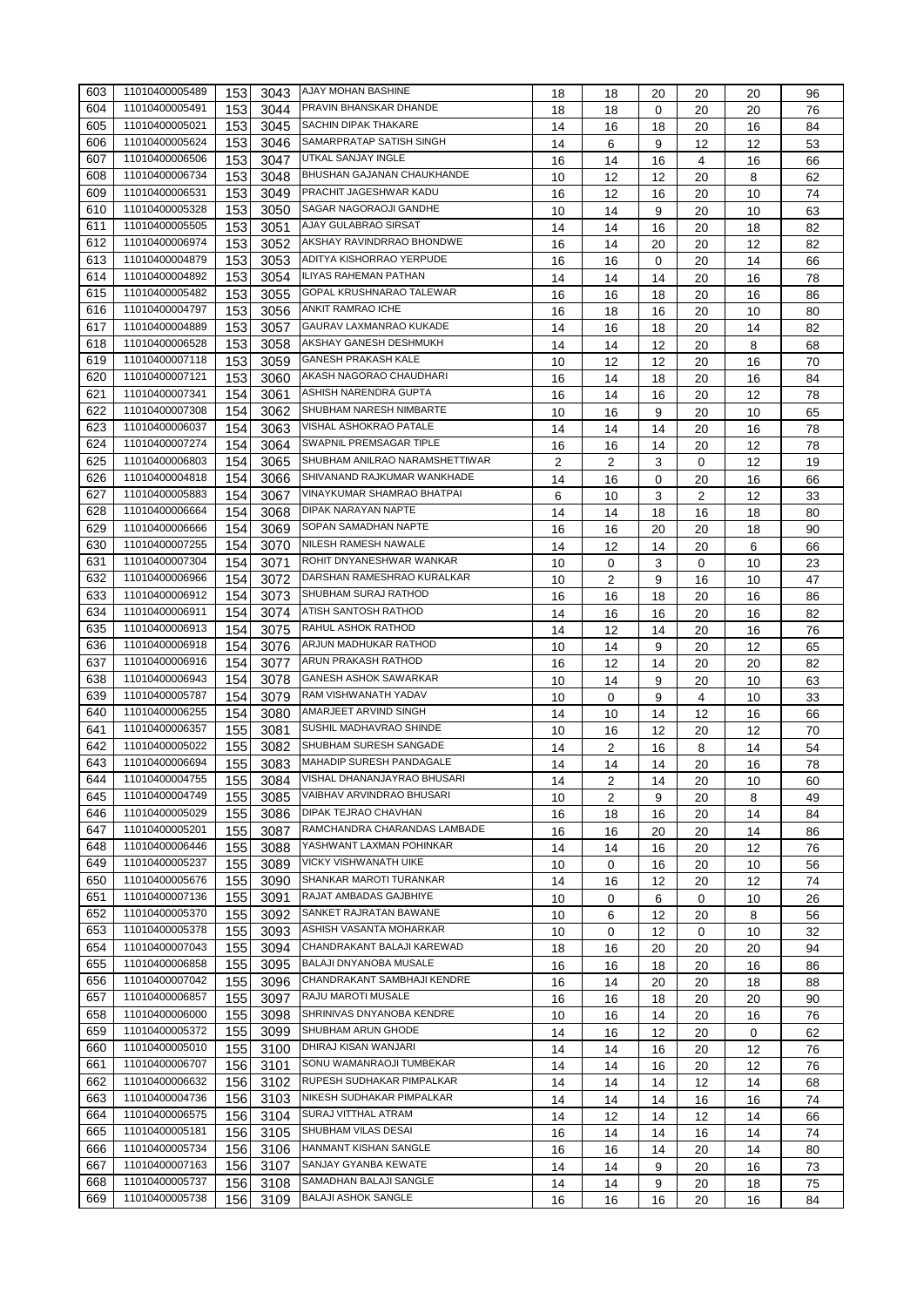| 670 | 11010400006071 | 156 | 3110             | <b>SAMEER SHRIRAM DAHARE</b>    | 14      | 14       | 14      | 20             | 10       | 72       |
|-----|----------------|-----|------------------|---------------------------------|---------|----------|---------|----------------|----------|----------|
| 671 | 11010400006457 | 156 | 3111             | <b>VIVEK KISANRAO MUDGAL</b>    | 16      | 12       | 14      | 20             | 16       | 78       |
| 672 | 11010400006160 | 156 | 3112             | SHUBHAM GAJANANRAO BHONDE       | 14      | 14       | 14      | 20             | 14       | 76       |
| 673 | 11010400006152 | 156 | 3113             | JITESH SHANKARRAO FUSE          | 16      | 16       | 16      | 20             | 18       | 86       |
| 674 | 11010400006260 | 156 | 3114             | SHUBHAM RAJU KOTHALKAR          | 16      | 14       | 0       | 20             | 20       | 70       |
| 675 | 11010400006937 | 156 | 3115             | RAUNAK RAJENDRA TIWARI          | 10      | 2        | 12      | 20             | 12       | 56       |
| 676 | 11010400005724 | 156 | 3116             | GOKUL KESHAV SURYAVANSHI        | 14      | 14       | 16      | 20             | 12       | 76       |
| 677 | 11010400007290 | 156 | 3117             | ABHIJIT GOPAL BAGDE             | 14      | 12       | 12      | 20             | 10       | 68       |
| 678 | 11010400005839 | 156 | 3118             | BIRU CHANDRACHAR BANDGAR        | 16      | 16       | 14      | 20             | 0        | 66       |
| 679 | 11010400005269 | 156 | 3119             | <b>MANTHAN VINOD BULBULE</b>    | 10      | 2        | 9       | 16             | 10       | 47       |
| 680 | 11010400006187 | 156 | 3120             | <b>ASHWIN BHIMRAO MESHRAM</b>   | 14      | 10       | 12      | 20             | 10       | 66       |
| 681 | 11010400006151 | 157 | 3121             | LOKESH GIRIDHARJI ZADE          | 16      | 14       | 18      | 20             | 12       | 80       |
| 682 | 11010400006294 | 157 | 3122             | MANGESH ASHOKJI BHOYAR          | 16      | 20       | 20      | 20             | 18       | 94       |
| 683 | 11010400006245 | 157 | 3123             | VIKAS DNYANESHWAR ASWALE        | 16      | 20       | 20      | 20             | 12       | 88       |
| 684 | 11010400006377 | 157 | 3124             | SUSHIL SEVDAS CHOUDHARI         | 16      | 16       | 0       | 20             | 14       | 66       |
| 685 | 11010400006305 | 157 | 3125             | VAIBHAV MEGHSHYAM LANJEKAR      | 16      | 16       | 20      | 20             | 12       | 84       |
| 686 | 11010400006170 | 157 | 3126             | <b>RAHUL NATTHU RAGHORTE</b>    | 18      | 18       | 20      | 20             | 14       | 90       |
| 687 | 11010400006676 | 157 | 3127             | <b>BANDU PUNDLIK BAGADE</b>     | 16      | 18       | 20      | 20             | 12       | 86       |
| 688 | 11010400006535 | 157 | 3128             | PRAVIN GOVINDRAO SHENDRE        | 10      | 12       | 12      | 20             | 14       | 68       |
| 689 | 11010400004992 | 157 | 3129             | <b>UMESH GENDRAO KURWALE</b>    |         |          |         | 20             |          |          |
| 690 | 11010400007024 | 157 | 3130             | <b>DINESH MAHADEO SHEMBARE</b>  | 6<br>16 | 14       | 9<br>16 | 16             | 14<br>12 | 63<br>74 |
| 691 | 11010400005245 | 157 | 3131             | AKSHAY NANDKISHOR MONGSE        |         | 14       |         |                |          |          |
|     | 11010400004863 |     |                  | PRADIP GAJANANRAO LAHALE        | 6       | 0        | 9       | 0              | 8        | 23       |
| 692 |                | 157 | 3132             | PRAVIN SHANKARRAO NIMBOKAR      | 14      | 14       | 12      | 12             | 12       | 64       |
| 693 | 11010400004864 | 157 | 3133             | VAIBHAV SHRIKRUSHNA PATIL       | 16      | 14       | 6       | 20             | 18       | 74       |
| 694 | 11010400005647 | 157 | 3134             |                                 | 16      | 16       | 20      | 20             | 0        | 72       |
| 695 | 11010400005644 | 157 | 3135             | VISHAL DNYANESHWARRAO JALAMKAR  | 16      | 18       | 18      | 20             | 16       | 88       |
| 696 | 11010400005639 | 157 | 3136             | AKASH ARUN MANEKAR              | 16      | 16       | 20      | 20             | 18       | 90       |
| 697 | 11010400006552 | 157 | 3137             | ADINATH PANDHARI IDHOLE         | 16      | 16       | 18      | 20             | 18       | 88       |
| 698 | 11010400006761 | 157 | 3138             | SATISH GANGARAM LONKAR          | 6       | 2        | 9       | 12             | 14       | 43       |
| 699 | 11010400005401 | 157 | 3139             | SHARAD NAGORAO NEHARE           | 14      | 6        | 18      | 20             | 16       | 74       |
| 700 | 11010400005313 | 157 | 3140             | KAILAS MADHAV SONUNE            | 16      | 10       | 18      | 20             | 20       | 84       |
| 701 | 11010400007339 | 158 | 3141             | SAMBHAJI VITTHAL GUTTE          | 16      | 20       | 20      | 20             | 16       | 92       |
| 702 | 11010400006354 | 158 | 3142             | RAHUL SUKHADEO NERKAR           | 14      | 16       | 14      | 20             | 12       | 76       |
| 703 | 11010400006320 | 158 | 3143             | NAYAN RAJENDRARAO JIRAPURE      | 10      | 6        | 14      | 20             | 0        | 50       |
| 704 | 11010400006307 | 158 | 3144             | BHUSHAN VIJAYRAO BHONDE         | 16      | 16       | 20      | 20             | 20       | 92       |
| 705 | 11010400005991 | 158 | 3145             | VAIBHAO NAMDEVRAO BAHURUPI      | 14      | 12       | 16      | 20             | 14       | 76       |
| 706 | 11010400005984 | 158 | 3146             | PRATIK PRAKASHPANT BHONDE       | 16      | 14       | 20      | 16             | 12       | 78       |
| 707 | 11010400005008 | 158 | 3147             | <b>MOON PRALHAD RAIPURE</b>     | 14      | 16       | 9       | 20             | 12       | 71       |
| 708 | 11010400005119 | 158 | 3148             | NARENDRA SHANKAR GEDAM          | 6       | 12       | 12      | 20             | 12       | 62       |
| 709 | 11010400004737 | 158 | 3149             | DEEPAK SHIDHUNATH SHINDE        | 14      | 14       | 0       | 20             | 14       | 62       |
| 710 | 11010400004734 | 158 | 3150             | MAHESH FULACHAND RAMTEKE        | 14      | 16       | 16      | 20             | 18       | 84       |
| 711 | 11010400006590 | 158 | $\frac{1}{3151}$ | SHUBHAM TARACHAND KHUBALKAR     | 10      | 16       | 16      | 16             | 0        | 58       |
| 712 | 11010400006767 | 158 | 3152             | ROSHAN MADHUKAR CHAHARE         | 16      | 18       | 20      | 20             | 18       | 92       |
| 713 | 11010400005423 | 158 | 3153             | AMAR GAJANAN KAMBLE             | 10      | 0        | 9       | 20             | 14       | 53       |
| 714 | 11010400005996 | 158 | 3154             | SUBODH HANUMAN BORKAR           | 14      | 16       | 12      | 20             | 12       | 74       |
| 715 | 11010400007312 | 158 | 3155             | AMOL BABURAO WAGH               | 16      | 14       |         | 20             |          | 69       |
| 716 | 11010400005828 | 158 | 3156             | <b>MAROTI BAPURAO DARADE</b>    |         |          | 3<br>12 |                | 16       |          |
| 717 | 11010400006147 | 158 | 3157             | <b>BALIRAM VITTHALRAO MUNDE</b> | 14      | 16       |         | 20             | 12       | 74       |
| 718 | 11010400006139 | 158 | 3158             | ATUL ANTRAM MADDE               | 14      | 16       | 20      | 20             | 18       | 88       |
| 719 | 11010400006118 | 158 | 3159             | VISHAL BABURAO TAYDE            | 16      | 20       | 20      | 20             | 16       | 92       |
|     |                |     |                  | YOGESHWAR SHIVKANTRAO MUNGADE   | 14      | 16       | 3       | 20             | 14       | 67       |
| 720 | 11010400006519 | 158 | 3160             | SAHIL PRAVIN BORKAR             | 6       | 0        | 12      | 0              | 10       | 28       |
| 721 | 11010400007273 | 159 | 3161             |                                 | 14      | 14       | 12      | 20             | 12       | 72       |
| 722 | 11010400005142 | 159 | 3162             | SURAJ VINAYAKJI BARVE           | 14      | 16       | 12      | 20             | 12       | 74       |
| 723 | 11010400005802 | 159 | 3163             | SAURAV BANDUJI KHOBRAGADE       | 14      | 2        | 9       | $\overline{2}$ | 16       | 43       |
| 724 | 11010400006497 | 159 | 3164             | PRAVIN BALASAHEB WAGHMARE       | 10      | 0        | 9       | 20             | 14       | 53       |
| 725 | 11010400005740 | 159 | 3165             | ANKUSH BALKRUSHNA KHEDKAR       | 10      | 10       | 12      | 16             | 16       | 64       |
| 726 | 11010400005741 | 159 | 3166             | GANESH DIGAMBAR KHEDKAR         | 14      | 16       | 12      | 20             | 14       | 76       |
| 727 | 11010400004757 | 159 | 3167             | AMOL SIDDHARTHRAO MANVAR        | 14      | $\Omega$ | 9       | 12             | 18       | 53       |
| 728 | 11010400004753 | 159 | 3168             | RAVI ARJUN SHIVARKAR            | 14      | 14       | 12      | 20             | 12       | 72       |
| 729 | 11010400006281 | 159 | 3169             | EKNATH DNYANOBA POLE            | 14      | 14       | 9       | 20             | 10       | 67       |
| 730 | 11010400006742 | 159 | 3170             | AVINASH BANDU DODAKE            | 18      | 16       | 18      | 20             | 18       | 90       |
| 731 | 11010400006796 | 159 | 3171             | NIKHIL GANPAT NIKHADE           | 16      | 16       | 14      | 12             | 18       | 76       |
| 732 | 11010400006812 | 159 | 3172             | RAJU BANDU LANDE                | 16      | 16       | 18      | 20             | 14       | 84       |
| 733 | 11010400006465 | 159 | 3173             | SACHIN BHIMSING KALIYE          | 16      | 16       | 16      | 20             | 16       | 84       |
| 734 | 11010400006017 | 159 | 3174             | <b>GOVIND SURESH BIKE</b>       | 16      | 16       | 18      | 20             | 20       | 90       |
| 735 | 11010400005760 | 159 | 3175             | NIVRUTTINATH GOPICHAND KAWALE   | 16      | 16       | 16      | 20             | 8        | 76       |
| 736 | 11010400006392 | 159 | 3176             | ANUP GOVINDRAO CHOUDHARI        | 10      | 0        | 6       | 8              | 10       | 34       |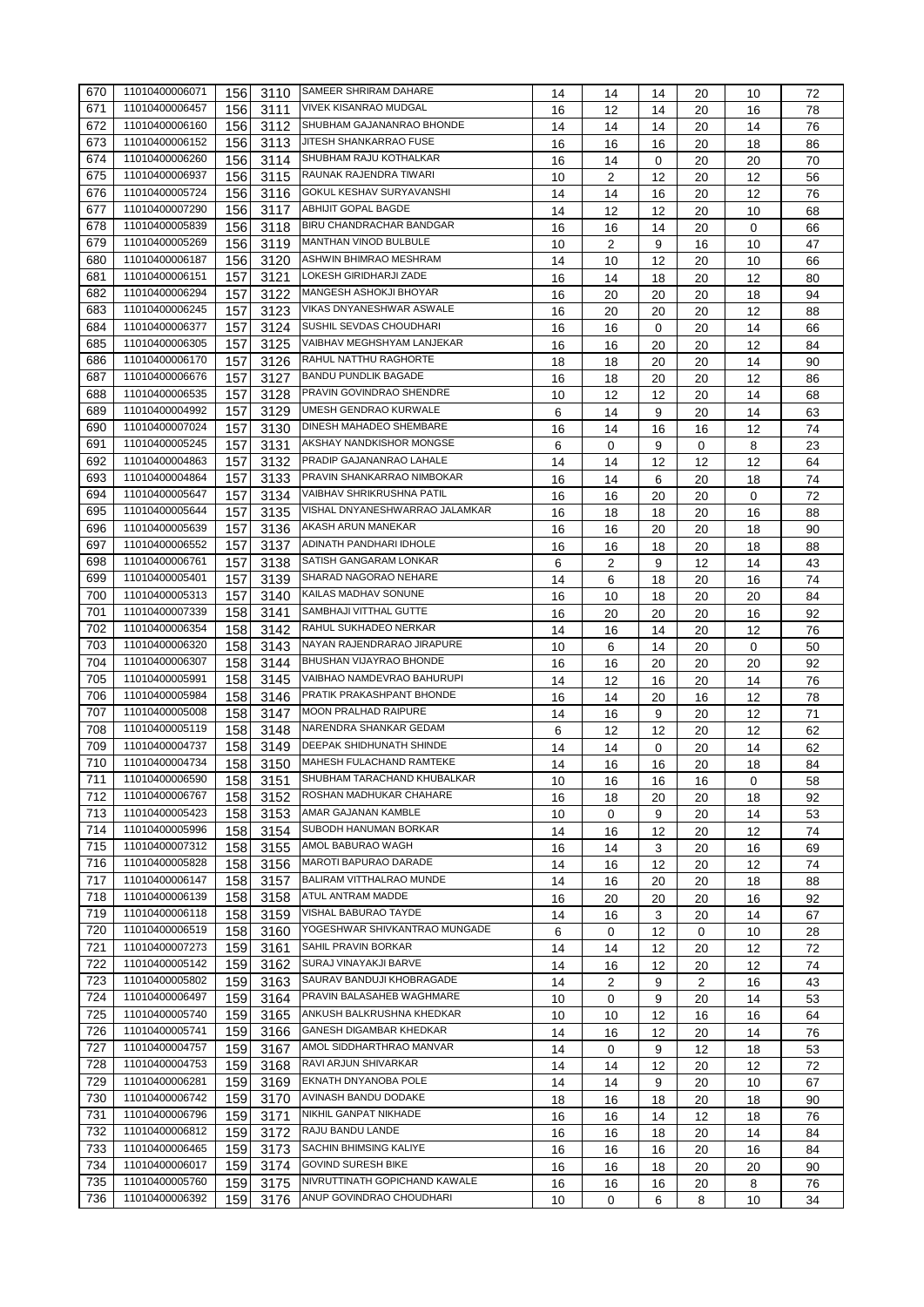| 737 | 11010400007240 | 159 | 3177 | KHUSHAL NANAJI CHUDHARI          | 16             | 16             | 18 | 20             | 14 | 84 |
|-----|----------------|-----|------|----------------------------------|----------------|----------------|----|----------------|----|----|
| 738 | 11010400007084 | 159 | 3178 | BHOJRAJ KASHINATH KADASKAR       | 16             | 16             | 18 | 20             | 18 | 88 |
| 739 | 11010400007094 | 159 | 3179 | VIKAS VISHWANATH MESHRAM         | 14             | 14             | 16 | 20             | 14 | 78 |
| 740 | 11010400006815 | 159 | 3180 | SANJAY AMBADASRAO MEHETRE        | 14             | 14             | 14 | 20             | 12 | 74 |
| 741 | 11010400006367 | 160 | 3181 | SUDHAKAR MANIK SULE              | 16             | 16             | 20 | 20             | 20 | 92 |
| 742 | 11010400006356 | 160 | 3182 | VIKAS NARAYANRAO DESHMUKH        | 18             | 18             | 20 | 20             | 20 | 96 |
| 743 | 11010400006360 | 160 | 3183 | SANTOSH BABANRAO THENGE          | 16             | 18             | 16 | 20             | 18 | 88 |
| 744 | 11010400006355 | 160 | 3184 | ANKUSH RAMESHRAO BHUTNAR         | 16             | 20             | 16 | 20             | 16 | 88 |
| 745 | 11010400006359 |     |      | SACHIN YASHWANT SHINDE           |                |                |    |                |    |    |
| 746 | 11010400006384 | 160 | 3185 | DAJIBA GOVINDRAO SHERE           | 6              | 14             | 9  | 4              | 14 | 47 |
| 747 | 11010400005051 | 160 | 3186 | NEHAL MAROTI NITNAWARE           | 16             | 16             | 18 | 20             | 14 | 84 |
|     |                | 160 | 3187 |                                  | 10             | 6              | 9  | 20             | 10 | 55 |
| 748 | 11010400006547 | 160 | 3188 | SANTOSH BHIMRAO SARSARE          | 14             | 14             | 14 | 20             | 14 | 76 |
| 749 | 11010400006548 | 160 | 3189 | SUDESH GUNAJI BAWANKULE          | 10             | 12             | 6  | 20             | 8  | 56 |
| 750 | 11010400005933 | 160 | 3190 | AKASH WASUDEO KHANDARE           | 14             | 6              | 16 | 20             | 14 | 70 |
| 751 | 11010400006689 | 160 | 3191 | VISHWJEET DNYANESHWAR DHURVE     | 14             | 2              | 9  | 16             | 12 | 53 |
| 752 | 11010400005297 | 160 | 3192 | INDRAPAL GANGADHAR PIDURKAR      | 2              | 0              | 6  | 0              | 10 | 18 |
| 753 | 11010400006414 | 160 | 3193 | CHANDRASHEKHAR PUNDLIK KOTJAWALE | 16             | 12             | 18 | 20             | 14 | 80 |
| 754 | 11010400005749 | 160 | 3194 | PRASHANT ASARAM PATRE            | 6              | 16             | 6  | 20             | 10 | 58 |
| 755 | 11010400004769 | 160 | 3195 | UMESH KAILASRAO BABULKAR         | 16             | 14             | 16 | 20             | 16 | 82 |
| 756 | 11010400006930 | 160 | 3196 | VIKRAM YADAV FULMALI             | 16             | 16             | 14 | 20             | 12 | 78 |
| 757 | 11010400006933 | 160 | 3197 | RAHUL GANESH KALSARPE            | 14             | 12             | 12 | 20             | 16 | 74 |
| 758 | 11010400005879 | 160 | 3198 | DIPAK BHIMRAO RATHOD             | 14             | 14             | 9  | 12             | 0  | 49 |
| 759 | 11010400007132 | 160 | 3199 | ATUL GANGARAM KANNADE            | 16             | 14             | 16 | 20             | 18 | 84 |
| 760 | 11010400006529 | 160 | 3200 | KRUNAL RAJENDRA HATWAR           | 14             | 14             | 16 | 12             | 14 | 70 |
| 761 | 11010400006432 | 161 | 3201 | SAMIR SHRISAVANT MESHRAM         |                |                |    |                |    |    |
| 762 | 11010400006415 |     |      | ATISH RAMESHWAR GADHAVE          | 16             | 18             | 18 | 12             | 20 | 84 |
|     |                | 161 | 3202 | SACHIN DILIP WAGHADE             | 16             | 18             | 20 | 20             | 20 | 94 |
| 763 | 11010400006421 | 161 | 3203 |                                  | 16             | 14             | 18 | 20             | 16 | 84 |
| 764 | 11010400006409 | 161 | 3204 | KALPESH JAYENDRA MESHRAM         | 14             | 16             | 14 | 16             | 14 | 74 |
| 765 | 11010400006427 | 161 | 3205 | ANIKET ASARAM PUDKE              | 16             | 16             | 20 | 20             | 20 | 92 |
| 766 | 11010400006438 | 161 | 3206 | MAYUR GOPAL ATKARI               | 16             | 16             | 20 | 20             | 20 | 92 |
| 767 | 11010400006845 | 161 | 3207 | SHUBHAM MANIKRAO HATWAR          | 14             | 18             | 16 | 20             | 20 | 88 |
| 768 | 11010400006424 | 161 | 3208 | SAINATH UMRAO WAKALKAR           | 14             | 16             | 14 | 16             | 14 | 74 |
| 769 | 11010400005190 | 161 | 3209 | DEEPAK DEVANAND INGOLE           | 14             | 16             | 18 | 20             | 20 | 88 |
| 770 | 11010400005195 | 161 | 3210 | SAMADHAN PANDURANG KUTE          | 14             | 16             | 14 | 20             | 18 | 82 |
| 771 | 11010400005197 | 161 | 3211 | MANGESH RAMDAS INGLE             | 14             | 14             | 14 | 20             | 18 | 80 |
| 772 | 11010400007092 | 161 | 3212 | NILESH ASHOK BATBARVE            | 14             | 18             | 14 | 20             | 10 | 76 |
| 773 | 11010400006593 | 161 | 3213 | ABBUTALIB LATIF MAHAJAN          | 10             | 10             | 9  | 8              | 12 | 49 |
| 774 | 11010400006953 | 161 | 3214 | VISHNU RUPENDRA GAWANDAR         | 14             | 10             | 14 | 20             | 16 | 74 |
| 775 | 11010400006954 | 161 | 3215 | SUDHIR RUPENDRA GAWANDAR         | 10             | 6              | 12 | 20             | 16 | 64 |
| 776 | 11010400005735 | 161 | 3216 | KRISHNA PARASRAM SANGLE          | 14             | 6              | 12 | 12             | 16 | 60 |
| 777 | 11010400006869 | 161 | 3217 | ARPIT UDDHAO PURI                | 14             | 12             | 14 | 8              | 18 | 66 |
| 778 | 11010400006867 | 161 |      | 3218 AJAY KAILASRAO CHAVHAN      | 14             | 14             | 16 | $20\,$         | 14 | 78 |
| 779 | 11010400006863 | 161 | 3219 | MANGESH KAILAS CHAVHAN           |                |                |    |                |    |    |
| 780 | 11010400006861 |     |      | CHETAN GOVIND RAJAS              | 14             | 14             | 18 | 20             | 20 | 86 |
|     | 11010400007246 | 161 | 3220 | RAHUL RAJUJI KANHERE             | 14             | 14             | 18 | 20             | 14 | 80 |
| 781 | 11010400007176 | 162 | 3221 | SWAPNIL PRAMODRAO THAKARE        | 10             | 10             | 3  | 20             | 12 | 55 |
| 782 |                | 162 | 3222 |                                  | 14             | 2              | 16 | 20             | 16 | 68 |
| 783 | 11010400007277 | 162 | 3223 | RAVINDRA RAMESHRAO PATIL         | 14             | 16             | 18 | 20             | 14 | 82 |
| 784 | 11010400007265 | 162 | 3224 | PRANAL BALWANT PARANDE           | 14             | 16             | 16 | 20             | 12 | 78 |
| 785 | 11010400007291 | 162 | 3225 | ROHIT SHRIKRUSHNARAO REKHATE     | 14             | 14             | 18 | 20             | 18 | 84 |
| 786 | 11010400007281 | 162 | 3226 | VAIBHAV SANTOSHRAO JAWANJAL      | 6              | 14             | 12 | 12             | 12 | 56 |
| 787 | 11010400007309 | 162 | 3227 | ABHISHEK DEVRAO CHAUDHARI        | 10             | 12             | 9  | 16             | 8  | 55 |
| 788 | 11010400006419 | 162 | 3228 | DINESH DNYANESHWAR DEDAM         | 6              | $\overline{2}$ | 9  | 8              | 12 | 37 |
| 789 | 11010400005277 | 162 | 3229 | AMAN SANJAY SHENDE               | 14             | 12             | 16 | 12             | 14 | 68 |
| 790 | 11010400007174 | 162 | 3230 | VINIT YOGESH PANDEY              | 0              | 0              | 6  | 0              | 8  | 14 |
| 791 | 11010400005042 | 162 | 3231 | DEVESH MUKESH BAGDE              | 6              | 0              | 3  | 0              | 10 | 19 |
| 792 | 11010400004891 | 162 | 3232 | ASHISH GANGADHAR PAWAR           | 14             | 10             | 0  | 12             | 20 | 56 |
| 793 | 11010400004887 | 162 | 3233 | ASHISH BHIMRAO KOTHALKAR         | 14             | 12             | 16 | 20             | 18 | 80 |
| 794 | 11010400007348 | 162 | 3234 | AMIT MAHENDRA FUNDE              | 14             | 6              | 3  | 20             | 8  | 51 |
| 795 | 11010400006730 | 162 | 3235 | HARSHAD DAKRAM DESAI             | 10             | 16             | 9  | $\overline{2}$ | 8  | 45 |
| 796 | 11010400006031 | 162 | 3236 | GAJANAN HIMMATRAO GAWANDE        | 14             | 12             | 18 | 20             | 16 | 80 |
| 797 | 11010400006074 | 162 | 3237 | JAGDISH HIMMATRAO GAWANDE        | 16             | 18             | 18 | 20             | 14 | 86 |
| 798 | 11010400006001 | 162 | 3238 | SUNIL DINKAR NIKALE              |                |                |    |                |    |    |
| 799 | 11010400005603 |     |      | VRUSHABHA UDDHAV DONGARE         | 16             | 18             | 20 | 20             | 18 | 92 |
|     |                | 162 | 3239 | ABHIJEET DILIP DEOGADE           | 2              | 6              | 9  | 20             | 10 | 47 |
| 800 | 11010400006950 | 162 | 3240 |                                  | $\overline{2}$ | 6              | 9  | 4              | 8  | 29 |
| 801 | 11010400005163 | 163 | 3241 | SHUBHAM VIJAYRAO KOHALE          | 14             | 16             | 16 | 20             | 12 | 78 |
| 802 | 11010400005982 | 163 | 3242 | SHUBHAM DHANRAJ BHELAVE          | 10             | 14             | 14 | 20             | 10 | 68 |
| 803 | 11010400006609 | 163 | 3243 | DNYANESHWAR SHIVAJIRAO KIRDE     | 16             | 18             | 20 | 20             | 18 | 92 |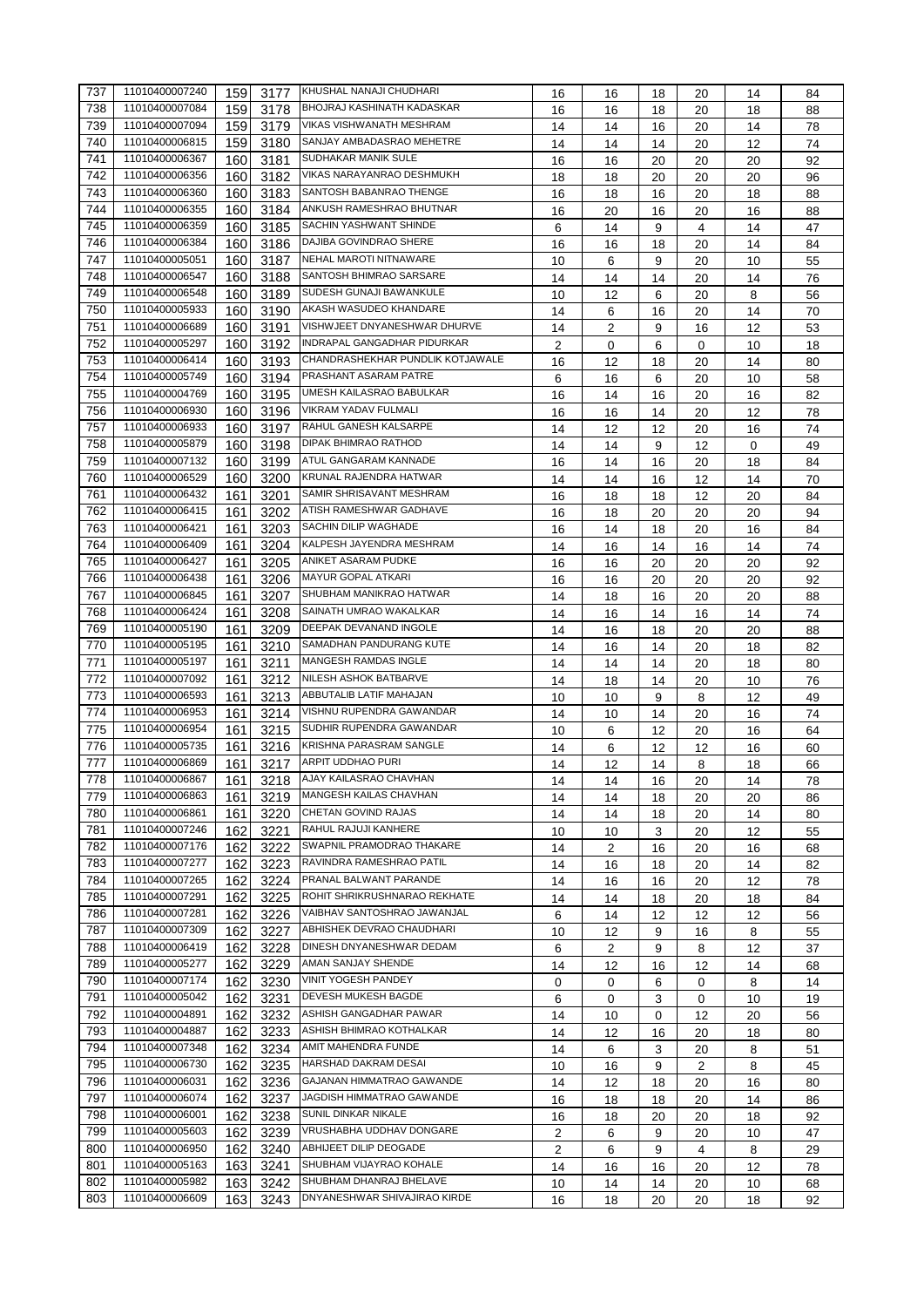| 804 | 11010400006612 | 163 | 3244         | NARAYAN SONAJI TUDME              | 14      | 18       | 14          | 20       | 16 | 82       |
|-----|----------------|-----|--------------|-----------------------------------|---------|----------|-------------|----------|----|----------|
| 805 | 11010400006123 | 163 | 3245         | <b>AJIT NAMDEORAOJI KHANDARE</b>  | 14      | 16       | 14          | 20       | 12 | 76       |
| 806 | 11010400004752 | 163 | 3246         | PRASHANT BHASKARJI MADKAM         | 16      | 16       | 18          | 20       | 0  | 70       |
| 807 | 11010400004751 | 163 | 3247         | AMIT RAHULJI WASNIK               | 18      | 16       | 18          | 20       | 0  | 72       |
| 808 | 11010400004761 | 163 | 3248         | SUMIT MADHUKAR MARWADE            | 16      | 14       | 20          | 20       | 18 | 88       |
| 809 | 11010400006521 | 163 | 3249         | ROSHAN NAIPAL PATLE               | 10      | 12       | 9           | 20       | 8  | 59       |
| 810 | 11010400007376 | 163 | 3250         | <b>MAHESH UTTAM DONODE</b>        | 16      | 16       | 18          | 20       | 16 | 86       |
| 811 | 11010400007089 | 163 | 3251         | PANKAJ KESHAORAOJI THAKARE        | 14      | 18       | 20          | 20       | 14 | 86       |
| 812 | 11010400007048 | 163 | 3252         | PRAVIN RAJIRAM MESHRAM            | 10      | 16       | 9           | 20       | 8  | 63       |
| 813 | 11010400006006 | 163 | 3253         | AMOL DEVDAS LANJEWAR              | 14      | 14       | 12          | 20       | 10 | 70       |
| 814 | 11010400007097 | 163 | 3254         | SACHIN VINAYAK TIDKE              |         |          |             |          |    |          |
| 815 | 11010400005804 | 163 | 3255         | UMESH SUKRAMJI KAWLE              | 2<br>14 | 6        | 9           | 20<br>20 | 8  | 45<br>78 |
| 816 | 11010400005764 | 163 |              | VIPUL SHIVAJI NAGDEVE             |         | 18       | 14          |          | 12 |          |
| 817 | 11010400005765 | 163 | 3256<br>3257 | KIRAN ASARAM ROHANKAR             | 14      | 16       | 14          | 20       | 14 | 78       |
| 818 | 11010400005768 | 163 |              | SWAPNIL KISAN RASEKAR             | 16      | 16       | 20          | 20       | 14 | 86       |
| 819 | 11010400007091 | 163 | 3258<br>3259 | DHAMMAPAL KAMOD GHARDE            | 16      | 12       | 16          | 20       | 16 | 80       |
| 820 | 11010400007076 |     |              | PRAFUL SUKRAM PADOLE              | 10      | 16       | 14          | 20       | 14 | 74       |
|     | 11010400005115 | 163 | 3260         | SNEHADIP JITENDRA HUMNE           | 14      | 10       | 14          | 20       | 10 | 68       |
| 821 |                | 164 | 3261         | YOGESH CHANDRASHEKHAR MADGHE      | 14      | 2        | 12          | 0        | 8  | 36       |
| 822 | 11010400006214 | 164 | 3262         | KISHOR KAWADU GHARAT              | 14      | 12       | 9           | 20       | 14 | 69       |
| 823 | 11010400006140 | 164 | 3263         |                                   | 10      | 12       | 3           | 8        | 10 | 43       |
| 824 | 11010400006544 | 164 | 3264         | AMOL KERBA YEWALE                 | 14      | 14       | 12          | 20       | 10 | 70       |
| 825 | 11010400005796 | 164 | 3265         | SWAPNIL VILASRAO DAHAKE           | 6       | 6        | 12          | 20       | 18 | 62       |
| 826 | 11010400005788 | 164 | 3266         | AVINASH PUNDLIK KHEDKAR           | 16      | 18       | 18          | 20       | 20 | 92       |
| 827 | 11010400006265 | 164 | 3267         | SAMADHAN SAHEBRAO KATE            | 10      | 14       | 12          | 20       | 6  | 62       |
| 828 | 11010400005205 | 164 | 3268         | PRAKASH KANTILAL PAWAR            | 16      | 18       | 20          | 20       | 16 | 90       |
| 829 | 11010400007124 | 164 | 3269         | MANISH VINODRAO JICHKAR           | 14      | 16       | 20          | 20       | 12 | 82       |
| 830 | 11010400007268 | 164 | 3270         | AKASH DILIPRAO DESHKAR            | 14      | $\Omega$ | 12          | 20       | 14 | 60       |
| 831 | 11010400007294 | 164 | 3271         | ABHISHEK MANGESH LOKHANDE         | 16      | 10       | 9           | 20       | 8  | 63       |
| 832 | 11010400006569 | 164 | 3272         | SUNIL PRABHAKARRAO DONGARE        | 10      | 14       | 12          | 20       | 14 | 70       |
| 833 | 11010400004775 | 164 | 3273         | DEVANAND BABURAO SHINDE           | 16      | 16       | 18          | 20       | 18 | 88       |
| 834 | 11010400004783 | 164 | 3274         | <b>GANESH KAILAS GADADE</b>       | 16      | 20       | 20          | 20       | 16 | 92       |
| 835 | 11010400004774 | 164 | 3275         | PRABHU NAMDEO SHINDE              | 14      | 14       | 18          | 20       | 0  | 66       |
| 836 | 11010400004780 | 164 | 3276         | SATWARAO ASHOKRAO SHINDE          | 16      | 16       | 20          | 20       | 12 | 84       |
| 837 | 11010400004986 | 164 | 3277         | SURAJ LAKSHMANRAO KUCHANKAR       | 10      | 14       | 12          | 20       | 14 | 70       |
| 838 | 11010400004782 | 164 | 3278         | RUSHIKESH BABARAO KHANDARE        | 18      | 16       | 20          | 20       | 18 | 92       |
| 839 | 11010400004962 | 164 | 3279         | <b>VAIBHAV SUDHIR GAWAI</b>       | 16      | 16       | 16          | 20       | 14 | 82       |
| 840 | 11010400004788 | 164 | 3280         | SWAPNIL PANJABRAO TELGOTE         | 16      | 16       | 20          | 20       | 16 | 88       |
| 841 | 11010400005784 | 165 | 3281         | DATTARAJ AVINASH GAUTAME          | 10      | 0        | 12          | 20       | 18 | 60       |
| 842 | 11010400005523 | 165 | 3282         | AJAY PRABHAKAR MESHRAM            | 16      | 14       | 16          | 20       | 14 | 80       |
| 843 | 11010400005697 | 165 | 3283         | VISHWESHWAR DADA BHENDE           | 14      | 14       | 18          | 20       | 18 | 84       |
| 844 | 11010400005692 | 165 | 3284         | <b>SUSHIL KESHAVJI TARAYKAR</b>   | 14      | 12       | 12          | 20       | 20 | 78       |
| 845 | 11010400005665 | 165 |              | 3285 NITESH PRAMOD WALKE          | 14      | 12       | $\mathbf 0$ | 12       | 20 | 58       |
| 846 | 11010400005695 | 165 | 3286         | SUMIT SUNILRAO JAISINGPURE        | 16      | 14       | 20          | 20       | 18 | 88       |
| 847 | 11010400005383 | 165 | 3287         | VAIBHAV ASHOK PUNWATKAR           | 10      | 2        | 12          | 4        | 8  | 36       |
| 848 | 11010400004946 | 165 | 3288         | SANDEEP GULAB GHATE               | 14      | 12       | 16          | 4        | 14 | 60       |
| 849 | 11010400005975 | 165 | 3289         | DIPESH RAMKRUSHNA MESHRAM         | 2       | 0        | 0           | 0        | 12 | 14       |
| 850 | 11010400006970 | 165 | 3290         | RAVISHANKARKUMAR RAMASHRAY PANDEY | 16      | 16       | 14          | 20       | 14 | 80       |
| 851 | 11010400005661 | 165 | 3291         | AKSHAY SURESH RATHOD              | 18      | 16       | 20          | 8        | 20 | 82       |
| 852 | 11010400005659 | 165 | 3292         | AKASH SHANKAR RATHOD              | 14      | 14       | 18          | 8        | 18 | 72       |
| 853 | 11010400005678 | 165 | 3293         | SUDARSHAN SANJAY HUMBE            | 14      | 14       | 16          | 20       | 14 | 78       |
| 854 | 11010400005897 | 165 | 3294         | ANMOL DIWAKAR CHOKHANDRE          | 14      | 16       | 18          | 20       | 12 | 80       |
| 855 | 11010400005816 | 165 | 3295         | NIKHIL VASANTRAO SHAHADE          | 10      | 16       | 14          | 20       | 12 | 72       |
| 856 | 11010400006588 | 165 | 3296         | AKSHAY SUDHAKAR BIJWE             | 16      | 16       | 18          | 20       | 10 | 80       |
| 857 | 11010400005345 | 165 | 3297         | ANGULIMAL SADASHIV KARWANDE       | 10      | 10       | 14          | 20       | 16 | 70       |
| 858 | 11010400005340 | 165 | 3298         | VITTHAL GANGADHAR PELE            | 16      | 16       | 12          | 20       | 18 | 82       |
| 859 | 11010400005339 | 165 | 3299         | HIRACHAND BABURAO GACCHE          | 14      | 16       | 18          | 20       | 0  | 68       |
| 860 | 11010400004988 | 165 | 3300         | <b>GANESH GAJANAN KATKAR</b>      | 14      | 16       | 16          | 20       | 12 | 78       |
| 861 | 11010400006875 | 166 | 3301         | SAGAR BABARAO BHUSARI             | 14      | 10       | 18          | 20       | 18 | 80       |
| 862 | 11010400007196 | 166 | 3302         | SHUBHAM ARUNARAO KAPILE           | 14      | 14       | 14          | 20       | 16 | 78       |
| 863 | 11010400007195 | 166 | 3303         | MANGESH BALU TARALE               | 14      | 16       | 6           | 16       | 0  | 52       |
| 864 | 11010400005666 | 166 | 3304         | PRAKASH SHANKARAO GAWANDE         | 14      | 14       | 16          | 16       | 18 | 78       |
| 865 | 11010400005668 | 166 | 3305         | UMESH VINOD WAKODE                | 16      | 18       | 20          | 20       | 18 | 92       |
| 866 | 11010400007220 | 166 | 3306         | ABHIJEET PRAKASHRAO DAWALE        | 16      | 14       | 14          | 20       | 12 | 76       |
| 867 | 11010400007226 | 166 | 3307         | PRATIK PRAKASHRAO DAWALE          | 14      | 16       | 20          | 20       | 10 | 80       |
| 868 | 11010400005669 | 166 | 3308         | SHIVAJEE ASHOK CHAVHAN            | 14      | 12       | 16          | 20       | 12 | 74       |
| 869 | 11010400007260 | 166 | 3309         | AKSHAY SHRIRAM CHAWALE            | 14      | 12       | 16          | 20       | 14 | 76       |
| 870 | 11010400005158 | 166 | 3310         | RITESH JAGDISHRAO PIDIYAR         | 10      | 10       | 12          | 20       | 10 | 62       |
|     |                |     |              |                                   |         |          |             |          |    |          |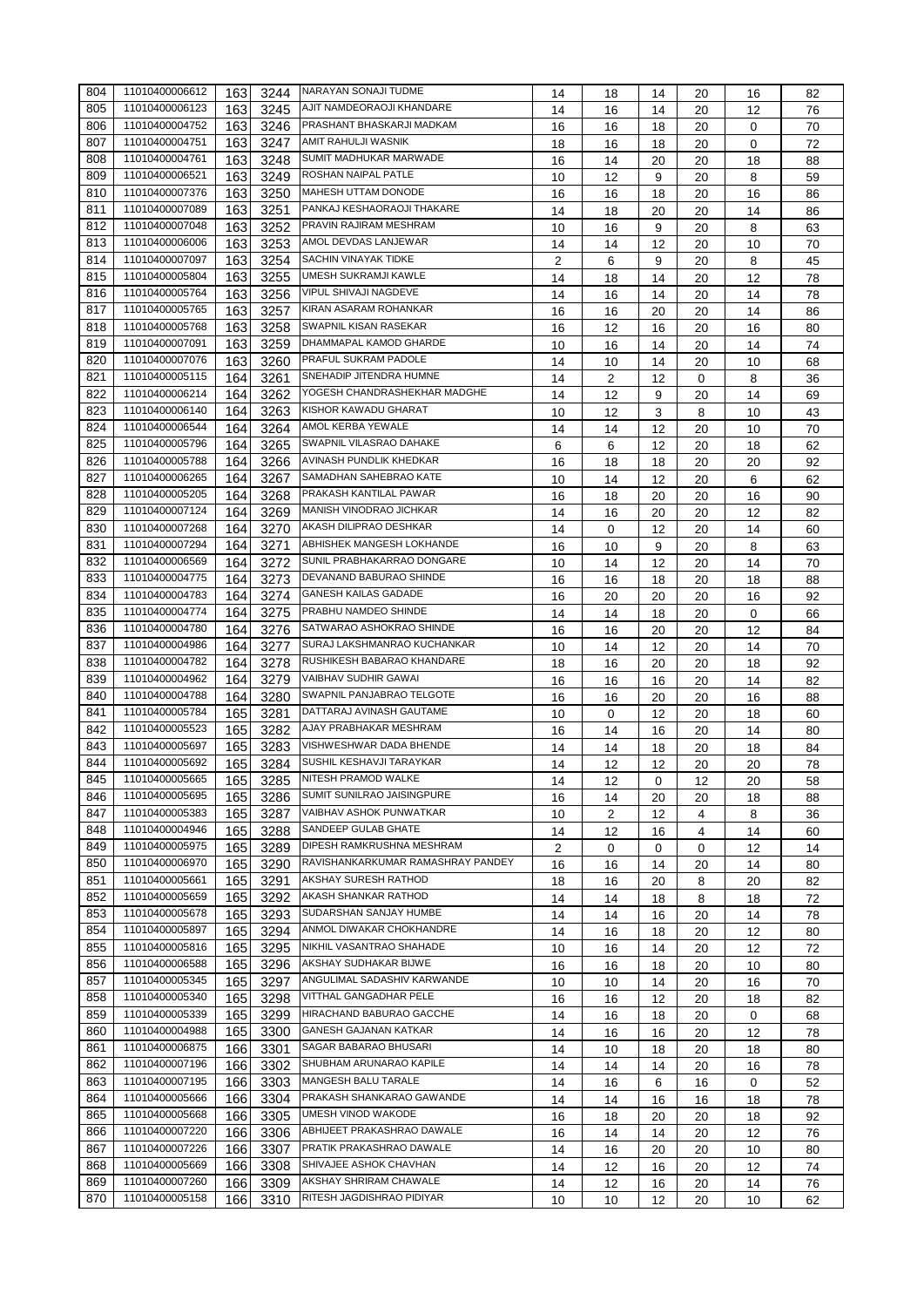| 871 | 11010400005028 | 166 | 3311 | NARESH SAHASRAM BANEWAR         | 14 | 12             | 16      | 20 | 14     | 76 |
|-----|----------------|-----|------|---------------------------------|----|----------------|---------|----|--------|----|
| 872 | 11010400007099 | 166 | 3312 | RAHUL DNYANESHWAR NARNAWARE     | 10 | 12             | 9       | 20 | 8      | 59 |
| 873 | 11010400007074 | 166 | 3313 | VIKAS DILIP JIBHKATE            | 14 | 12             | 16      | 16 | 16     | 74 |
| 874 | 11010400005312 | 166 | 3314 | ROHIT VITTHAL CHOLE             | 14 | 16             | 16      | 20 | 14     | 80 |
| 875 | 11010400006541 | 166 | 3315 | GAJANAN PANDURANG WADIKAR       | 16 | 16             | 20      | 20 | 16     | 88 |
| 876 | 11010400007360 | 166 | 3316 | <b>GANESH VAIJNATH KAMBLE</b>   | 14 | 16             | 12      | 20 | 10     | 72 |
| 877 | 11010400007280 | 166 | 3317 | <b>BALAJI ROHIDAS KAMBLE</b>    | 14 | 14             | 16      | 20 | 14     | 78 |
| 878 | 11010400006217 | 166 | 3318 | LOKESH BALAJI BHURE             | 14 | 14             | 12      | 20 | 12     | 72 |
| 879 | 11010400006173 | 166 | 3319 | <b>DILIP LEKCHAND PATLE</b>     | 16 | 18             | 18      | 20 | 0      | 72 |
| 880 | 11010400006462 | 166 | 3320 | AVINASH KISNA WARGHANE          | 2  | 0              | 12      | 0  | 8      | 22 |
| 881 | 11010400005962 | 167 | 3321 | <b>JAY SURESH DHOBLE</b>        |    |                |         |    |        |    |
| 882 | 11010400005959 | 167 | 3322 | PRAVIN GAHININATH THORAT        | 16 | 14             | 16<br>9 | 20 | 16     | 82 |
| 883 | 11010400006326 |     |      | SHUBHAM VINDO SAHARE            | 10 | 16             |         | 16 | 12     | 63 |
|     | 11010400005344 | 167 | 3323 | ARJUN SUBHASH CHATE             | 10 | 6              | 3       | 20 | 14     | 53 |
| 884 |                | 167 | 3324 | PRADIP VILAS GHUGE              | 6  | 14             | 9       | 20 | 10     | 59 |
| 885 | 11010400005906 | 167 | 3325 |                                 | 10 | 16             | 12      | 20 | 10     | 68 |
| 886 | 11010400005145 | 167 | 3326 | PRASHANT GAJANAN AADE           | 14 | 14             | 9       | 8  | 14     | 59 |
| 887 | 11010400005492 | 167 | 3327 | SAMEER SALIM SAIYYED            | 10 | 12             | 12      | 8  | 12     | 54 |
| 888 | 11010400007374 | 167 | 3328 | ABHISHEK RAVINDRA ADULKAR       | 14 | 2              | 12      | 20 | 6      | 54 |
| 889 | 11010400007371 | 167 | 3329 | DHIRAJKUMAR UPASRAO KAMDE       | 14 | 10             | 14      | 20 | 16     | 74 |
| 890 | 11010400005129 | 167 | 3330 | AMIT MANOHARRO BANAIT           | 14 | 16             | 0       | 8  | 14     | 52 |
| 891 | 11010400005177 | 167 | 3331 | DINESH VIJAY KOLURWAR           | 14 | 12             | 9       | 20 | 12     | 67 |
| 892 | 11010400005127 | 167 | 3332 | SUSHIL GOVINDRAOGI WAZE         | 16 | 16             | 16      | 20 | 18     | 86 |
| 893 | 11010400005166 | 167 | 3333 | SURAJ GAUTAMRAO MEHERE          | 10 | 6              | 14      | 20 | 14     | 64 |
| 894 | 11010400005308 | 167 | 3334 | <b>MAHEDRA TULSHIRAM MIRE</b>   | 16 | 12             | 18      | 20 | 20     | 86 |
| 895 | 11010400006940 | 167 | 3335 | SAURABH BHOJRAJ GAJBHIYE        | 10 | 10             | 6       | 16 | 8      | 50 |
| 896 | 11010400005813 | 167 | 3336 | <b>BHARAT DEVIDAS TIRKE</b>     | 10 | 14             | 12      | 20 | 10     | 66 |
| 897 | 11010400005812 | 167 | 3337 | <b>DIPAK ARJUNA TIRKE</b>       | 14 | 16             | 12      | 20 | 14     | 76 |
| 898 | 11010400006697 | 167 | 3338 | DHANAJI BABAN SONAWANE          | 16 | 16             | 16      | 20 | 18     | 86 |
| 899 | 11010400006704 | 167 | 3339 | DNYANESHWAR BALASAHEB RAUT      | 16 | 16             | 14      | 16 | 16     | 78 |
| 900 | 11010400006705 | 167 | 3340 | SHIVAJI BHASKAR SOMVANSHI       | 16 | 16             | 16      | 20 | 16     | 84 |
| 901 | 11010400006576 | 168 | 3341 | MANOJ MADHUKAR BURADE           | 16 | 18             | 20      | 20 | 20     | 94 |
| 902 | 11010400006013 | 168 | 3342 | SAGAR SUBHASH JAGTAP            | 16 | 18             | 18      | 20 | 20     | 92 |
| 903 | 11010400007098 | 168 | 3343 | NARENDRA SURESH UIKEY           | 14 | 14             | 12      | 20 | 12     | 72 |
| 904 | 11010400006543 | 168 | 3344 | SHOAB GAZANFARABDUL SHEIKH      | 10 | $\overline{2}$ | 12      | 12 | 14     | 50 |
| 905 | 11010400007100 | 168 | 3345 | SUYOG MADHUKAR KAREMORE         | 10 | 10             | 12      | 20 | 16     | 68 |
| 906 | 11010400007055 | 168 | 3346 | SHUBHAM SHIVLAL DAKHANE         |    |                | 0       | 20 |        | 60 |
| 907 | 11010400006992 | 168 | 3347 | PRAVIN BHAGWATJI BAWANKAR       | 16 | 16             |         |    | 8      |    |
| 908 | 11010400006993 | 168 |      | BHUSHAN DNYANESHWAR LANJEWAR    | 10 | 6              | 0       | 0  | 16     | 32 |
| 909 | 11010400006654 |     | 3348 | SWAPNIL PURUSHOTAM MESHRAM      | 16 | 16             | 16      | 20 | 14     | 82 |
|     | 11010400006510 | 168 | 3349 | JITENDRA RAGHUVIR AKARE         | 14 | 16             | 14      | 20 | 14     | 78 |
| 910 |                | 168 | 3350 | NILESH DHIWARU WASEKAR          | 6  | 6              | 9       | 0  | 8      | 29 |
| 911 | 11010400007232 | 168 | 3351 | KRISHNA RAOSAHEB BODEWAD        | 16 | 18             | 16      | 20 | 16     | 86 |
| 912 | 11010400005702 | 168 | 3352 | <b>MAROTI VIKASRAO WAGHMARE</b> | 16 | 18             | 20      | 20 | $20\,$ | 94 |
| 913 | 11010400005703 | 168 | 3353 |                                 | 16 | 16             | 18      | 20 | 18     | 88 |
| 914 | 11010400005705 | 168 | 3354 | DHONDUTATYA GOVINDRAO DEVKATE   | 14 | 12             | 12      | 8  | 18     | 64 |
| 915 | 11010400004807 | 168 | 3355 | RAJRATAN RAMRAO WANKHADE        | 10 | 10             | 9       | 8  | 10     | 47 |
| 916 | 11010400006749 | 168 | 3356 | AABA RAJENDRA NAVALE            | 14 | 14             | 9       | 20 | 16     | 73 |
| 917 | 11010400005475 | 168 | 3357 | KISHOR PUNDLIKNATH GODADE       | 16 | 16             | 18      | 20 | 16     | 86 |
| 918 | 11010400005080 | 168 | 3358 | DHIRAJKUMAR OMPRAKASH PAWAR     | 14 | 12             | 14      | 20 | 18     | 78 |
| 919 | 11010400005075 | 168 | 3359 | PRASHANT BABURAO BIRAJDAR       | 14 | 16             | 16      | 20 | 18     | 84 |
| 920 | 11010400006559 | 168 | 3360 | GAJANAN LAXMANRAO CHATE         | 18 | 10             | 20      | 20 | 18     | 86 |
| 921 | 11010400006286 | 169 | 3361 | SATYDEV DHANRAJ CHAUDHARI       | 16 | 16             | 18      | 20 | 14     | 84 |
| 922 | 11010400006283 | 169 | 3362 | SUNIL DHANIRAM BHONDE           | 16 | 18             | 18      | 20 | 10     | 82 |
| 923 | 11010400006292 | 169 | 3363 | LAKHANKUMAR RAMU AMBEDARE       | 16 | 18             | 18      | 20 | 16     | 88 |
| 924 | 11010400007023 | 169 | 3364 | SHRIKRUSHNA SURESH SARDAR       | 0  | 10             | 12      | 16 | 12     | 50 |
| 925 | 11010400006238 | 169 | 3365 | ROHIT DEEPAK MAHAJAN            | 10 | 0              | 9       | 16 | 10     | 45 |
| 926 | 11010400004920 | 169 | 3366 | AMRUT NILKANTH KOSARE           | 16 | 16             | 14      | 20 | 14     | 80 |
| 927 | 11010400004917 | 169 | 3367 | SWAPNIL AMBADAS CHITADE         | 14 | 18             | 16      | 20 | 14     | 82 |
| 928 | 11010400005968 | 169 | 3368 | GAJANAN RAMSING YERWAL          | 14 | 14             | 12      | 20 | 10     | 70 |
| 929 | 11010400005027 | 169 | 3369 | MASUK PRALHAD JANBANDHU         | 10 | 14             | 9       | 20 | 10     | 63 |
| 930 | 11010400005469 | 169 | 3370 | MUKESH PRABHAKAR BHOYAR         | 6  | 12             | 6       | 20 | 14     | 58 |
| 931 | 11010400006607 | 169 | 3371 | NIKHIL NIRANJAN BANSOD          | 14 | 12             | 9       | 20 | 10     | 65 |
| 932 | 11010400006926 | 169 | 3372 | GAURAV DHANRAJ NEWARE           | 14 | 16             | 14      | 0  | 14     | 58 |
| 933 | 11010400004808 | 169 | 3373 | KETAN ANILKUMA OJHA             | 14 | 0              | 9       | 16 | 14     | 53 |
| 934 | 11010400005342 | 169 | 3374 | HRISHIKESH PRAMOD RAUT          | 14 | 2              | 6       | 16 | 10     | 48 |
| 935 | 11010400004921 | 169 | 3375 | PRAVIN DNYANESHWAR KHANDEBHARAD | 16 | 18             | 18      | 20 | 20     | 92 |
| 936 | 11010400004923 | 169 | 3376 | SOHIL DAVAL SHEKH               | 16 | 18             | 18      | 20 | 18     | 90 |
| 937 | 11010400004925 | 169 | 3377 | RAHUL BHIMRAO FULE              | 10 | 0              | 12      | 8  |        | 40 |
|     |                |     |      |                                 |    |                |         |    | 10     |    |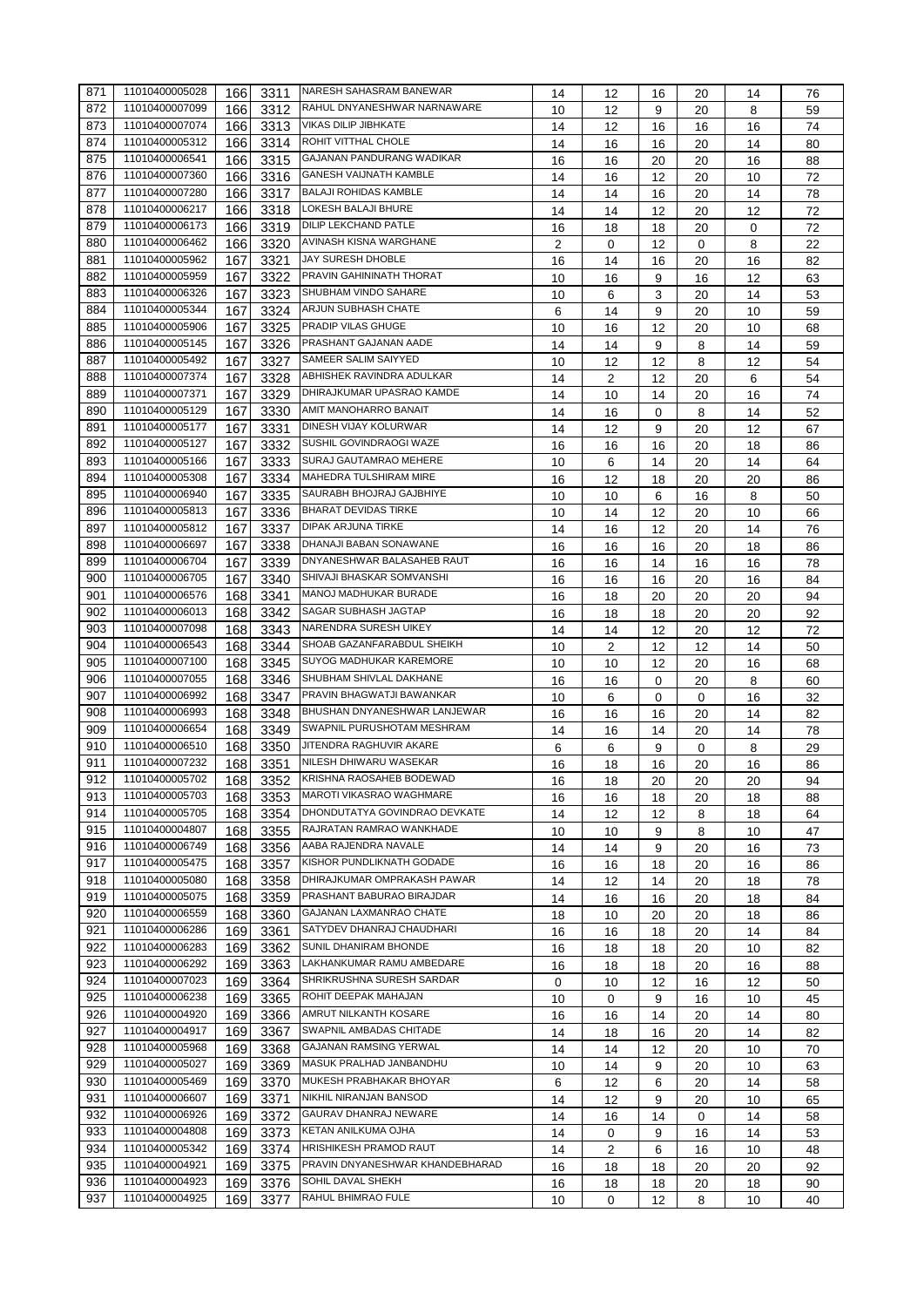| 938  | 11010400006297 | 169 | 3378 | <b>DNYNESHWAR KAUTIKRAO KHARDE</b>  | 14 | 18       | 18 | 20 | 18 | 88             |
|------|----------------|-----|------|-------------------------------------|----|----------|----|----|----|----------------|
| 939  | 11010400006304 | 169 | 3379 | <b>SAMADHAN TOTARAM GHUGE</b>       | 16 | 10       | 14 | 20 | 20 | 80             |
| 940  | 11010400005096 | 169 | 3380 | RAJESH RADHESHYAM SONWANE           | 10 | 16       | 9  | 20 | 10 | 65             |
| 941  | 11010400004844 | 170 | 3381 | <b>VINOD GAJANAN GAWALI</b>         | 14 | 14       | 16 | 20 | 16 | 80             |
| 942  | 11010400004846 |     |      | ANIKET SUNIL DHOMNE                 |    |          |    |    |    |                |
|      |                | 170 | 3382 |                                     | 14 | 10       | 12 | 20 | 14 | 70             |
| 943  | 11010400004849 | 170 | 3383 | PRANOJ GANESHRAO PAKADE             | 14 | 12       | 16 | 20 | 12 | 74             |
| 944  | 11010400006382 | 170 | 3384 | <b>HIMANSHU SANJAY GUPTA</b>        | 6  | 12       | 9  | 4  | 8  | 39             |
| 945  | 11010400005795 | 170 | 3385 | PANKAJ HEMRAJ WAGHADE               | 14 | 18       | 16 | 20 | 14 | 82             |
| 946  | 11010400005806 | 170 | 3386 | MANGESH RAMDAS YERNE                | 14 | 16       | 0  | 20 | 10 | 60             |
| 947  | 11010400005470 | 170 | 3387 | JAMILKHAN ISMAILKHAN PATHAN         | 14 | 16       | 14 | 20 | 16 | 80             |
| 948  | 11010400006988 | 170 | 3388 | MAHENDRAKUMAR SITARAM WAGHMARE      | 14 | 6        | 16 | 20 | 0  | 56             |
| 949  | 11010400005745 | 170 | 3389 | YOGESH DAMODHAR INGLE               | 14 | 14       | 18 | 20 | 18 | 84             |
| 950  | 11010400006990 | 170 | 3390 | <b>MESHRAJ SUKHARAM RANE</b>        | 14 |          |    |    |    |                |
|      |                |     |      | AKASH KESHAVRAO PAL                 |    | 12       | 12 | 16 | 12 | 66             |
| 951  | 11010400005161 | 170 | 3391 |                                     | 10 | 10       | 16 | 20 | 14 | 70             |
| 952  | 11010400006343 | 170 | 3392 | <b>MAHESH NILKANTH SELOKAR</b>      | 6  | $\Omega$ | 0  | 0  | 8  | 14             |
| 953  | 11010400007222 | 170 | 3393 | RAHUL PRAKASH PATIL                 | 10 | 10       | 9  | 16 | 16 | 61             |
| 954  | 11010400007325 | 170 | 3394 | SHEIKHHABIB SHEIKHMAHEBUB SHEIKH    | 16 | 16       | 20 | 20 | 18 | 90             |
| 955  | 11010400007378 | 170 | 3395 | RAHUL CHANDRASHEKHAR GHADGE         | 10 | 12       | 0  | 20 | 12 | 54             |
| 956  | 11010400005637 | 170 | 3396 | KUNAL KISANLAL HARINKHEDE           | 16 | 16       | 20 | 20 | 20 | 92             |
| 957  | 11010400005632 | 170 | 3397 | AMIT SURESH PAGARWAR                | 16 | 18       | 20 | 20 | 18 | 92             |
| 958  | 11010400005634 | 170 | 3398 | SATYAM KAILASH RAMTEKE              |    |          |    |    |    |                |
|      | 11010400005652 |     |      | DURGAPRASAD NARENDRA PATLE          | 16 | 18       | 20 | 20 | 14 | 88             |
| 959  |                | 170 | 3399 |                                     | 14 | 14       | 14 | 20 | 10 | 72             |
| 960  | 11010400004982 | 170 | 3400 | YOGESH GIRIDHAR NAKADE              | 14 | 16       | 16 | 20 | 10 | 76             |
| 961  | 11010400006591 | 171 | 3401 | DNYANESHWAR VASANTRAO PIMPALSHENDE  | 14 | 10       | 9  | 4  | 14 | 51             |
| 962  | 11010400004795 | 171 | 3402 | SAGAR NARAYANRAO WAGHMARE           | 6  | 0        | 9  | 0  | 16 | 31             |
| 963  | 11010400007324 | 171 | 3403 | DHIRAJ DHANRAJ MESHRAM              | 2  | 0        | 3  | 0  | 6  | 11             |
| 964  | 11010400005061 | 171 | 3404 | AMOL MANESH DIWAN                   | 2  | 0        | 0  | 0  | 0  | $\overline{2}$ |
| 965  | 11010400005798 | 171 | 3405 | SOPAN SHIVAJI LAD                   | 10 | 14       | 9  | 20 | 12 | 65             |
| 966  | 11010400005236 | 171 | 3406 | GOPAL RAMDASH BURDE                 | 16 | 16       | 16 | 20 | 12 | 80             |
| 967  | 11010400006805 |     |      | SHUBHAM SUDHIRRAOJI NIKAM           |    |          |    |    |    |                |
|      |                | 171 | 3407 |                                     | 16 | 16       | 18 | 20 | 12 | 82             |
| 968  | 11010400007179 | 171 | 3408 | NAMESHWAR PUNDLIKRAOJI SUDIT        | 14 | 14       | 18 | 16 | 16 | 78             |
| 969  | 11010400005049 | 171 | 3409 | SUMANT RAJENDRA GAJBHIYE            | 14 | 10       | 9  | 16 | 12 | 61             |
| 970  | 11010400007180 | 171 | 3410 | SHAILESH OMKAR SAYYAM               | 14 | 12       | 14 | 4  | 8  | 52             |
| 971  | 11010400005168 | 171 | 3411 | <b>GAURAV NARESH KUKADE</b>         | 14 | 12       | 16 | 20 | 14 | 76             |
| 972  | 11010400005173 | 171 | 3412 | TILAK SHRIKRUSHNA SARVE             | 14 | 16       | 16 | 20 | 18 | 84             |
| 973  | 11010400005228 | 171 | 3413 | AJAY RAMESH MANAPURE                | 18 | 18       | 20 | 20 | 16 | 92             |
| 974  | 11010400005159 | 171 | 3414 | SOMESHWAR TUKARAM MASKE             | 16 | 18       | 14 | 16 | 12 | 76             |
| 975  | 11010400005157 | 171 | 3415 | AMOL VIJAY SARVE                    |    |          |    |    |    |                |
|      | 11010400005221 |     |      | RAHUL RAJENDRA KELKAR               | 16 | 16       | 20 | 20 | 16 | 88             |
| 976  |                | 171 | 3416 |                                     | 14 | 16       | 16 | 20 | 14 | 80             |
| 977  | 11010400005141 | 171 | 3417 | SACHIN SANTOSH MASKE                | 16 | 18       | 20 | 20 | 14 | 88             |
| 978  | 11010400005216 | 171 | 3418 | CHANDRASHEKHAR TILAKCHANDJI SARJARE | 18 | 20       | 20 | 20 | 18 | 96             |
| 979  | 11010400005137 | 171 |      | 3419 TUSHAR YUWARAJ KARWADE         | 14 | 18       | 18 | 20 | 14 | 84             |
| 980  | 11010400005162 | 171 | 3420 | MANOJ GOMA LONDASE                  | 16 | 18       | 20 | 20 | 18 | 92             |
| 981  | 11010400006968 | 172 | 3421 | ADITYA RAJU NAIK                    | 14 | 16       | 14 | 20 | 12 | 76             |
| 982  | 11010400006967 | 172 | 3422 | TARUN RAJESH CHANDANBARVE           | 14 | 12       | 14 | 16 | 14 | 70             |
| 983  | 11010400006773 | 172 | 3423 | ANAND RAJKUMAR NERKAR               | 10 | 14       | 9  | 20 | 16 | 69             |
| 984  | 11010400007262 |     |      | <b>SUMIT RAMESH JICHKAR</b>         |    |          |    |    |    |                |
| 985  | 11010400007258 | 172 | 3424 | DNYANDEEP GAJANAN TAYADE            | 14 | 18       | 16 | 20 | 12 | 80             |
|      |                | 172 | 3425 |                                     | 10 | 12       | 14 | 20 | 12 | 68             |
| 986  | 11010400007270 | 172 | 3426 | AKSHAY SUDHAKAR GAWARE              | 10 | 18       | 16 | 20 | 12 | 76             |
| 987  | 11010400005449 | 172 | 3427 | MAHESH VILAS GAYGOLE                | 14 | 16       | 12 | 20 | 8  | 70             |
| 988  | 11010400005575 | 172 | 3428 | NOHARDAS SAJLAL DAMAHE              | 14 | 12       | 12 | 20 | 10 | 68             |
| 989  | 11010400005432 | 172 | 3429 | SHUBHAM SIDDHARTH GAIGOLE           | 10 | 6        | 12 | 20 | 12 | 60             |
| 990  | 11010400005846 | 172 | 3430 | VAIBHAV SUNIL BANKAR                | 6  | 12       | 9  | 12 | 10 | 49             |
| 991  | 11010400005097 | 172 | 3431 | ROSHAN GAURISHANKAR BHEDE           | 14 | 18       | 18 | 20 | 14 | 84             |
| 992  | 11010400007256 | 172 | 3432 | RAHUL RAJENDRA CHOUDHARY            | 10 | 0        | 6  | 2  | 16 | 34             |
| 993  | 11010400007190 | 172 | 3433 | SACHIN YASHVANTA THAKARE            | 14 | 12       | 16 | 20 | 14 | 76             |
|      | 11010400006566 |     |      | PRAMOD SAHADEO MEHAR                |    |          |    |    |    |                |
| 994  |                | 172 | 3434 | VINOD VILAS WALDE                   | 10 | 12       | 6  | 20 | 10 | 58             |
| 995  | 11010400007320 | 172 | 3435 |                                     | 14 | 12       | 18 | 20 | 14 | 78             |
| 996  | 11010400006322 | 172 | 3436 | AJAY ANANDRAOJI RAHANGDALE          | 14 | 14       | 14 | 20 | 14 | 76             |
| 997  | 11010400006532 | 172 | 3437 | KRUNAL VILASJI DAKRE                | 16 | 18       | 20 | 20 | 12 | 86             |
| 998  | 11010400006323 | 172 | 3438 | LOKESH MADHUKAR PAWANKAR            | 16 | 20       | 16 | 20 | 16 | 88             |
| 999  | 11010400005405 | 172 | 3439 | VIKRAM DEOLAL NEWARE                | 16 | 18       | 16 | 20 | 16 | 86             |
| 1000 | 11010400005404 | 172 | 3440 | NIKIL GANESH THAWAKAR               | 16 | 18       | 18 | 20 | 16 | 88             |
| 1001 | 11010400007030 | 173 | 3441 | MANGESH PRABHUDAS WAGHADE           | 16 | 14       | 16 | 20 | 14 | 80             |
| 1002 | 11010400007034 |     | 3442 | <b>NITIN ASHOK RAUT</b>             |    |          |    |    |    |                |
|      |                | 173 |      | MUKESH SUKHDEO BHONGADE             | 14 | 16       | 16 | 20 | 12 | 78             |
| 1003 | 11010400007171 | 173 | 3443 |                                     | 10 | 12       | 9  | 20 | 20 | 71             |
| 1004 | 11010400007173 | 173 | 3444 | SHUBHAM PUNDLIK KHADE               | 10 | 10       | 14 | 16 | 16 | 66             |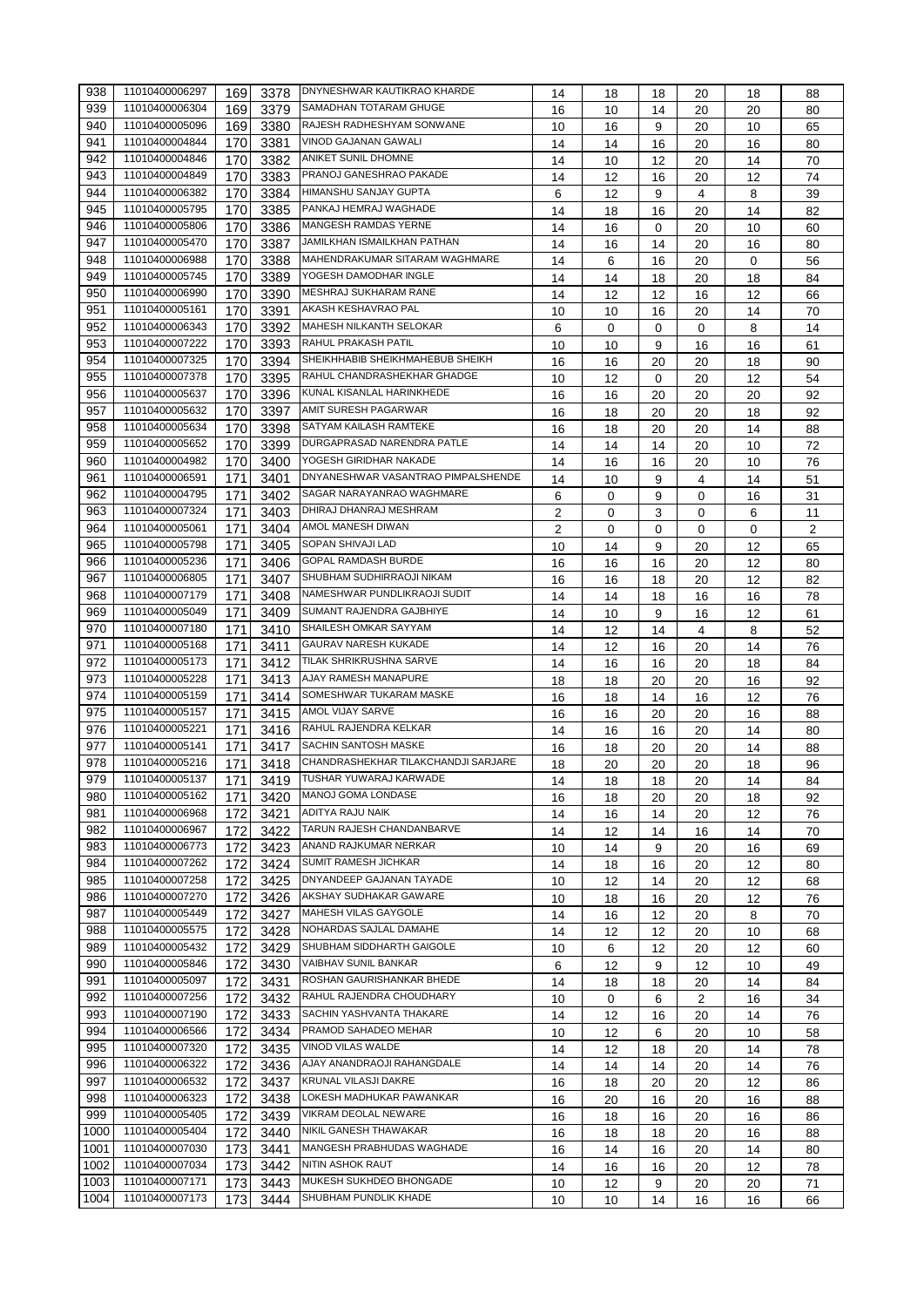| 1005 | 11010400007332 | 173 | 3445 | <b>SURAJ PANDURANG BODE</b>     | 14 | 10 | 14               | 20 | 16 | 74 |
|------|----------------|-----|------|---------------------------------|----|----|------------------|----|----|----|
| 1006 | 11010400006526 | 173 | 3446 | SUDARSHAN RAMPRAKASH JADHAV     | 10 | 12 | 12               | 8  | 16 | 58 |
| 1007 | 11010400005349 | 173 | 3447 | SANDIP SURESH WAGHMARE          | 14 | 16 | 14               | 20 | 12 | 76 |
| 1008 | 11010400005348 | 173 | 3448 | MOHMMADYUSUF MOHMMADMUSA PATHAN | 10 | 10 | 12               | 8  | 16 | 56 |
|      | 11010400005352 |     |      | AFSAR ISAM SHAIKH               |    |    |                  |    |    |    |
| 1009 |                | 173 | 3449 |                                 | 16 | 16 | 20               | 20 | 16 | 88 |
| 1010 | 11010400004936 | 173 | 3450 | SONU UDDHAL MALADHARE           | 14 | 16 | 6                | 20 | 12 | 68 |
| 1011 | 11010400005777 | 173 | 3451 | AVINASH CHANDRAKANT BEDRE       | 14 | 14 | 16               | 20 | 10 | 74 |
| 1012 | 11010400005774 | 173 | 3452 | VISHWAJIT BABRUWAN DESHMUKH     | 2  | 10 | 3                | 8  | 10 | 33 |
| 1013 | 11010400005501 | 173 | 3453 | BAJIRAO SHAHAJI KUMBHAR         | 10 | 14 | 9                | 20 | 18 | 71 |
| 1014 | 11010400005002 | 173 | 3454 | ANKESH RADHESHYAM DHOKE         | 10 | 16 | 6                | 16 | 10 | 58 |
| 1015 | 11010400005709 | 173 | 3455 | AMOL SHANKAR BHANDARE           | 16 | 18 | 16               | 20 | 20 | 90 |
| 1016 | 11010400005717 | 173 | 3456 | DEVIDAS SUBHASH DHUTTE          | 10 | 14 | 14               | 20 | 14 | 72 |
| 1017 | 11010400005714 | 173 | 3457 | MADHAV KISHANRAO SHINDE         | 14 | 14 | 18               | 20 | 16 | 82 |
| 1018 | 11010400005715 | 173 | 3458 | SHIVAJI GAVANJI DHUTE           | 6  | 18 | $\mathbf 0$      | 20 | 20 | 64 |
| 1019 | 11010400005713 | 173 | 3459 | RAJU DIGAMBAR PAWAR             | 16 | 18 | 14               | 20 | 18 | 86 |
| 1020 | 11010400005007 | 173 | 3460 | NARAYAN MOHAN YENGADE           | 16 | 18 | 18               | 16 | 18 | 86 |
| 1021 | 11010400006833 | 174 | 3461 | SHUBHAMSINGH CHANDUSINGH RAJPUT | 16 | 20 | 20               | 20 | 16 | 92 |
| 1022 | 11010400006836 |     |      | NITINKUMAR VISHWANATH DHAWSE    |    |    |                  |    |    |    |
|      |                | 174 | 3462 | SHUBHAM KUNDLIK GADEKAR         | 16 | 16 | 18               | 20 | 18 | 88 |
| 1023 | 11010400006838 | 174 | 3463 |                                 | 16 | 6  | 20               | 20 | 20 | 82 |
| 1024 | 11010400006841 | 174 | 3464 | SHIVDAS GANESH BARGI            | 14 | 14 | 16               | 20 | 18 | 82 |
| 1025 | 11010400006368 | 174 | 3465 | RAHUL DEVIDAS DESHMUKH          | 10 | 6  | 16               | 20 | 0  | 52 |
| 1026 | 11010400006188 | 174 | 3466 | RUPESH SHUBHKARANJI PATIL       | 14 | 16 | 18               | 20 | 16 | 84 |
| 1027 | 11010400006485 | 174 | 3467 | RAM GAJANANRAO DESHMUKH         | 14 | 14 | 18               | 20 | 18 | 84 |
| 1028 | 11010400005466 | 174 | 3468 | ANIL DINKAR MADAVI              | 16 | 10 | 16               | 20 | 16 | 78 |
| 1029 | 11010400005459 | 174 | 3469 | AMIT SHALIK TIRGAM              | 14 | 16 | 16               | 20 | 12 | 78 |
| 1030 | 11010400005000 | 174 | 3470 | UMESH GOVINDRAO PAWANKAR        | 0  | 0  | 6                | 20 | 0  | 26 |
| 1031 | 11010400006138 | 174 | 3471 | ANKIT RAJENDRARAO PANCHWATE     | 14 | 14 | 16               | 20 | 20 | 84 |
| 1032 | 11010400005545 | 174 | 3472 | SHASHANK ASHOK FULE             | 14 | 12 | 9                | 20 | 10 | 65 |
| 1033 | 11010400005852 | 174 | 3473 | SUJAY PRALHADRAO KALE           | 14 | 10 | 12               | 8  | 6  | 50 |
| 1034 | 11010400005733 |     |      | AKASH BHAGAWAN HANMANTE         |    |    |                  |    |    |    |
|      |                | 174 | 3474 | ABHIJIT BHAURAO BURADE          | 10 | 10 | 12               | 16 | 12 | 60 |
| 1035 | 11010400004868 | 174 | 3475 |                                 | 10 | 0  | 12               | 4  | 14 | 40 |
| 1036 | 11010400004915 | 174 | 3476 | MAYUR PURUSHOTTAM BUDHE         | 10 | 6  | 9                | 16 | 10 | 51 |
| 1037 | 11010400004910 | 174 | 3477 | SAGAR SHRAWAN MATE              | 10 | 10 | 16               | 20 | 10 | 66 |
| 1038 | 11010400006708 | 174 | 3478 | AJAY SANJAY CHIKRAM             | 14 | 14 | 9                | 8  | 14 | 59 |
| 1039 | 11010400006724 | 174 | 3479 | RAHUL GAJANAN ADE               | 14 | 14 | 16               | 20 | 14 | 78 |
| 1040 | 11010400006719 | 174 | 3480 | AMOL NARESH THENGARE            | 16 | 14 | 16               | 20 | 16 | 82 |
| 1041 | 11010400005983 | 175 | 3481 | TUSHAR LAXMAN MATE              | 14 | 16 | 16               | 20 | 16 | 82 |
| 1042 | 11010400004933 | 175 | 3482 | PANKAJ ARJUN BHURE              | 16 | 16 | 20               | 20 | 18 | 90 |
| 1043 | 11010400006848 | 175 | 3483 | <b>VIJAY KISNAJI THAKRE</b>     | 10 | 18 | 14               | 20 | 12 | 74 |
| 1044 | 11010400006413 | 175 | 3484 | MAHENDRA BHAGWAT SHENDE         | 14 | 14 | 16               | 20 | 18 | 82 |
| 1045 | 11010400004833 | 175 | 3485 | BHIKARI PRAKASH CHOPADE         | 14 | 18 | 6                | 20 | 16 | 74 |
| 1046 | 11010400004836 | 175 |      | 3486 KIRAN PRALHAD SHINDE       | 10 | 14 | $\boldsymbol{9}$ | 20 | 16 | 69 |
| 1047 | 11010400004835 | 175 | 3487 | RAHUL PRALHAD RAUT              |    |    |                  |    |    |    |
|      | 11010400006828 |     |      | RAHUL YASHWANT LAMBKANE         | 14 | 16 | 14               | 20 | 14 | 78 |
| 1048 |                | 175 | 3488 |                                 | 16 | 14 | 20               | 20 | 10 | 80 |
| 1049 | 11010400006971 | 175 | 3489 | PAVAN JAGANNATHRAO KHANDAR      | 2  | 10 | 9                | 20 | 4  | 45 |
| 1050 | 11010400007245 | 175 | 3490 | MAHESH SUBHASH YEWLE            | 6  | 10 | 6                | 20 | 10 | 52 |
| 1051 | 11010400006143 | 175 | 3491 | KARTIKANAND GANESH KSHIRSAGAR   | 16 | 20 | 0                | 20 | 18 | 74 |
| 1052 | 11010400006093 | 175 | 3492 | SHANKAR PRALHAD BORKAR          | 14 | 16 | 12               | 20 | 16 | 78 |
| 1053 | 11010400005954 | 175 | 3493 | AKASH LAXMAN BHAKTA             | 10 | 12 | 9                | 20 | 0  | 51 |
| 1054 | 11010400006095 | 175 | 3494 | DURGAPRASAD WASUDEO YELE        | 14 | 18 | 16               | 20 | 8  | 76 |
| 1055 | 11010400006348 | 175 | 3495 | DAYANAND SHALIKRAO RAMTEKE      | 6  | 10 | 12               | 20 | 10 | 58 |
| 1056 | 11010400005451 | 175 | 3496 | DHIRAJ DILIPRAO MUNDEKAR        | 14 | 6  | 18               | 20 | 12 | 70 |
| 1057 | 11010400006121 | 175 | 3497 | AKASH RAJENDRA KHANDARE         | 14 | 16 | 0                | 20 | 14 | 64 |
| 1058 | 11010400005596 | 175 | 3498 | SHUBHAM RAJKUMAR SOMKUWAR       | 10 | 0  | 9                | 12 | 6  | 37 |
| 1059 | 11010400005006 | 175 | 3499 | NITESH MADAN DONGARE            | 16 | 14 | 16               | 20 | 14 | 80 |
| 1060 | 11010400005400 | 175 |      | ROSHAN DNYANESHWAR SONTAKKE     |    |    |                  |    |    |    |
| 1061 | 11010400006455 |     | 3500 | TUSHAR YOGIRAJ PANBUDE          | 10 | 14 | 14               | 20 | 10 | 68 |
|      |                | 176 | 3501 | VIKAS GULABCHAND RAHANGDALE     | 10 | 2  | 12               | 4  | 10 | 38 |
| 1062 | 11010400005003 | 176 | 3502 |                                 | 14 | 14 | 14               | 20 | 10 | 72 |
| 1063 | 11010400006752 | 176 | 3503 | SHUBHAM VASANTA KUKADE          | 14 | 12 | 12               | 20 | 10 | 68 |
| 1064 | 11010400006797 | 176 | 3504 | GANESH SURESH BHOYAR            | 10 | 16 | 12               | 20 | 14 | 72 |
| 1065 | 11010400005300 | 176 | 3505 | RAMESH BHIKAN DUDHE             | 16 | 18 | 16               | 20 | 20 | 90 |
| 1066 | 11010400005282 | 176 | 3506 | PRABHAKAR NAMDEO DUDHE          | 16 | 18 | 20               | 20 | 20 | 94 |
| 1067 | 11010400005305 | 176 | 3507 | DEVIDAS BABAURAO SAGARE         | 14 | 18 | 16               | 20 | 14 | 82 |
| 1068 | 11010400006942 | 176 | 3508 | ANGAT RAJU RANGARI              | 14 | 12 | 9                | 20 | 12 | 67 |
| 1069 | 11010400005509 | 176 | 3509 | MOHAMMADUMAR ASIFKAMAL X        | 14 | 12 | 16               | 20 | 10 | 72 |
| 1070 | 11010400006715 | 176 | 3510 | RAHUL NARESH THENGARE           | 16 | 18 | 20               | 20 | 12 | 86 |
| 1071 | 11010400006737 | 176 | 3511 | MANGESH HIRALAL SHAHARE         | 16 | 18 | 20               | 20 | 16 | 90 |
|      |                |     |      |                                 |    |    |                  |    |    |    |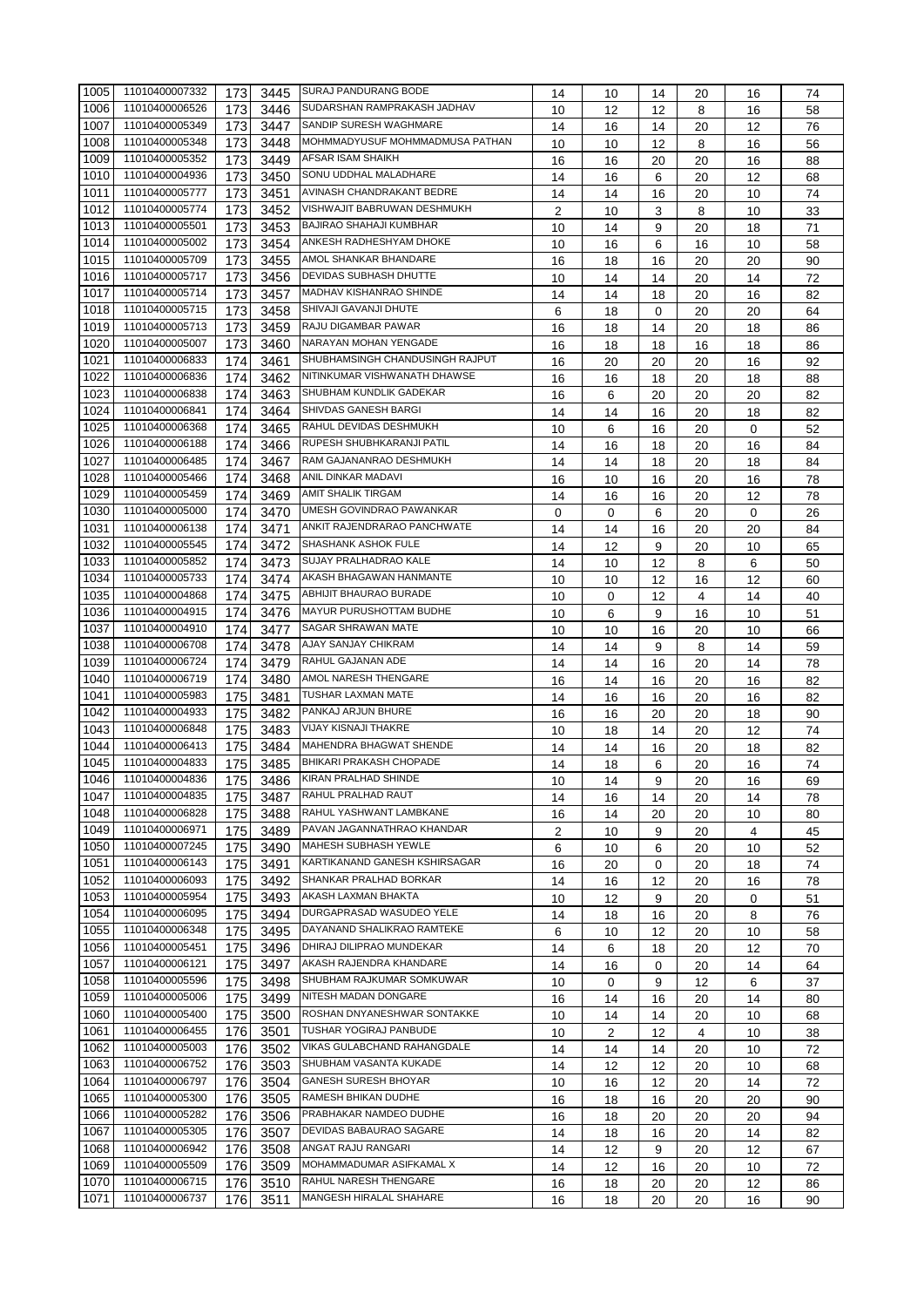| 1072 | 11010400006736 | 176 | 3512 | SACHIN CHANDRAKUMAR DEVHARE     | 16             | 20 | 18       | 20          | 12 | 86 |
|------|----------------|-----|------|---------------------------------|----------------|----|----------|-------------|----|----|
| 1073 | 11010400006430 | 176 | 3513 | PRADEEP RUPCHANDJI MATE         | 14             | 18 | 20       | 20          | 14 | 86 |
| 1074 | 11010400006443 | 176 | 3514 | RAMRATAN SUDAMJI TIJARE         | 14             | 18 | 16       | 20          | 14 | 82 |
| 1075 | 11010400006507 | 176 | 3515 | SATISH PRABHUDAS MANDAYE        | 16             | 18 | 16       | 20          | 16 | 86 |
| 1076 | 11010400006733 | 176 | 3516 | AKSHAYKUMAR JAGDISH DEVHARE     | 14             | 20 | 14       | 20          | 14 | 82 |
| 1077 | 11010400005266 | 176 |      | <b>GURUPRASAD RAMESH NIRWAN</b> |                |    |          |             |    |    |
|      |                |     | 3517 |                                 | 6              | 0  | 9        | 0           | 12 | 27 |
| 1078 | 11010400005238 | 176 | 3518 | SWAPNIL MADHUKAR MOHAJE         | 14             | 6  | 6        | 20          | 12 | 58 |
| 1079 | 11010400007352 | 176 | 3519 | AKSHAY ANIL SARKATE             | 16             | 14 | 18       | 20          | 18 | 86 |
| 1080 | 11010400005412 | 176 | 3520 | MOHIT SUNIL NITNAWARE           | 6              | 0  | 9        | $\mathbf 0$ | 12 | 27 |
| 1081 | 11010400007186 | 177 | 3521 | SANKALP TARIKRAMJI RAMTEKE      | 16             | 18 | 20       | 20          | 14 | 88 |
| 1082 | 11010400007141 | 177 | 3522 | SHUBHAM VISHNU SAKURE           | 16             | 20 | 18       | 20          | 14 | 88 |
| 1083 | 11010400007104 | 177 | 3523 | KAMLESH SHRIKRISHNA SHENDE      | 18             | 16 | 20       | 20          | 16 | 90 |
| 1084 | 11010400007120 | 177 | 3524 | RAKESH GANESH MULE              | 16             | 18 | 20       | 20          | 14 | 88 |
| 1085 | 11010400007131 | 177 | 3525 | AKASH KAWADU GODARE             | 16             | 18 | 18       | 20          | 18 | 90 |
| 1086 | 11010400007129 | 177 | 3526 | RUPESH PRABHAKAR DHARMIK        | 14             | 18 | $\Omega$ | 20          | 16 | 68 |
| 1087 | 11010400007123 | 177 | 3527 | DHANANJAY MADHUSUDAN KORE       | 16             | 18 | 20       | 20          | 20 | 94 |
| 1088 | 11010400007135 | 177 | 3528 | SURESH DAMUDHAR RAHATE          | 14             | 18 | 18       | 20          | 16 | 86 |
|      | 11010400007207 |     |      | ASHISHKUMAR MAHADEV KUMBHRE     |                |    |          |             |    |    |
| 1089 |                | 177 | 3529 |                                 | 16             | 12 | 20       | 20          | 20 | 88 |
| 1090 | 11010400007214 | 177 | 3530 | MAHESH BALARAM HALMARE          | 16             | 18 | 20       | 20          | 16 | 90 |
| 1091 | 11010400006456 | 177 | 3531 | SWAPANIL RAMKUWAR PARDHI        | 14             | 14 | 16       | 20          | 12 | 76 |
| 1092 | 11010400007282 | 177 | 3532 | MRUTUNJAY VINOD MESHRAM         | 14             | 16 | 14       | 20          | 12 | 76 |
| 1093 | 11010400005258 | 177 | 3533 | RAHUL SONBARAO BONDRE           | 16             | 16 | 18       | 20          | 12 | 82 |
| 1094 | 11010400005252 | 177 | 3534 | SAGAR YADAVRAOJI WANWE          | 16             | 16 | 3        | 20          | 14 | 69 |
| 1095 | 11010400005254 | 177 | 3535 | PRASHANT KASHINATH BHURE        | 16             | 16 | 3        | 20          | 16 | 71 |
| 1096 | 11010400005251 | 177 | 3536 | AMOL WAMAN SAKORE               | 16             | 20 | 9        | 20          | 16 | 81 |
| 1097 | 11010400007096 | 177 | 3537 | NIKHIL SHALIKRAM BHAJANKAR      | 16             | 18 | 20       | 20          | 12 | 86 |
| 1098 | 11010400007276 | 177 | 3538 | CHETAN PARASRAMJI DEOGADE       | 14             | 14 | 18       | 20          | 12 | 78 |
| 1099 | 11010400006712 | 177 | 3539 | AMOL DEVIDAS TELANGRE           | 14             | 12 | 14       | 20          | 14 | 74 |
| 1100 | 11010400006711 |     | 3540 | AKASH ARJUN RAUT                |                |    |          |             |    |    |
|      |                | 177 |      | <b>GAJANAN ASHOK BHAGAT</b>     | 6              | 12 | 6        | 4           | 10 | 38 |
| 1101 | 11010400006713 | 178 | 3541 |                                 | 14             | 14 | 9        | 16          | 14 | 67 |
| 1102 | 11010400005785 | 178 | 3542 | VIKAS JAGESHWAR RAGHORTE        | 16             | 18 | 14       | 20          | 14 | 82 |
| 1103 | 11010400006746 | 178 | 3543 | PRUTHWIRAJ DNYANESHWAR NARNAWRE | 16             | 18 | 18       | 20          | 12 | 84 |
| 1104 | 11010400006747 | 178 | 3544 | AKSHAY ASHOKRAO DOIFODE         | 14             | 16 | 12       | 20          | 10 | 72 |
| 1105 | 11010400006515 | 178 | 3545 | DIPAK RAMMURTIJI DHUNDE         | 16             | 14 | 16       | 20          | 10 | 76 |
| 1106 | 11010400005453 | 178 | 3546 | DIGAMBAR DHANRAJ MARWADE        | 14             | 16 | 14       | 16          | 16 | 76 |
| 1107 | 11010400005338 | 178 | 3547 | VIJAY UDEBHAN BODKHE            | 14             | 14 | 14       | 20          | 14 | 76 |
| 1108 | 11010400006560 | 178 | 3548 | SHUBHAM NATWARLAL JAITWAR       | 16             | 16 | 9        | 20          | 12 | 73 |
| 1109 | 11010400005818 | 178 | 3549 | TAHESIN SHAREEF MOHAMMAD        | 14             | 14 | 14       | 20          | 18 | 80 |
| 1110 | 11010400005302 | 178 | 3550 | AKSHAY NARESH DHOKE             | 10             | 12 | 9        | 20          | 0  | 51 |
| 1111 | 11010400005502 | 178 | 3551 | KAILAS PRALHAD WANKHEDE         | 10             |    | 9        | 20          | 12 |    |
| 1112 | 11010400005243 |     |      | KAMLAKAR AMBADAS SUDAME         |                | 14 |          |             |    | 65 |
|      |                | 178 | 3552 |                                 | 10             | 10 | 9        | 12          | 12 | 53 |
| 1113 | 11010400004810 | 178 |      | 3553 YASH SANJAY HADALE         | 16             | 12 | 14       | 12          | 14 | 68 |
| 1114 | 11010400005409 | 178 | 3554 | MANGESH GHANSYAMJI KHELKAR      | 10             | 18 | 12       | 20          | 12 | 72 |
| 1115 | 11010400006470 | 178 | 3555 | MAYUR MOHAN CHAUDHARI           | $\overline{2}$ | 0  | 9        | 20          | 10 | 41 |
| 1116 | 11010400005479 | 178 | 3556 | RAVIKANT DALIT GARJE            | 14             | 16 | 14       | 20          | 18 | 82 |
| 1117 | 11010400005477 | 178 | 3557 | VIJAY VIDYANAND BHAGAT          | 14             | 12 | 16       | 20          | 12 | 74 |
| 1118 | 11010400006060 | 178 | 3558 | ASHISH RUPRAOJI ATKARI          | 16             | 18 | 0        | 20          | 14 | 68 |
| 1119 | 11010400005842 | 178 | 3559 | SWAPNIL SURESH SHAMBHARKAR      | 10             | 10 | 3        | 0           | 10 | 33 |
| 1120 | 11010400006403 | 178 | 3560 | JEETENDRA DEVIDAS DHOKE         | 6              | 0  | 0        | 0           | 8  | 14 |
| 1121 | 11010400005467 | 179 | 3561 | MANOJ SADASHIV KATRE            | 16             | 14 | 20       | 2           | 20 | 72 |
| 1122 | 11010400005515 | 179 | 3562 | NARENDRAKUMAR RAMESHWAR MENDHE  | 16             | 10 | 20       | 20          | 18 | 84 |
| 1123 | 11010400005504 |     |      | RAJKUMAR PARASRAM RAHANGDALE    |                |    |          |             |    |    |
|      |                | 179 | 3563 | RAJENDRA KHEMRAJ KATRE          | 14             | 18 | 0        | 20          | 16 | 68 |
| 1124 | 11010400005500 | 179 | 3564 |                                 | 14             | 16 | 12       | 20          | 14 | 76 |
| 1125 | 11010400007000 | 179 | 3565 | VIKRAM BANDUJI WADHAI           | 14             | 16 | 16       | 20          | 16 | 82 |
| 1126 | 11010400006994 | 179 | 3566 | AKASH BABAN BANTE               | 16             | 18 | 20       | 20          | 14 | 88 |
| 1127 | 11010400006997 | 179 | 3567 | PRASHANT PRABHAKARJI ROTKE      | 16             | 18 | 16       | 20          | 12 | 82 |
| 1128 | 11010400006998 | 179 | 3568 | DINESH VISHNUJI BANTE           | 14             | 16 | 12       | 8           | 12 | 62 |
| 1129 | 11010400006995 | 179 | 3569 | SANDIP SAMPATRAOJI MATE         | 10             | 12 | 14       | 8           | 14 | 58 |
| 1130 | 11010400006335 | 179 | 3570 | MAYUR NILKANTH FULE             | 10             | 10 | 12       | 20          | 12 | 64 |
| 1131 | 11010400005820 | 179 | 3571 | LOKCHAND CHAITRAM MARBADE       | 16             | 18 | 20       | 20          | 14 | 88 |
| 1132 | 11010400005585 | 179 | 3572 | AVINASH CHHATRAPAL BOPCHE       | 10             | 18 | 9        | 20          | 16 | 73 |
| 1133 | 11010400005528 | 179 | 3573 | OMPRAKASH FAGU BHUMKE           | 10             | 12 | 12       | 20          | 10 | 64 |
| 1134 | 11010400006464 | 179 |      | SHUBHAM ASHOK DHANDE            |                |    |          |             |    |    |
|      |                |     | 3574 | VIRENDRA RAMESH BORKAR          | 10             | 10 | 3        | 20          | 18 | 61 |
| 1135 | 11010400005746 | 179 | 3575 |                                 | 6              | 6  | 9        | 4           | 10 | 35 |
| 1136 | 11010400005287 | 179 | 3576 | SAMIR KARSANDAS SAHARE          | 10             | 10 | 12       | 20          | 12 | 64 |
| 1137 | 11010400005908 | 179 | 3577 | VITTHAL TRYAMBAK DURGE          | 14             | 18 | 14       | 20          | 12 | 78 |
| 1138 | 11010400006285 | 179 | 3578 | TUSHAR RAJU BURBURE             | 16             | 16 | 20       | 20          | 16 | 88 |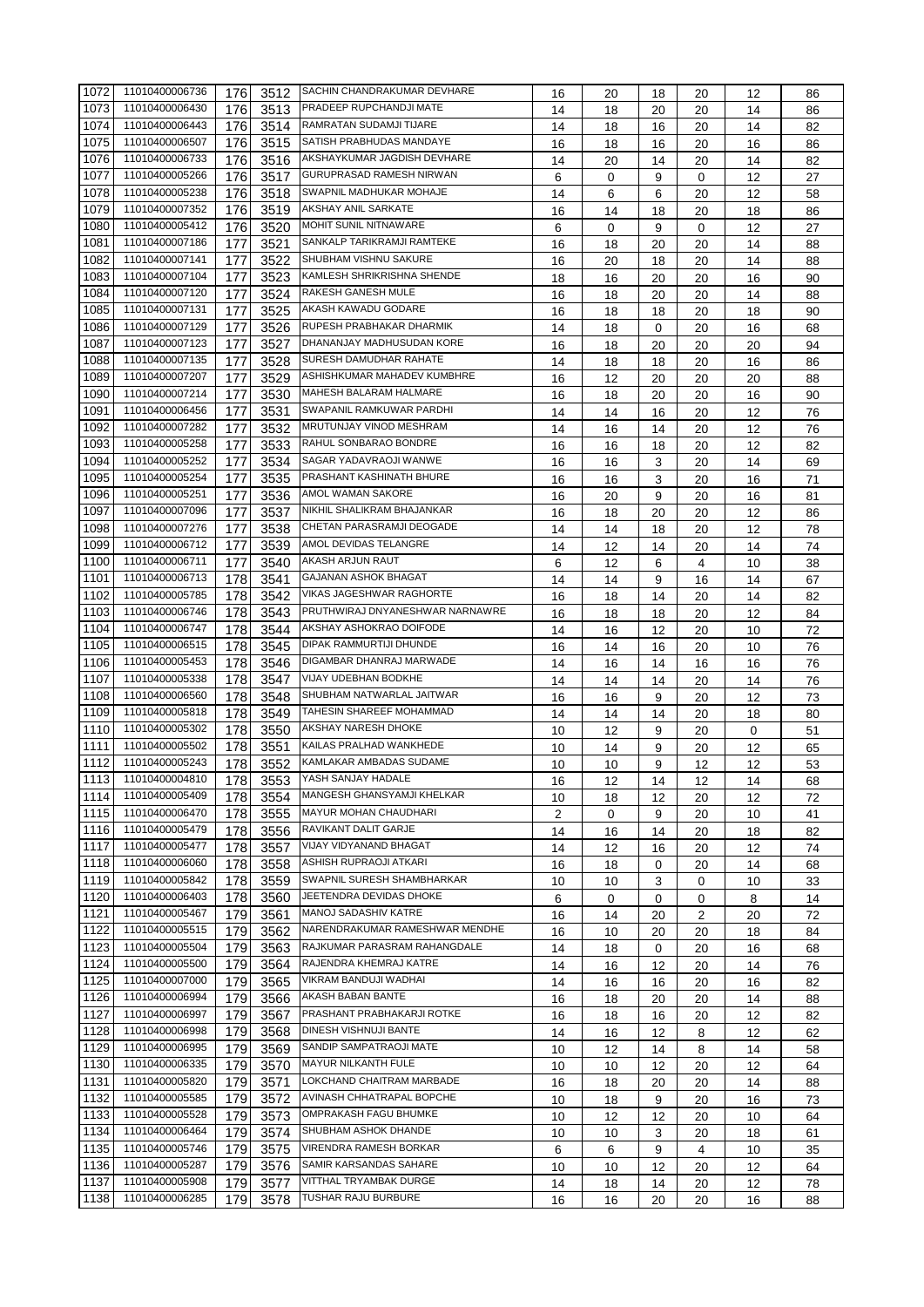| 1139   | 11010400004800 | 179 | 3579 | <b>GAURAV MANOHARRAO SAHARE</b>   | 16          | 16 | 20 | 20 | 20 | 92 |
|--------|----------------|-----|------|-----------------------------------|-------------|----|----|----|----|----|
| 1140   | 11010400004784 | 179 | 3580 | <b>SAGAR VINOD WAGHADE</b>        | 16          | 16 | 16 | 20 | 0  | 68 |
| 1141   | 11010400005389 | 180 | 3581 | MANGESH YASHWANT RAUT             | 6           | 2  | 9  | 8  | 10 | 35 |
| 1142   | 11010400005106 | 180 | 3582 | CHAITANYA GANPAT SOLANKE          | 6           | 0  | 3  | 20 | 10 | 39 |
| 1143   | 11010400005838 | 180 | 3583 | PRAPHULL RAJESHJI MASANKAR        | 14          | 14 | 14 | 20 | 8  | 70 |
| 1144   | 11010400006429 | 180 | 3584 | SAVINDRA RAVINDRA RAIBOLE         | 16          | 12 | 14 | 20 | 16 | 78 |
| 1145   | 11010400005945 | 180 | 3585 | SURAJ NIRANJANRAO KHADSE          | 16          | 14 | 16 | 20 | 12 | 78 |
| 1146   | 11010400005949 |     |      | YOGESH NAGORAOJI TAMKHANE         |             |    |    |    |    |    |
|        |                | 180 | 3586 | DHANANJAY SHESHRAOJI KAWALE       | 10          | 14 | 12 | 8  | 16 | 60 |
| 1147   | 11010400005957 | 180 | 3587 |                                   | 14          | 12 | 16 | 20 | 12 | 74 |
| 1148   | 11010400005941 | 180 | 3588 | SACHIN RAMCHANDRJI NAGOSE         | 16          | 14 | 18 | 20 | 16 | 84 |
| 1149   | 11010400005965 | 180 | 3589 | SHANKAR KISAN NEWARE              | 14          | 12 | 12 | 20 | 20 | 78 |
| 1150   | 11010400005948 | 180 | 3590 | SHUBHAM DINESH DHORE              | 16          | 14 | 20 | 20 | 16 | 86 |
| 1151   | 11010400005210 | 180 | 3591 | PRITAM DHANRAJJI IKHAR            | 16          | 16 | 16 | 20 | 14 | 82 |
| 1152   | 11010400006073 | 180 | 3592 | AKSHAY SUNIL MOTGHARE             | 16          | 16 | 14 | 20 | 12 | 78 |
| 1153   | 11010400005904 | 180 | 3593 | MANISH ARUN KADAM                 | 6           | 10 | 6  | 0  | 12 | 34 |
| 1154   | 11010400005726 | 180 | 3594 | VAIBHAV DILIPRAO KSHIRSAGAR       | 10          | 12 | 12 | 20 | 14 | 68 |
| 1155   | 11010400005725 | 180 | 3595 | RAM SHALIGRAM MEHAKARE            | 16          | 14 | 18 | 20 | 16 | 84 |
| 1156   | 11010400005723 | 180 | 3596 | INDRAKUMAR PRAMOD LAKHAWADE       | 16          | 18 | 20 | 20 | 18 | 92 |
| 1157   | 11010400006398 | 180 | 3597 | SHUBHAM CHANDRABHANJI BAWANE      | 16          | 14 | 18 | 20 | 16 | 84 |
| 1158   | 11010400006337 | 180 | 3598 | <b>IRFAN ANSAR SHEIKH</b>         | 16          | 16 | 20 | 20 | 18 | 90 |
| 1159   | 11010400006989 | 180 | 3599 | <b>NIKHIL ASHOK KINARKAR</b>      | 14          | 16 | 9  | 20 | 12 | 71 |
| 1160   | 11010400006318 | 180 | 3600 | SHUBHAM RAMPRAKASH JAISWAL        | 2           | 0  | 0  | 0  |    | 14 |
|        | 11010400005445 |     |      | NIVRUTTI ASHRUBA PHAD             |             |    |    |    | 12 |    |
| 1161   | 11010400005446 | 181 | 3601 | SUNIL DINKAR BUDHAWAT             | 16          | 14 | 20 | 20 | 18 | 88 |
| 1162   |                | 181 | 3602 |                                   | 14          | 16 | 16 | 20 | 18 | 84 |
| 1163   | 11010400005926 | 181 | 3603 | SHARAD RAMDAS WAGH                | 10          | 18 | 12 | 20 | 10 | 70 |
| 1164   | 11010400006859 | 181 | 3604 | AMIT PURUSHOTTAM WANKHEDE         | 10          | 12 | 9  | 20 | 10 | 61 |
| 1165   | 11010400007286 | 181 | 3605 | <b>BADAL TULSHIDAS SONTAKKE</b>   | 14          | 14 | 12 | 12 | 10 | 62 |
| 1166   | 11010400006468 | 181 | 3606 | GOPAL MAHADEO CHAVHAN             | 14          | 14 | 16 | 20 | 12 | 76 |
| 1167   | 11010400006461 | 181 | 3607 | MAYUR RAMESH URADE                | 16          | 18 | 20 | 20 | 10 | 84 |
| 1168   | 11010400006460 | 181 | 3608 | ABHIJIT BAPURAO GHODAM            | 16          | 16 | 20 | 20 | 14 | 86 |
| 1169   | 11010400004817 | 181 | 3609 | AKSHAY RAMESH GEDAM               | 14          | 14 | 14 | 20 | 16 | 78 |
| 1170   | 11010400006963 | 181 | 3610 | AKSHAY DINKAR INGLE               | 10          | 12 | 12 | 20 | 14 | 68 |
| 1171   | 11010400005506 | 181 | 3611 | ROSHAN SHRIKRUSHNA DESHMUKH       | 14          | 12 | 12 | 20 | 10 | 68 |
| 1172   | 11010400005721 | 181 | 3612 | PRAFUL PRAKASH GOLAIT             | 14          | 6  | 16 | 0  | 16 | 52 |
| 1173   | 11010400005720 | 181 | 3613 | AVINASH SURESH SHENDE             | 14          | 6  | 12 | 20 | 20 | 72 |
| 1174   | 11010400005460 | 181 | 3614 | <b>BHARAT BABURAO GORLE</b>       | 14          | 10 | 9  | 20 | 18 | 71 |
| 1175   | 11010400007151 | 181 | 3615 | <b>ASHISH ARUN WARTHI</b>         | 6           | 0  | 9  | 16 | 4  | 35 |
| 1176   | 11010400004789 | 181 | 3616 | KUNAL RAMAKANT SHRAWANKAR         | $\mathbf 0$ | 0  | 0  | 8  | 12 | 20 |
| 1177   | 11010400004791 | 181 | 3617 | VIKRAM BALRAJ DORSETWAR           | 0           | 0  | 3  | 12 | 12 | 27 |
| 1178   | 11010400004965 | 181 | 3618 | RITESHKUMAR BALKRISHNAJI WANKHEDE | 14          | 0  | 9  | 20 | 10 | 53 |
| 1179   | 11010400006958 | 181 | 3619 | SANDEEP ANIL DAHAT                |             |    |    |    |    |    |
| 1180   | 11010400004967 |     |      | 3620 VINOD SATYAWAN MANOHARE      | 14          | 14 | 14 | 12 | 8  | 62 |
|        | 11010400005758 | 181 |      | KISHOR RAMBHAU PALASRAM           | 14          | 14 | 12 | 20 | 10 | 70 |
| 1181   |                | 182 | 3621 |                                   | 14          | 10 | 16 | 20 | 18 | 78 |
| 1182   | 11010400005780 | 182 | 3622 | SHARUKHALI RAHEMAT SAYYED         | 14          | 12 | 14 | 20 | 20 | 80 |
| 1183   | 11010400006980 | 182 | 3623 | ARJUN NARAYAN DEVKATE             | 14          | 16 | 18 | 20 | 20 | 88 |
| 1184   | 11010400006982 | 182 | 3624 | PARMESHWAR VITTHAL TIDKE          | 14          | 16 | 18 | 20 | 16 | 84 |
| 1185   | 11010400006981 | 182 | 3625 | PANDHARINATH ASHOKRAO DEVKATE     | 16          | 16 | 18 | 20 | 16 | 86 |
| 1186   | 11010400006083 | 182 | 3626 | TEJAS YASHAVANTRAO PATIL          | 16          | 18 | 20 | 20 | 18 | 92 |
| 1187   | 11010400006059 | 182 | 3627 | VIPIN BABARAO CHAOUDHARI          | 16          | 14 | 20 | 20 | 16 | 86 |
| 1188   | 11010400006045 | 182 | 3628 | ROSHAN HARICHANDRA CHANORE        | 16          | 16 | 20 | 20 | 16 | 88 |
| 1189   | 11010400006053 | 182 | 3629 | AKSHAY SIDDHARTH KHOBRAGADE       | 14          | 10 | 16 | 12 | 16 | 68 |
| 1190   | 11010400006046 | 182 | 3630 | VICKY SUDHIRJI KALANE             | 16          | 16 | 20 | 20 | 20 | 92 |
| $1191$ | 11010400006862 | 182 | 3631 | SANDIP GANPATRAO DESHMANE         | 16          | 14 | 12 | 16 | 18 | 76 |
| 1192   | 11010400006872 | 182 | 3632 | NITIN BHAURAO POLE                | 2           | 16 | 0  | 20 | 14 | 52 |
| 1193   | 11010400006865 | 182 | 3633 | KANBARAO BHAURAO POLE             | 14          | 16 | 16 | 20 | 14 | 80 |
| 1194   | 11010400006868 | 182 | 3634 | GANESH DIGAMBAR DESHMANE          | 14          | 16 | 18 | 20 | 18 | 86 |
| 1195   | 11010400006876 | 182 | 3635 | DNYANESHWAR RANGRAO POLE          | 14          | 16 | 18 | 20 | 12 | 80 |
| 1196   | 11010400006870 | 182 | 3636 | SURAJ RAMCHANDRA KAMBLE           | 14          | 18 | 18 | 20 | 16 | 86 |
| 1197   | 11010400006871 | 182 | 3637 | EKNATH RANGRAO POLE               | 16          | 18 | 20 | 20 | 14 | 88 |
| 1198   | 11010400005192 | 182 | 3638 | HARSHAL PRABHAKAR KSHIRSAGAR      |             |    |    |    |    |    |
| 1199   | 11010400005771 |     |      | PRAVIN SURESH DAFALE              | 14          | 12 | 14 | 20 | 8  | 68 |
|        |                | 182 | 3639 | SURAJ RAMESHJI MANKAR             | 16          | 18 | 20 | 20 | 16 | 90 |
| 1200   | 11010400005747 | 182 | 3640 | BHOJRAJ RAMCHAND PARTETI          | 14          | 18 | 20 | 20 | 14 | 86 |
| 1201   | 11010400004911 | 183 | 3641 |                                   | 16          | 14 | 20 | 20 | 20 | 90 |
| 1202   | 11010400007062 | 183 | 3642 | SAMADHAN UTTAM RATHOD             | 10          | 10 | 12 | 0  | 12 | 44 |
| 1203   | 11010400007272 | 183 | 3643 | PRASHANT KALYAN RAUT              | 6           | 0  | 3  | 2  | 16 | 27 |
| 1204   | 11010400005368 | 183 | 3644 | SACHIN MINRAJ RAUT                | 6           | 0  | 0  | 2  | 8  | 16 |
| 1205   | 11010400005058 | 183 | 3645 | ZUBER ZAKEER FARUKI               | 16          | 16 | 20 | 20 | 16 | 88 |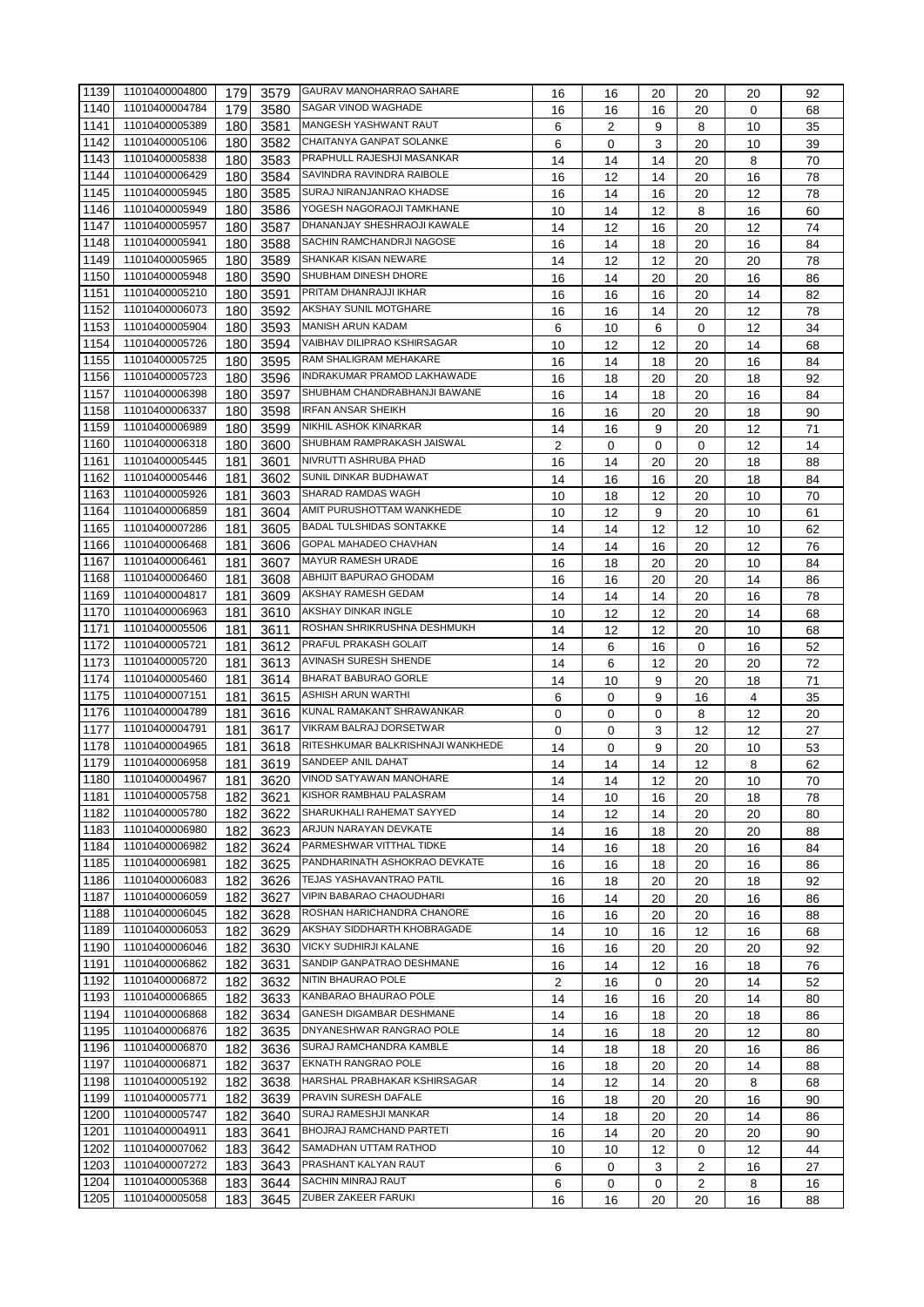| 1206 | 11010400005531 | 183 | 3646 | <b>HEMANT SRAWAN WALKE</b>        | 14 | 6              | 16 | 20 | 12 | 68 |
|------|----------------|-----|------|-----------------------------------|----|----------------|----|----|----|----|
| 1207 | 11010400007125 | 183 | 3647 | AKASH BHAGWAN BARVE               | 10 | $\overline{2}$ | 6  | 0  | 12 | 30 |
| 1208 | 11010400006028 | 183 | 3648 | ASHVIN DILIPJI GALKATE            | 16 | 16             | 18 | 20 | 18 | 88 |
| 1209 | 11010400006027 | 183 | 3649 | MANOJ RATIRAM SAMARTH             |    | 16             |    | 20 |    |    |
| 1210 | 11010400006041 |     |      | GAJANAN GOPALRAO MANKAR           | 16 |                | 16 |    | 16 | 84 |
|      |                | 183 | 3650 |                                   | 16 | 18             | 14 | 20 | 12 | 80 |
| 1211 | 11010400006222 | 183 | 3651 | AKSHAY SHYAM MOHITE               | 14 | 20             | 12 | 20 | 12 | 78 |
| 1212 | 11010400006720 | 183 | 3652 | ABHISHEK RAMCHANDRA HARDE         | 6  | 0              | 9  | 20 | 12 | 47 |
| 1213 | 11010400007228 | 183 | 3653 | PARAG RAVINDRA KHARABE            | 6  | 0              | 0  | 20 | 10 | 36 |
| 1214 | 11010400006171 | 183 | 3654 | SACHIN DHANRAJ TITIRMARE          | 16 | 14             | 16 | 20 | 16 | 82 |
| 1215 | 11010400006177 | 183 | 3655 | NANDKISHOR DAMODHAR TITIRMARE     | 14 | 14             | 14 | 20 | 18 | 80 |
| 1216 | 11010400006536 | 183 | 3656 | RAJESH WAMANJI PADOLE             | 16 | 14             | 12 | 20 | 12 | 74 |
| 1217 | 11010400006487 | 183 | 3657 | AMOL RAMDASJI GHUGHUSKAR          | 18 | 16             | 18 | 20 | 16 | 88 |
| 1218 | 11010400007317 | 183 | 3658 | VIJAY SANJAY NIKHADE              | 14 | 14             | 14 | 8  | 10 | 60 |
| 1219 | 11010400005525 | 183 |      | VILASH BABURAO GAURKHEDE          |    |                |    |    |    |    |
|      |                |     | 3659 | AKSHAY SUDHAKAR GHANGAONKAR       | 16 | 16             | 16 | 20 | 14 | 82 |
| 1220 | 11010400006652 | 183 | 3660 |                                   | 16 | 14             | 18 | 20 | 16 | 84 |
| 1221 | 11010400006771 | 184 | 3661 | MANGESH ASHOK KHARAT              | 14 | 14             | 16 | 12 | 12 | 68 |
| 1222 | 11010400006772 | 184 | 3662 | AHEMAD HAMEED SHAIKH              | 14 | 14             | 14 | 20 | 16 | 78 |
| 1223 | 11010400006775 | 184 | 3663 | RAHUL KAILAS KHARAT               | 16 | 16             | 18 | 20 | 16 | 86 |
| 1224 | 11010400006778 | 184 | 3664 | ASIF ASHPAK MO                    | 16 | 16             | 20 | 20 | 18 | 90 |
| 1225 | 11010400007093 | 184 | 3665 | MUKESH NAGO SELARE                | 10 | 18             | 14 | 20 | 14 | 76 |
| 1226 | 11010400004980 | 184 | 3666 | <b>ATUL ARJUN BORKAR</b>          | 10 | 12             | 12 | 20 | 10 | 64 |
| 1227 | 11010400004978 | 184 | 3667 | PRASHANT PRATAP REWALKAR          | 18 | 12             | 20 | 20 | 20 | 90 |
| 1228 | 11010400005283 | 184 | 3668 | PURUSHOTTAM KISHANRAO KANDARE     |    | 14             |    |    |    |    |
|      | 11010400005524 |     |      | RAJAT BHIMRAO CHINCHOLE           | 10 |                | 14 | 20 | 12 | 70 |
| 1229 |                | 184 | 3669 |                                   | 14 | 0              | 16 | 20 | 10 | 60 |
| 1230 | 11010400005113 | 184 | 3670 | PRAFUL GANGADHARJI LOHI           | 14 | 6              | 14 | 20 | 16 | 70 |
| 1231 | 11010400005102 | 184 | 3671 | <b>RUPESH PUNDLIK GIRHE</b>       | 14 | 16             | 18 | 20 | 16 | 84 |
| 1232 | 11010400005110 | 184 | 3672 | RATNADIP NAMDEORAO JAMGADE        | 14 | 16             | 18 | 20 | 14 | 82 |
| 1233 | 11010400005155 | 184 | 3673 | VISHAL GYANIRAM NAKHATE           | 16 | 16             | 18 | 20 | 16 | 86 |
| 1234 | 11010400005147 | 184 | 3674 | SUJIT WASANTA NAKHATE             | 14 | 14             | 16 | 20 | 16 | 80 |
| 1235 | 11010400006802 | 184 | 3675 | NILESH SUBHASH PAIKRAO            | 14 | 12             | 16 | 20 | 16 | 78 |
| 1236 | 11010400007102 | 184 | 3676 | AMITKUMAR KHUSHAL LILHARE         | 10 | 10             | 9  | 20 | 16 | 65 |
| 1237 | 11010400004867 | 184 | 3677 | ARUNKUMAR GOSWAMI YADAO           | 14 | 16             | 16 | 20 | 12 | 78 |
| 1238 | 11010400005057 |     |      | PANKAJ SANTOSHRAO SINDARAM        |    |                |    | 4  |    |    |
|      | 11010400005997 | 184 | 3678 | MILIND BABARAO SONWANE            | 6  | 0              | 9  |    | 8  | 27 |
| 1239 |                | 184 | 3679 |                                   | 2  | 0              | 9  | 0  | 10 | 21 |
| 1240 | 11010400005134 | 184 | 3680 | DEEPAK DINESH SINGH               | 2  | 0              | 6  | 16 | 10 | 34 |
| 1241 | 11010400005114 | 185 | 3681 | ROHIT RAJENDRA BANSOD             | 6  | 0              | 3  | 20 | 10 | 39 |
| 1242 | 11010400004799 | 185 | 3682 | PRAMOD BABANRAO TAIWADE           | 14 | 12             | 14 | 8  | 14 | 62 |
| 1243 | 11010400007164 | 185 | 3683 | PRUTHVIRAJ CHHABILAL CHAUDHARY    | 14 | 14             | 12 | 20 | 12 | 72 |
| 1244 | 11010400007156 | 185 | 3684 | SURAJ ASHOKRAO MOON               | 10 | 6              | 9  | 20 | 10 | 55 |
| 1245 | 11010400006198 | 185 | 3685 | SATISH LAXMANRRARAO AMBULKAR      | 10 | 12             | 9  | 20 | 14 | 65 |
| 1246 | 11010400006195 | 185 | 3686 | DINESH BAJRANG YADAV              | 6  | 12             | 9  | 4  | 18 | 49 |
| 1247 | 11010400006186 | 185 |      | 3687 NEHAL LAXMANRAO RUDE         | 18 | 14             | 18 | 20 | 14 | 84 |
| 1248 | 11010400006190 | 185 | 3688 | PANKAJ DADARAOJI RUDE             | 14 | 16             | 16 | 20 | 18 | 84 |
| 1249 | 11010400006444 | 185 | 3689 | PALASH SURESH GOKHE               | 6  | 6              | 9  | 8  | 12 | 41 |
|      | 11010400005077 |     |      | SAGAR NANDAKISHOR HADOLE          |    |                |    |    |    |    |
| 1250 |                | 185 | 3690 | VIMALKUMAR RAMESH KATRE           | 14 | 0              | 12 | 20 | 12 | 58 |
| 1251 | 11010400005987 | 185 | 3691 |                                   | 10 | 14             | 9  | 20 | 12 | 65 |
| 1252 | 11010400006513 | 185 | 3692 | YOGESH SANJAYJI KHADSE            | 16 | 16             | 16 | 20 | 14 | 82 |
| 1253 | 11010400006636 | 185 | 3693 | PRASHIK SURESH RAMTEKE            | 6  | 0              | 3  | 0  | 8  | 17 |
| 1254 | 11010400004773 | 185 | 3694 | NITLESH DEVENDRA MESHRAM          | 14 | 2              | 6  | 12 | 12 | 46 |
| 1255 | 11010400006394 | 185 | 3695 | AMIT SHRAVANJI DANGE              | 16 | 16             | 16 | 20 | 18 | 86 |
| 1256 | 11010400006417 | 185 | 3696 | ANI MADHUKAR CHAVHAN              | 16 | 18             | 16 | 20 | 18 | 88 |
| 1257 | 11010400006402 | 185 | 3697 | AMOL MANOHARJI WAGHMARE           | 16 | 12             | 18 | 20 | 16 | 82 |
| 1258 | 11010400006410 | 185 | 3698 | MANGESH SHRAVAN THOMBRE           | 18 | 14             | 18 | 20 | 18 | 88 |
| 1259 | 11010400006935 | 185 | 3699 | SUDATTA RAJESHWAR BAGUL           | 10 | 0              | 6  | 16 | 6  | 38 |
| 1260 | 11010400005894 | 185 | 3700 | SHYAMPRABHU PRAMOD RELE           | 14 |                | 14 | 20 |    |    |
| 1261 | 11010400004859 | 186 | 3701 | DHONDUTATYA GOVIND MUNDE          |    | 16             |    |    | 16 | 80 |
|      |                |     |      |                                   | 16 | 18             | 20 | 20 | 18 | 92 |
| 1262 | 11010400004858 | 186 | 3702 | JEJERAO NAMDEV SHRIMANGALE        | 16 | 14             | 20 | 16 | 20 | 86 |
| 1263 | 11010400006422 | 186 | 3703 | SWAPNIL CHHABAN BAKSHE            | 14 | 12             | 12 | 20 | 16 | 74 |
| 1264 | 11010400005426 | 186 | 3704 | SNEHAL VINODRAO KUMBHARE          | 16 | 16             | 20 | 20 | 10 | 82 |
| 1265 | 11010400005440 | 186 | 3705 | SAMITESH JANARDHANRAOL KAWALE     | 14 | 16             | 0  | 20 | 12 | 62 |
| 1266 | 11010400005444 | 186 | 3706 | DHIRAJ SHANKARRAO KAMDI           | 10 | 14             | 12 | 20 | 12 | 68 |
| 1267 | 11010400006351 | 186 | 3707 | RIKSHIT ANADRAO RANGARI           | 14 | 16             | 20 | 20 | 12 | 82 |
| 1268 | 11010400006450 | 186 | 3708 | KUNAL PRALHAD MOHANAPURE          | 14 | 12             | 12 | 16 | 12 | 66 |
| 1269 | 11010400004875 | 186 | 3709 | CHETAN RAMKRUSHNA WANKHEDE        | 14 | 10             | 16 | 20 | 0  | 60 |
| 1270 | 11010400005992 | 186 | 3710 | AJAY PURUSHOTTAM WAGHMARE         | 10 | 0              | 9  | 4  | 8  | 31 |
| 1271 | 11010400004762 | 186 | 3711 | MUKUL DEVRAOJI HINGE              |    | 0              | 9  | 12 | 14 |    |
|      | 11010400005800 |     |      | PRADNYARATAN DNYANESHWAR GAJBHIYE | 10 |                |    |    |    | 45 |
| 1272 |                | 186 | 3712 |                                   | 14 | 14             | 18 | 20 | 16 | 82 |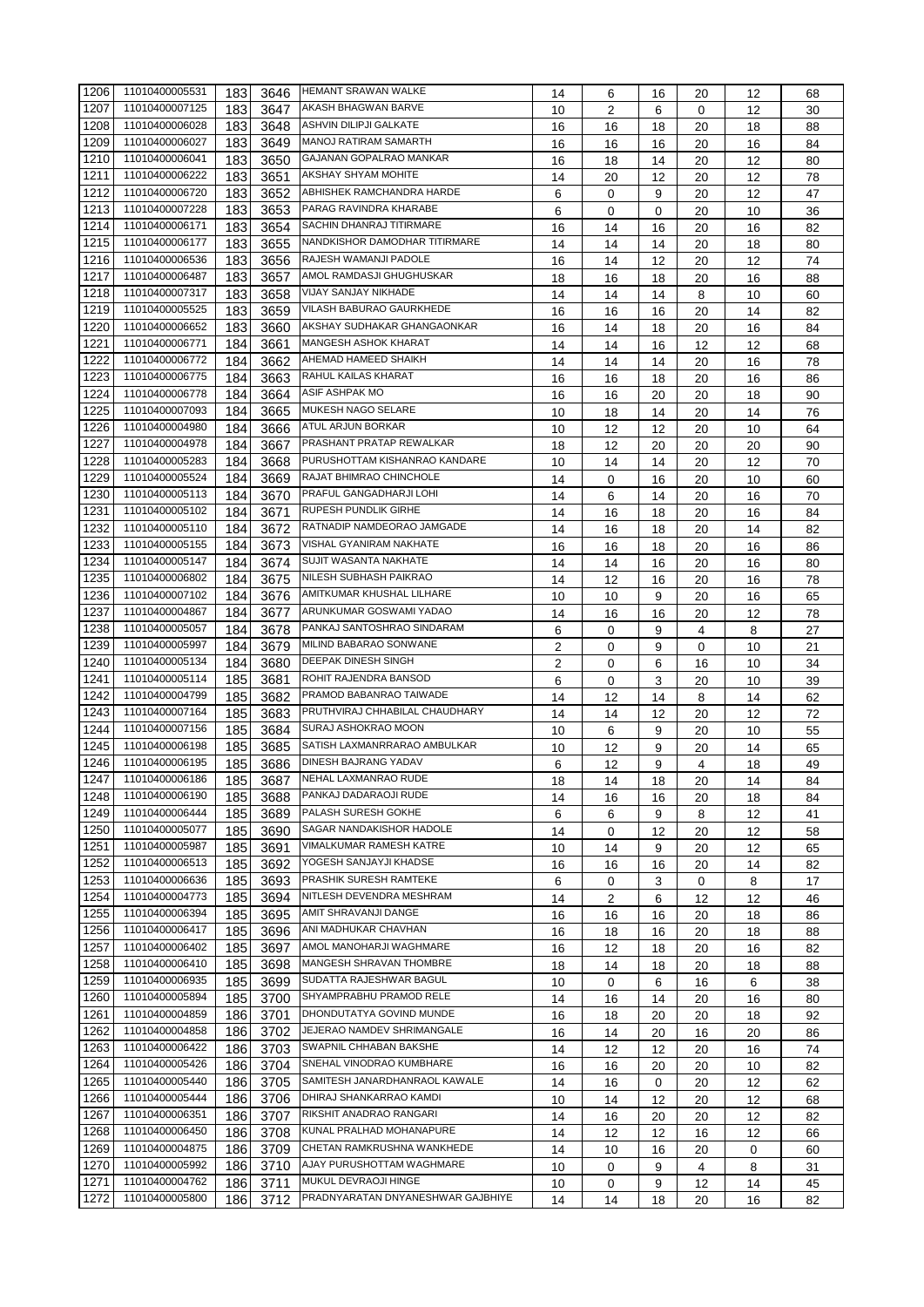| 1273 | 11010400007382 | 186 | 3713 | PANKAJ MAROTI KAWADE          | 14 | 16     | 16      | 20 | 18 | 84 |
|------|----------------|-----|------|-------------------------------|----|--------|---------|----|----|----|
| 1274 | 11010400007388 | 186 | 3714 | RAHUL DEORAO SHASTRAKAR       | 14 | 18     | 18      | 20 | 14 | 84 |
| 1275 | 11010400007383 | 186 | 3715 | ARJUN SANJU ZALKE             | 16 | 16     | 14      | 20 | 16 | 82 |
| 1276 | 11010400005309 | 186 | 3716 | NITESH HEMRAJ MADAVI          | 16 | 12     | 14      | 20 | 16 | 78 |
| 1277 | 11010400007369 | 186 | 3717 | MUKESH SHIVAJI NARNAWARE      | 16 | 16     | 20      | 20 | 14 | 86 |
| 1278 | 11010400004901 | 186 | 3718 | CHETAN BHASKAR JADHAV         | 10 | 10     | 16      | 16 | 16 | 68 |
| 1279 | 11010400004902 | 186 | 3719 | KAILAS SUBHASH NIKAM          | 14 | 12     | 16      | 20 | 12 | 74 |
| 1280 | 11010400004907 | 186 | 3720 | ASHOK SADASHIV JADHAV         | 10 | 6      | 12      | 20 | 20 | 68 |
| 1281 | 11010400006405 | 187 | 3721 | SAMIR RAMESHRAO MADAVI        | 14 | 14     | 9       | 20 | 14 | 71 |
| 1282 | 11010400006434 | 187 | 3722 | RAHUL RAMAJI TAGADE           | 6  | 12     | 6       | 12 | 12 | 48 |
| 1283 | 11010400006769 | 187 | 3723 | ARVIND SHRIRAMJI CHAVHAN      | 16 | 14     | 20      | 20 | 20 | 90 |
| 1284 | 11010400006768 | 187 | 3724 | <b>BABAN ASHOK RATHOD</b>     | 16 | 14     | 20      | 20 | 20 | 90 |
| 1285 | 11010400006776 | 187 | 3725 | NITESH HIMMATRAO GAWHANE      | 14 | 16     | 12      | 20 | 18 | 80 |
| 1286 | 11010400006786 | 187 | 3726 | NILESH VILAS RATHOD           | 16 | 16     | 18      | 20 | 16 | 86 |
| 1287 | 11010400005977 | 187 | 3727 | NITESH ROHIDAS RATHOD         | 16 | 12     | 16      | 20 | 14 | 78 |
| 1288 | 11010400006018 | 187 | 3728 | SATISH RAVIKIRAN RATHOD       | 10 | 12     | 12      | 20 | 12 | 66 |
| 1289 | 11010400005801 | 187 | 3729 | AKASH SIDDHARTH KAKADE        | 10 | 14     | 16      | 20 | 12 | 72 |
| 1290 | 11010400007242 | 187 | 3730 | RUSHABH AVINASHRAO PAWAR      | 16 | 10     | 14      | 8  | 16 | 64 |
| 1291 | 11010400007267 | 187 | 3731 | SHEKHAR DEVCHANDRAO KHALATKAR | 14 | 16     | 12      | 20 | 12 | 74 |
| 1292 | 11010400007205 | 187 | 3732 | SAGAR SUBHASHRAO SARDAR       | 14 | 14     | 14      | 20 | 12 | 74 |
| 1293 | 11010400004870 | 187 | 3733 | <b>MAROTI BIJU RATHOD</b>     | 16 | 0      | 16      | 16 | 20 | 68 |
| 1294 | 11010400005743 | 187 | 3734 | <b>VIJAY BRIJLAL WALKE</b>    | 16 | 14     | 20      | 20 | 16 | 86 |
| 1295 | 11010400006159 | 187 | 3735 | DINESH SURESH INGOLE          | 14 | 16     | 18      | 20 | 14 | 82 |
| 1296 | 11010400005189 | 187 | 3736 | YOGESH TUKARAM JARARE         |    |        |         |    |    |    |
| 1297 | 11010400005212 |     |      | ANKUSH YEDUBA SARODE          | 14 | 16     | 20      | 20 | 16 | 86 |
|      |                | 187 | 3737 | DEEPAK KAUTIK JARARE          | 14 | 16     | 16      | 20 | 14 | 80 |
| 1298 | 11010400005202 | 187 | 3738 |                               | 16 | 20     | 18      | 20 | 18 | 92 |
| 1299 | 11010400004987 | 187 | 3739 | KISHOR VASANTA GAHANE         | 16 | 14     | 18      | 20 | 14 | 82 |
| 1300 | 11010400006634 | 187 | 3740 | KISHOR SHRIPAT BHONDE         | 10 | 14     | 12      | 20 | 12 | 68 |
| 1301 | 11010400006649 | 188 | 3741 | AKASH WASUDEO WANKHADE        | 16 | 14     | 18      | 20 | 12 | 80 |
| 1302 | 11010400005172 | 188 | 3742 | ROSHAN BANDUJI THAWKAR        | 16 | 16     | 18      | 20 | 16 | 86 |
| 1303 | 11010400005175 | 188 | 3743 | NIRAJ NAMDEO FENDAR           | 14 | 14     | 14      | 16 | 12 | 70 |
| 1304 | 11010400005184 | 188 | 3744 | <b>MANISH BANDU TIJARE</b>    | 16 | 16     | 18      | 20 | 16 | 86 |
| 1305 | 11010400005572 | 188 | 3745 | ASHWIN DOMAJI MESHRAM         | 16 | 14     | 20      | 20 | 12 | 82 |
| 1306 | 11010400005512 | 188 | 3746 | PRATHAM NARENDRA MANKAR       | 10 | 2      | 9       | 12 | 14 | 47 |
| 1307 | 11010400005546 | 188 | 3747 | PRAVARTAN RANBHID GAJBHIYE    | 14 | 16     | 16      | 20 | 16 | 82 |
| 1308 | 11010400006754 | 188 | 3748 | SURAJ WAMAN GHAWADE           | 14 | 14     | 18      | 20 | 18 | 84 |
| 1309 | 11010400006732 | 188 | 3749 | AKSHAY UMESH DHOLE            | 16 | 12     | 20      | 20 | 20 | 88 |
| 1310 | 11010400006617 | 188 | 3750 | DEVENDRA DNYANESHWAR CHARHATE | 10 | 12     | 16      | 20 | 14 | 72 |
| 1311 | 11010400006881 | 188 | 3751 | SHAHEJAD MAHFUZ MOHAMMAD      | 16 | 12     | 18      | 8  | 18 | 72 |
| 1312 | 11010400006877 | 188 | 3752 | MUNTAZIR ASHFAQUE AHMAD       | 10 | 16     | 14      | 20 | 16 | 76 |
| 1313 | 11010400006882 | 188 | 3753 | PRASHANT BALAIYA GADDAMWAR    | 16 | 16     | 18      | 20 | 20 | 90 |
| 1314 | 11010400004785 | 188 | 3754 | KRISHNA LAXMAN BAWANKULE      | 14 | 12     | 18      | 20 | 16 | 80 |
| 1315 | 11010400006879 | 188 | 3755 | MUKESH SHANKARRAO KHALODE     | 16 | 12     | 0       | 20 | 14 | 62 |
| 1316 | 11010400006883 | 188 | 3756 | NITESH NILKANTH DEWANGAN      | 18 | 16     | 16      | 20 | 16 | 86 |
| 1317 | 11010400006873 | 188 | 3757 | KUNAL GOPAL GADDAMWAR         | 16 | 18     | 14      | 8  | 16 | 72 |
| 1318 | 11010400005087 | 188 | 3758 | SUBODH PRADIP KHOBRAGADE      | 10 | 10     | 9       | 20 | 14 | 63 |
| 1319 | 11010400006814 | 188 | 3759 | RAJATKUMAR RAJESH DHOKE       | 14 | 0      | 9       | 20 | 14 | 57 |
| 1320 | 11010400007142 | 188 | 3760 | MANGESH NANAJI NAGOSE         | 6  | 12     | 14      | 20 | 10 | 62 |
| 1321 | 11010400006011 | 189 | 3761 | SARANG SHARADRAO JICHKAR      |    |        |         |    |    |    |
| 1322 | 11010400006517 | 189 | 3762 | SHUBHAM MANOJ BHAISRE         | 10 | 0<br>0 | 18<br>9 | 20 | 14 | 62 |
| 1323 | 11010400006683 |     |      | RAJAT ARUN THAKUR             | 6  |        |         | 16 | 8  | 39 |
|      | 11010400005931 | 189 | 3763 | AKASH RAJKUMAR NIVAL          | 16 | 16     | 16      | 20 | 14 | 82 |
| 1324 |                | 189 | 3764 | NIKHIL VASUDEVRAO YUVNATE     | 10 | 0      | 3       | 20 | 10 | 43 |
| 1325 | 11010400006503 | 189 | 3765 | SHUBHAM RAHUL KUTTARMARE      | 14 | 18     | 14      | 20 | 16 | 82 |
| 1326 | 11010400005989 | 189 | 3766 |                               | 2  | 0      | 6       | 0  | 8  | 16 |
| 1327 | 11010400004742 | 189 | 3767 | NILESH MADHUKAR KOLI          | 6  | 12     | 12      | 20 | 10 | 60 |
| 1328 | 11010400004739 | 189 | 3768 | RATAN UDDHAV WAVHALE          | 6  | 10     | 9       | 20 | 12 | 57 |
| 1329 | 11010400005241 | 189 | 3769 | SWAPNIL RAMA SUBRAWAD         | 10 | 14     | 12      | 20 | 18 | 74 |
| 1330 | 11010400005964 | 189 | 3770 | DNYANESHWAR SAYAJI TAKALE     | 16 | 12     | 20      | 20 | 20 | 88 |
| 1331 | 11010400006370 | 189 | 3771 | PALASH MOHANJI PATHRABE       | 14 | 14     | 6       | 20 | 8  | 62 |
| 1332 | 11010400006203 | 189 | 3772 | RAJESH HIRALAL DONODE         | 16 | 16     | 20      | 20 | 16 | 88 |
| 1333 | 11010400006723 | 189 | 3773 | SUSHIL ANANDRAO KATRE         | 14 | 18     | 12      | 20 | 12 | 76 |
| 1334 |                |     |      | NIHAL CHARANLAL BHAGAT        | 10 | 12     | 12      | 12 | 14 | 60 |
|      | 11010400006729 | 189 | 3774 |                               |    |        |         |    |    |    |
| 1335 | 11010400006706 | 189 | 3775 | ABHIJIT ANIL BHAGAT           | 14 | 16     | 12      | 20 | 12 | 74 |
| 1336 | 11010400005792 | 189 | 3776 | RUPESH SHESHARAO ZODE         | 14 | 2      | 6       | 16 | 8  | 46 |
| 1337 | 11010400006225 | 189 | 3777 | NARSING DNYNOBA DARADE        | 14 | 14     | 14      | 20 | 14 | 76 |
| 1338 | 11010400005807 | 189 | 3778 | NIRUTTHA ARUN SAKHARKAR       | 6  | 0      | 3       | 0  | 6  | 15 |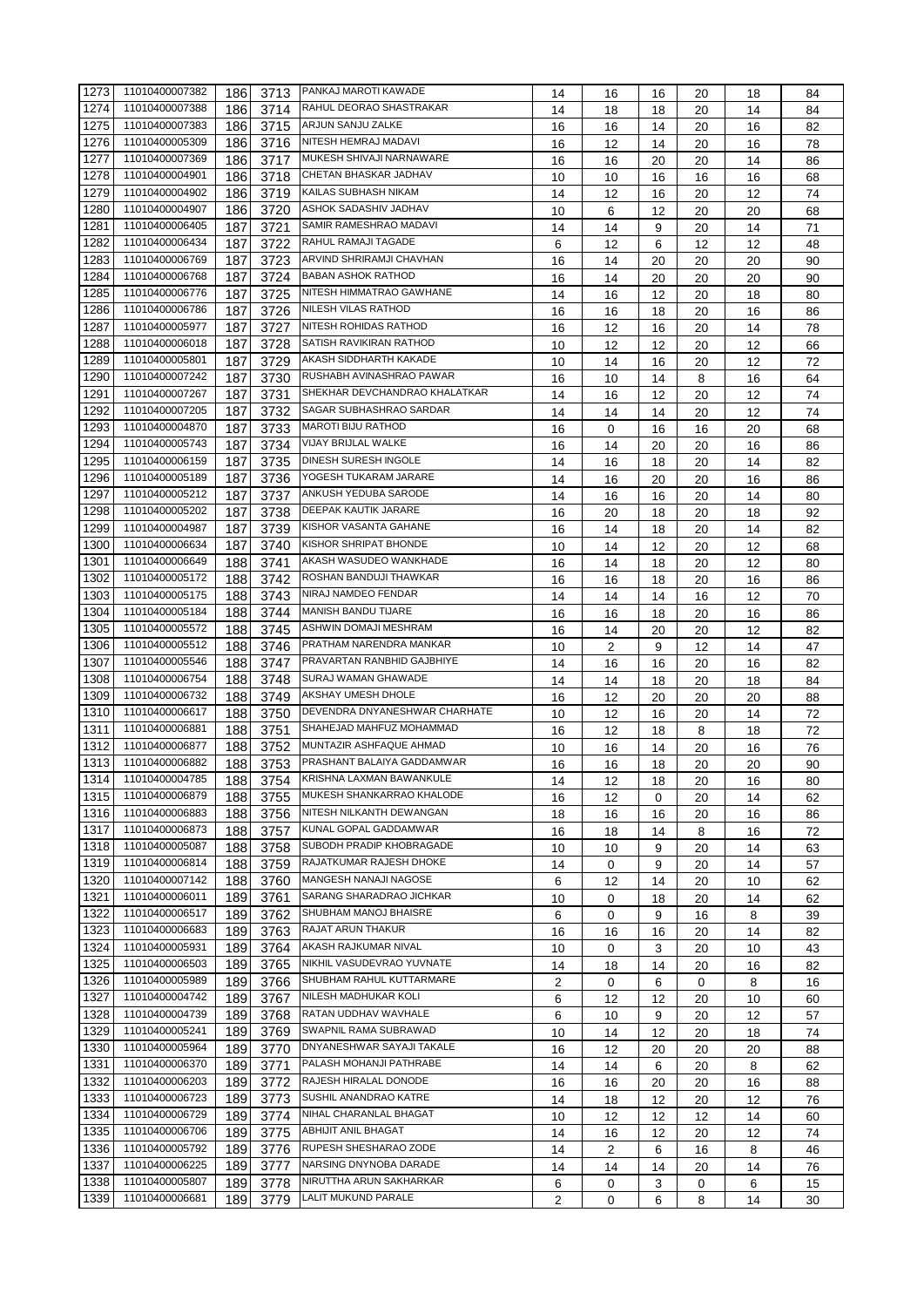| 1340 | 11010400005981 | 189 | 3780 | SIDDHANT SANJAY PATIL            | 2  | 2  | 6  | 0              | 8  | 18 |
|------|----------------|-----|------|----------------------------------|----|----|----|----------------|----|----|
| 1341 | 11010400004880 | 190 | 3781 | <b>SHAILESH EKNATH HATWAR</b>    | 10 | 12 | 9  | 8              | 12 | 51 |
| 1342 | 11010400006192 | 190 | 3782 | SUNIL NARAYAN KHOLGADGE          | 14 | 14 | 16 | 20             | 14 | 78 |
| 1343 | 11010400006080 | 190 | 3783 | <b>AVED SHE SHAUKAT</b>          |    |    |    |                |    |    |
|      |                |     |      | SWAPNIL VITTHAL BHORADE          | 14 | 16 | 16 | 20             | 10 | 76 |
| 1344 | 11010400006221 | 190 | 3784 |                                  | 14 | 18 | 16 | 20             | 16 | 84 |
| 1345 | 11010400006111 | 190 | 3785 | <b>DIPAK PRAKASH UMBARE</b>      | 14 | 18 | 16 | 20             | 16 | 84 |
| 1346 | 11010400006243 | 190 | 3786 | YASHWANT SURAJ BANKAR            | 14 | 16 | 20 | 20             | 18 | 88 |
| 1347 | 11010400006091 | 190 | 3787 | CHHATRAPAL NATTHU MANKAR         | 14 | 18 | 14 | 20             | 12 | 78 |
| 1348 | 11010400006116 | 190 | 3788 | SUBHASH UTTAM BHONDE             | 16 | 16 | 20 | 20             | 14 | 86 |
| 1349 | 11010400005978 | 190 | 3789 | RUSENDRA MANOHAR YEWALE          | 10 | 10 | 14 | 2              | 16 | 52 |
| 1350 | 11010400005928 | 190 | 3790 | <b>VISHAL DADABHAU INGLE</b>     | 16 | 14 | 20 | 20             | 20 | 90 |
| 1351 | 11010400005861 | 190 | 3791 | ASHISH VILAS TEMBHARE            | 10 | 10 | 12 | 12             | 12 | 56 |
| 1352 | 11010400006327 | 190 | 3792 | <b>ASHISH SUNIL DHANDE</b>       | 14 | 14 | 9  | 20             | 14 | 71 |
| 1353 | 11010400006051 | 190 | 3793 | PRADEEP KAILASH LADSE            | 14 | 14 |    | 20             | 12 | 78 |
| 1354 | 11010400006751 | 190 |      | YOGESH GHAMAJI WADHAVANE         |    |    | 18 |                |    |    |
|      | 11010400006750 |     | 3794 | <b>GOKUL KAILAS PAWAR</b>        | 16 | 14 | 0  | 20             | 16 | 66 |
| 1355 |                | 190 | 3795 |                                  | 16 | 16 | 16 | 8              | 16 | 72 |
| 1356 | 11010400006748 | 190 | 3796 | PRMOD DATTU CHANDRE              | 14 | 18 | 16 | 20             | 10 | 78 |
| 1357 | 11010400006961 | 190 | 3797 | ROSHAN MANOHAR MADAVI            | 10 | 0  | 12 | 0              | 8  | 30 |
| 1358 | 11010400006162 | 190 | 3798 | SAGAR GAJANAN RAUT               | 10 | 14 | 14 | 20             | 16 | 74 |
| 1359 | 11010400006026 | 190 | 3799 | <b>SACHIN NANAJI THAMKE</b>      | 0  | 0  | 12 | 0              | 10 | 22 |
| 1360 | 11010400006495 | 190 | 3800 | <b>GURUDEO VYASMUNI SATHAVNE</b> | 10 | 14 | 12 | 20             | 16 | 72 |
| 1361 | 11010400006193 | 191 | 3801 | ANKUSH ASHOKRAO SABALKAR         | 14 | 10 | 9  | 12             | 0  | 45 |
| 1362 | 11010400006293 | 191 | 3802 | <b>NIKHIL SURESH GOHAD</b>       | 16 | 12 | 20 | 20             | 14 | 82 |
| 1363 | 11010400006303 | 191 | 3803 | ANIKET DEWENDRA RAUT             | 10 | 14 | 0  | 20             | 10 | 54 |
| 1364 | 11010400005472 | 191 | 3804 | PRATIK SHANKARRAO BAGMARE        | 14 | 12 | 0  | 20             | 16 | 62 |
| 1365 | 11010400005271 | 191 | 3805 | <b>SACHIN SHRIRAM UIKE</b>       | 10 | 2  | 12 | 4              | 8  | 36 |
| 1366 | 11010400005549 | 191 | 3806 | DHANANJAY BAPURAOJI KAIKADE      |    |    |    |                |    |    |
|      | 11010400006646 |     |      | PRITAM BHASHKARRAO NAGPURKAR     | 10 | 2  | 9  | 4              | 14 | 39 |
| 1367 |                | 191 | 3807 |                                  | 10 | 2  | 14 | 0              | 16 | 42 |
| 1368 | 11010400006663 | 191 | 3808 | <b>IMRAN IBRAHIM SHEIKH</b>      | 14 | 14 | 14 | 20             | 18 | 80 |
| 1369 | 11010400006637 | 191 | 3809 | AJAY HARIBHAU DUDHPACHARE        | 14 | 14 | 20 | 20             | 18 | 86 |
| 1370 | 11010400006100 | 191 | 3810 | SACHIN SUKHADEORAO NAKHALE       | 6  | 0  | 3  | 12             | 8  | 29 |
| 1371 | 11010400006247 | 191 | 3811 | RAJU BAJIRAO POLE                | 14 | 14 | 16 | 20             | 14 | 78 |
| 1372 | 11010400006249 | 191 | 3812 | SATISHKUMAR RANGNATH GHATE       | 10 | 0  | 14 | 20             | 14 | 58 |
| 1373 | 11010400006248 | 191 | 3813 | BALAJI LAXMANRAO SONWANE         | 16 | 12 | 18 | 20             | 20 | 86 |
| 1374 | 11010400005875 | 191 | 3814 | AMOL DNYANESHWARJI YELANE        | 16 | 18 | 20 | 20             | 16 | 90 |
| 1375 | 11010400006308 | 191 | 3815 | ANIKET MANOHAR WASNIK            | 16 | 12 | 12 | 0              | 8  | 48 |
| 1376 | 11010400006076 | 191 | 3816 | RAMESHWAR BHOJRAJJI VAIRAGADE    | 14 | 16 | 16 | 20             | 10 | 76 |
| 1377 | 11010400006185 | 191 | 3817 | SAGAR NARAYAN AMBULKAR           | 10 | 0  | 6  | 16             | 12 | 44 |
| 1378 | 11010400006178 | 191 | 3818 | SWAPNIL RAMBHAU BORIKAR          | 6  | 14 | 3  | 12             | 12 | 47 |
| 1379 | 11010400006065 | 191 | 3819 | PRATIK NARENDRA BORKAR           | 14 | 14 | 16 | 20             | 12 | 76 |
| 1380 | 11010400006306 | 191 | 3820 | DURGESH HEMRAJ DESHMUKH          | 10 | 14 | 14 | 20             | 8  | 66 |
| 1381 | 11010400007235 | 192 |      | 3821 DIPAK SHRIRAM MENDHE        | 16 | 10 | 20 | 20             | 16 | 82 |
|      | 11010400006215 |     |      | AMOL HEMRAJJI KAPGATE            |    |    |    |                |    |    |
| 1382 |                | 192 | 3822 |                                  | 18 | 18 | 20 | 20             | 16 | 92 |
| 1383 | 11010400006207 | 192 | 3823 | RAJESH RAMESHJI MESHRAM          | 16 | 18 | 20 | 20             | 16 | 90 |
| 1384 | 11010400005736 | 192 | 3824 | AVINASH RAVAN SANGLE             | 14 | 16 | 18 | 20             | 12 | 80 |
| 1385 | 11010400005955 | 192 | 3825 | RAHUL UMAJI THAWARI              | 14 | 12 | 6  | 0              | 8  | 40 |
| 1386 | 11010400005876 | 192 | 3826 | HARSHAL KAILASH THAWKAR          | 14 | 12 | 14 | 20             | 12 | 72 |
| 1387 | 11010400005902 | 192 | 3827 | ANKUSH BABULAL VAIDYA            | 14 | 6  | 12 | 8              | 12 | 52 |
| 1388 | 11010400005881 | 192 | 3828 | JAYESH MANOHAR SELOKAR           | 14 | 16 | 14 | 20             | 12 | 76 |
| 1389 | 11010400006288 | 192 | 3829 | VAIBHAV BHARATSINGH RAJPUT       | 10 | 0  | 14 | 20             | 8  | 52 |
| 1390 | 11010400006081 | 192 | 3830 | CHANDRAKANT BABAN MORE           | 10 | 14 | 12 | 20             | 10 | 66 |
| 1391 | 11010400006226 | 192 | 3831 | SHEKHAR RAMKRISHNAJI DHOTE       | 14 | 14 | 20 | 20             | 14 | 82 |
| 1392 | 11010400006201 | 192 | 3832 | SHUBHAM ABHIMANJI BAGADE         | 14 | 16 | 16 | 20             | 18 | 84 |
| 1393 | 11010400006062 | 192 | 3833 | JAGDISH PRABHAKAR SAKHARKAR      | 14 | 14 | 14 | 20             | 12 | 74 |
| 1394 | 11010400006058 | 192 | 3834 | SHUBHAM SHANKAR SALVE            | 16 | 14 | 16 | 20             | 10 | 76 |
| 1395 | 11010400006050 | 192 | 3835 | SACHIN GULABJI LALE              | 16 | 2  | 16 | 20             | 16 | 70 |
| 1396 | 11010400006042 | 192 | 3836 | AVINASH JAGANNATH ROKDE          | 14 |    | 14 | 20             |    | 74 |
| 1397 | 11010400006054 |     |      | KRUSHNA RAMLU MUNGALCHED         |    | 10 |    |                | 16 |    |
|      |                | 192 | 3837 | RAMPRASAD DASHARATH THOTE        | 14 | 16 | 14 | 20             | 12 | 76 |
| 1398 | 11010400006066 | 192 | 3838 |                                  | 14 | 12 | 0  | 20             | 14 | 60 |
| 1399 | 11010400006068 | 192 | 3839 | ANMOL KRISHNA HARGUDE            | 14 | 16 | 16 | 20             | 14 | 80 |
| 1400 | 11010400004954 | 192 | 3840 | GAURAV VASANTRAV BADHIYE         | 10 | 0  | 14 | 20             | 12 | 56 |
| 1401 | 11010400006146 | 193 | 3841 | SWAPNIL GHANSHYAM GAJBHIYE       | 6  | 0  | 9  | $\overline{4}$ | 8  | 27 |
| 1402 | 11010400005863 | 193 | 3842 | SURAJ KHILESHWAR KOLHATKAR       | 14 | 12 | 14 | 16             | 14 | 70 |
| 1403 | 11010400006533 | 193 | 3843 | ROHIT NANDURAO TULASKAR          | 10 | 0  | 9  | 0              | 4  | 23 |
| 1404 | 11010400006175 | 193 | 3844 | SACHIN HIRAMAN GHARAT            | 14 | 14 | 16 | 20             | 14 | 78 |
| 1405 | 11010400005775 | 193 | 3845 | BALAJI DNYANESWAR GHULE          | 14 | 10 | 18 | 16             | 12 | 70 |
| 1406 | 11010400005770 | 193 | 3846 | UMESH PITAMBAR BADGUJAR          | 10 | 10 | 9  | 12             | 14 | 55 |
|      |                |     |      |                                  |    |    |    |                |    |    |